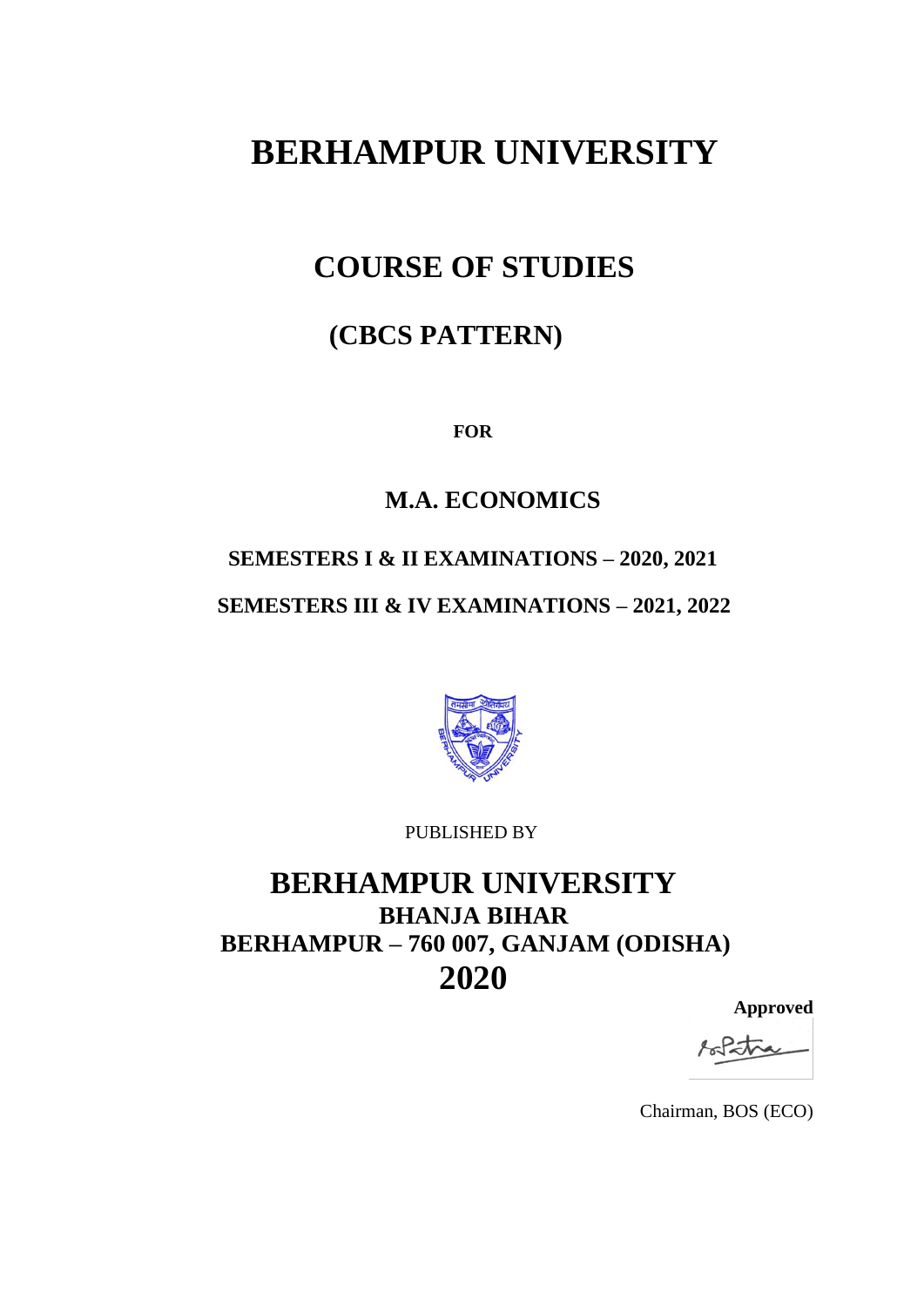## BERHAMPUR UNIVERSITY BHANJA BIHAR BERHAMPUR – 760 007, GANJAM (ODISHA)

## **COURSE OF STUDIES**

#### **FOR**

#### **M.A. ECONOMICS**

#### SEMESTERS I & II EXAMINATIONS SEMESTERS III & IV EXAMINATIONS

#### **Introduction**

The Department of Economics was established in 1972 with two years Master Degree Course in Economics. In order to encourage research activities, the M. Phil. course was introduced in 1979-80. The department also offers Ph. D. programme under the supervision of the faculty members. Currently, the department is running under the headship of Chairperson, PG Council, Berhampur University and the Coordinator of the Department Mr. Bishnu Charan Behera, Assistant Professor along with Prof. Sudhakar Patra, Dr, Sandhya Rani Das, Reader and two Assistant Professors, Mr. Pabitra Singh and Dr. Diptimayee Mishra. The department is proving value based quality education by using ICT enabled facility, class room presentation and weekly seminar. The Department has an academic hall and two class rooms with LCD Projectors, faculty chambers, office room, head room, research scholar room, computer lab, seminar library etc.

*Note: Each paper carries 100 marks, which includes 20 marks of Mid-Sem. examination and 80 marks of End-Sem. Examination.*

**NB: Second unit in each paper shall be self study.**

| Semester            | Core<br>Course | Name of the Paper                                             | No. of<br>Credits | Marks                                                    |
|---------------------|----------------|---------------------------------------------------------------|-------------------|----------------------------------------------------------|
| <b>SEMESTER - I</b> |                |                                                               |                   | 100<br>(80)<br>End<br>$+20$<br>Semester<br>Mid Semester) |
| ECON C 101          | Core           | Microeconomic Analysis - I                                    | 04                | $-do-$                                                   |
| <b>ECON C 102</b>   | Core           | Macroeconomic Analysis - I                                    | 04                | $-do-$                                                   |
| <b>ECON C103</b>    | Core           | Methods<br>Quantitative<br>and<br>$Computer Applications - I$ | 04                | -do-                                                     |
| ECON C 104          | Core           | Public Economics $-I$                                         | 04                | $-do-$                                                   |
| <b>ECON C105</b>    | Core           | Economics<br>and<br>Growth<br>of<br>Development-I             | 04                | $-do-$                                                   |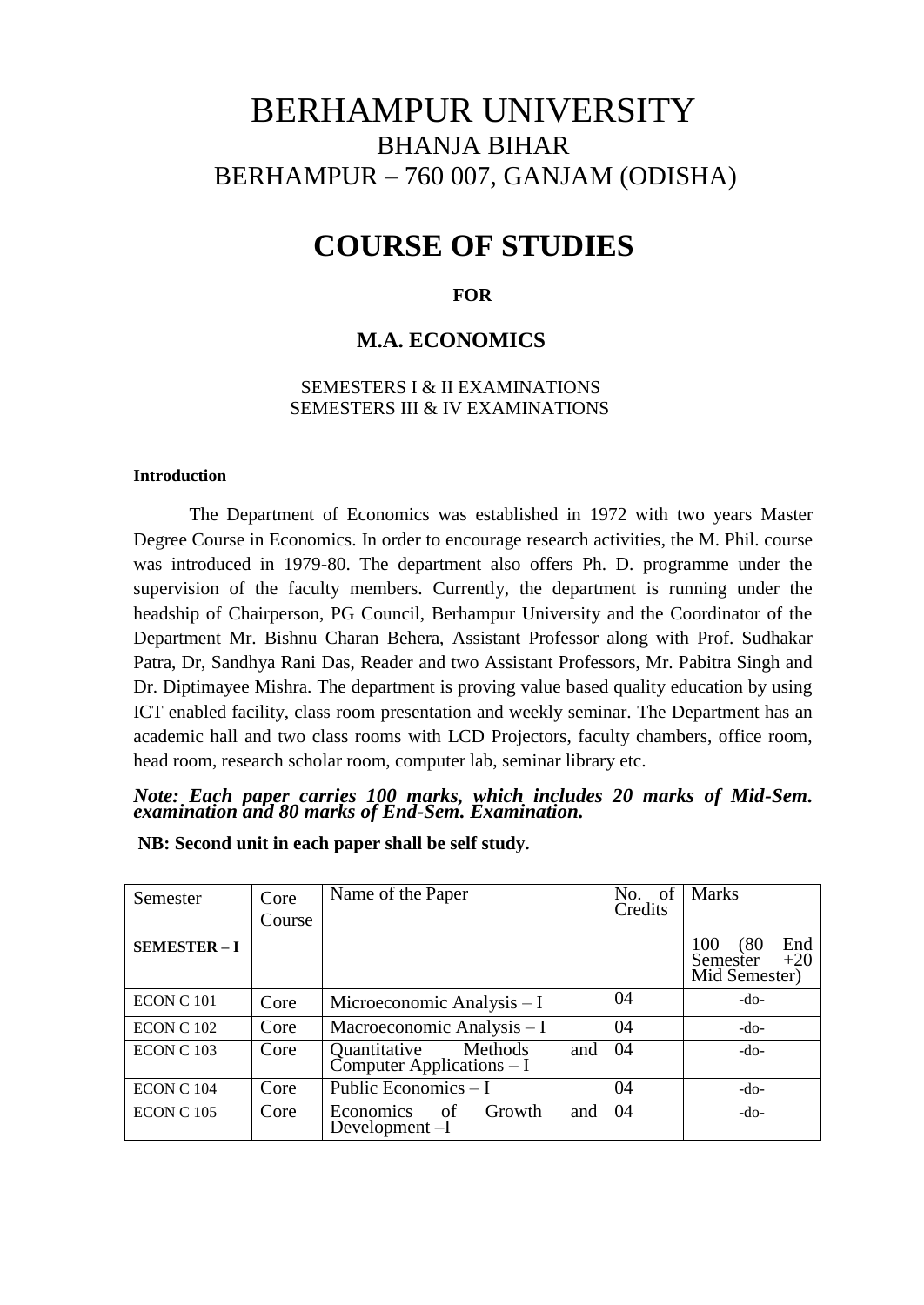| Semester             | Core<br>Cour | Name of the Paper                                        | No. of<br>Credits | <b>Marks</b>                                |
|----------------------|--------------|----------------------------------------------------------|-------------------|---------------------------------------------|
|                      | se           |                                                          |                   |                                             |
| <b>SEMESTER – II</b> |              |                                                          |                   | 100 (80 End Semester<br>$+20$ Mid Semester) |
| ECON C 201           | Core         | Microeconomic Analysis – II                              | 04                | $-do-$                                      |
| ECON C 202           | Core         | Macroeconomic Analysis - II                              | 04                | $-do-$                                      |
| ECON C 203           | Core         | Quantitative Methods and<br>$Computer Applications - II$ | 04                | $-do-$                                      |
| ECON C 204           | Core         | Public Economics – II                                    | 04                | $-do-$                                      |
| ECON C 205           | Core         | Economics of Growth and<br>Development $-II$             | 04                | $-do-$                                      |

| Semester              | Core<br>Course     | Name of the Paper                                         | No. of<br>Credits | <b>Marks</b>                                |
|-----------------------|--------------------|-----------------------------------------------------------|-------------------|---------------------------------------------|
| <b>SEMESTER - III</b> |                    |                                                           |                   | 100 (80 End Semester<br>$+20$ Mid Semester) |
| ECON C 301            | Core               | International<br>Trade<br>and<br>Finance $-1$             | 04                | $-do-$                                      |
| ECON C 302            | Core               | <b>Economics of Social Sector</b><br>and Environment $-I$ | 04                | $-do-$                                      |
|                       |                    | Group-A(One paper to be opted)                            |                   |                                             |
| ECON E 303            | Elective           | Mathematical Economics $-I$                               | 04                | $-do-$                                      |
| ECON E 304            | Elective           | Industrial Economics $-I$                                 | 04                | $-do-$                                      |
| ECON E 305            | Elective           | Computer Application<br>Economic Analysis-I<br>in         | 04                | $-do-$                                      |
|                       |                    | Group-B(One paper to be opted)                            |                   |                                             |
| ECON E 306            | Elective           | Econometrics $-1$                                         | 04                | $-do-$                                      |
| ECON E 307            | Elective           | Financial Institutions<br>and<br>$Markets - I$            | 04                | $-do-$                                      |
| ECON E 308            | Elective           | Agricultural Economics - I                                | 04                | $-do-$                                      |
|                       |                    | <b>Choice Based Credit Transfer (CBCT)</b>                |                   |                                             |
| <b>ECON AE 309</b>    | Allied<br>Elective | <b>Indian Economic Policy</b>                             | 04                | $-do-$                                      |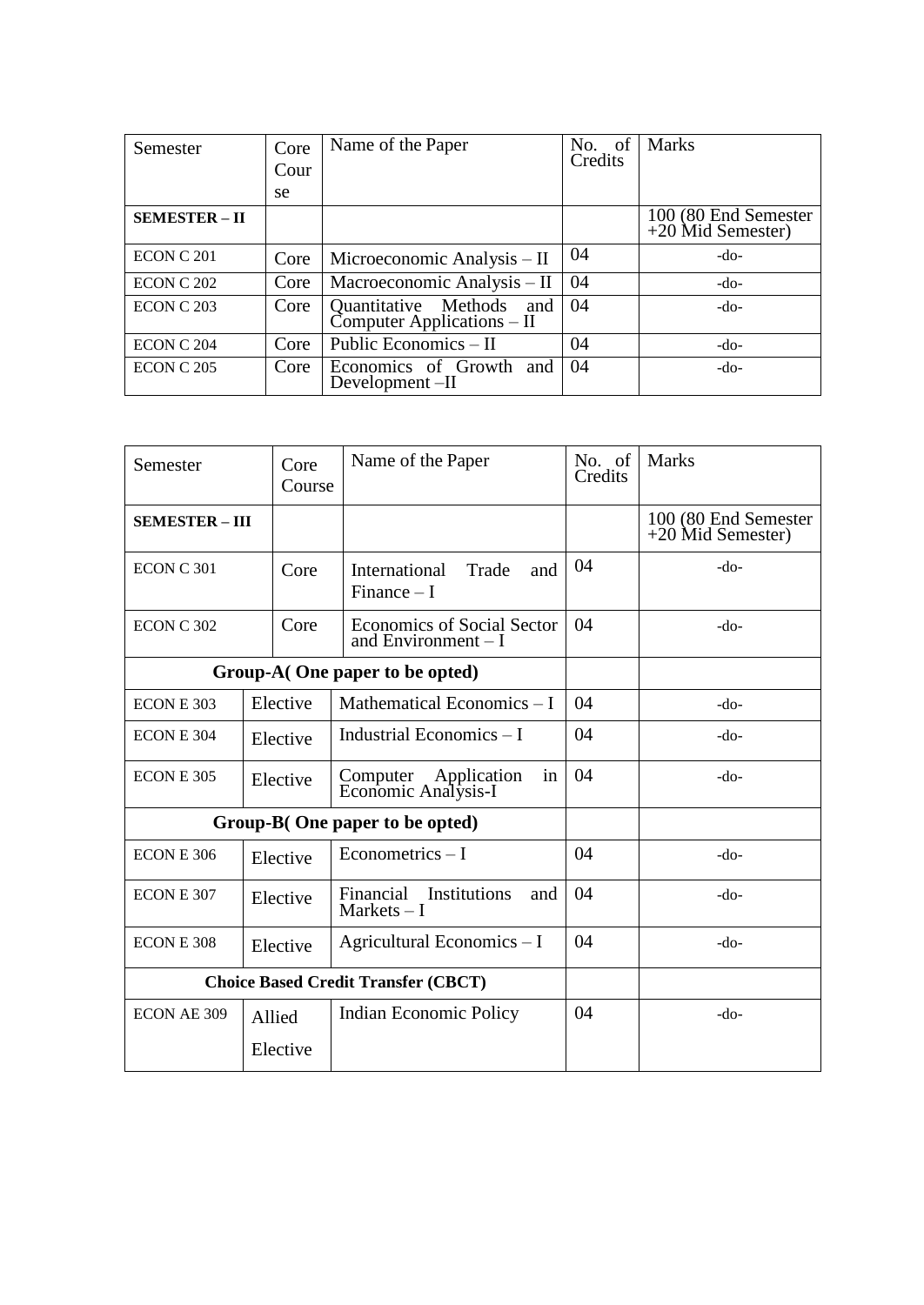| Semester              | Core<br>Course | Name of the Paper                                          | No.<br>of<br>Credits | <b>Marks</b>                                |
|-----------------------|----------------|------------------------------------------------------------|----------------------|---------------------------------------------|
| <b>SEMESTER - IV</b>  |                |                                                            |                      | 100 (80 End Semester<br>$+20$ Mid Semester) |
| ECONC <sub>401</sub>  | Core           | Trade<br>International<br>and<br>$Finance - II$            | 04                   | -do-                                        |
| ECON C <sub>402</sub> | Core           | Social<br>Economics<br>of<br>Sector and Environment -<br>Н | 04                   | $-do-$                                      |
| ECON C <sub>403</sub> | Core           | <b>Research Methodology</b>                                | 04                   | $-do-$                                      |
|                       |                | Group-A(One paper to be opted)                             |                      |                                             |
| ECON E 404            | Elective       | Mathematical Economics –<br>Н                              | 04                   | $-do-$                                      |
| ECON E 405            | Elective       | Industrial Economics – II                                  | 04                   | $-do-$                                      |
| ECON E 406            | Elective       | Computer Application<br>in<br>Economic Analysis-II         | 04                   | -do-                                        |
|                       |                | Group-B(One paper to be opted)                             |                      |                                             |
| ECON E 407            | Elective       | $E$ conometrics – II                                       | 04                   | -do-                                        |
| ECON E 408            | Elective       | Financial Institutions<br>and<br>$Markets - II$            | 04                   | -do-                                        |
| ECON E 409            | Elective       | Agricultural Economics – II                                | 04                   | $-do-$                                      |

C - Core 1500 (Mandatory with no Choice)

E - Elective 400 (Mandatory with choice)

- AE Allied Elective 100 (CBCS with inter-departmental choice)
	-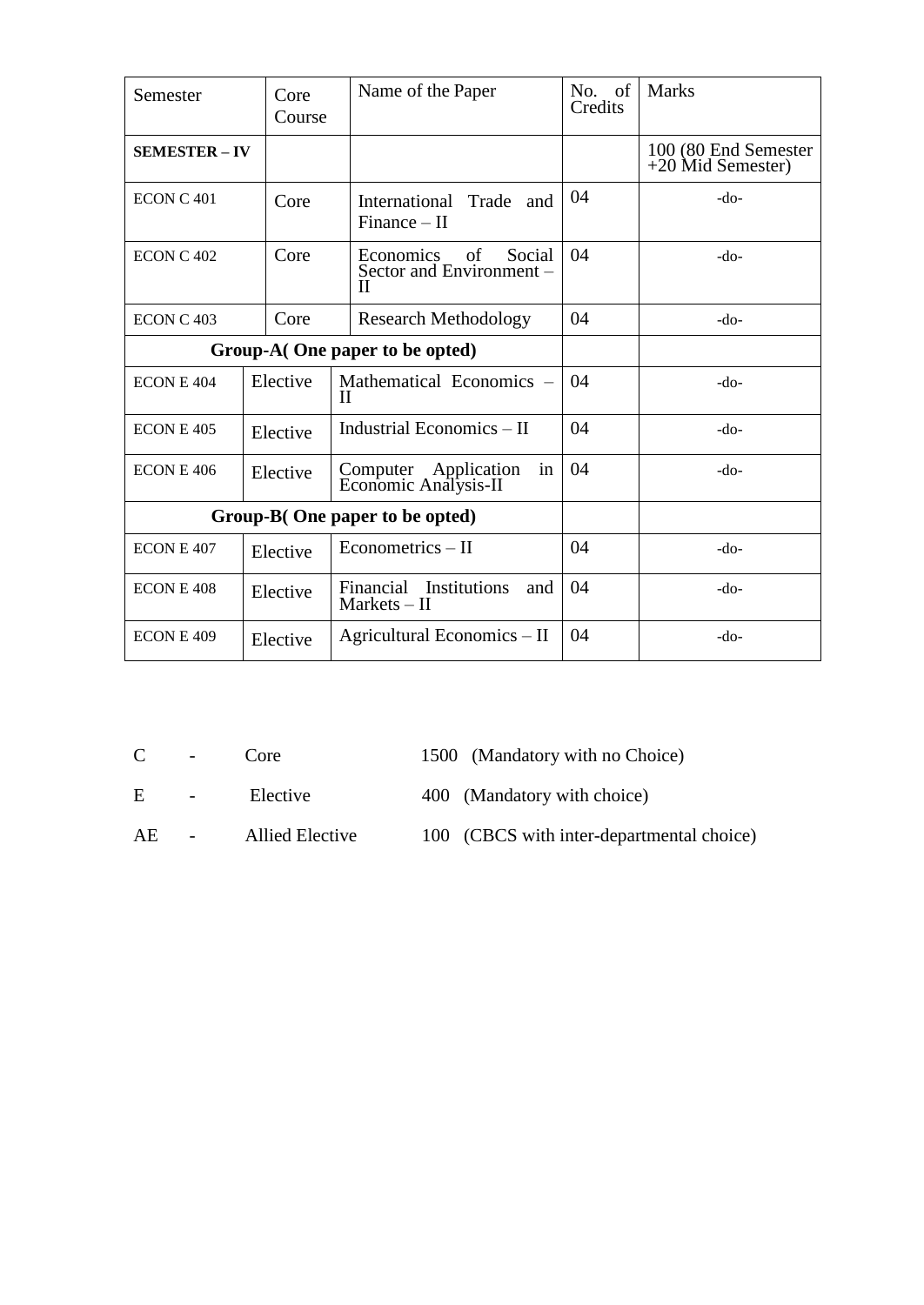$\overline{\phantom{a}}$ 

### **Semester: I/II/III/IV. Credits: 80 Core: 15 Papers and Elective: 07 Papers (AE-01, G[A]-03, G[B]-03, Students have to choose 2 papers from each group)**

### **Objective and brief description on course and expectations:**

To create competent human resources in the field of Economics by imparting knowledge.

#### **Course Details**

 $\Gamma$ 

|                                                                                                          | ECON C 101: Microeconomic Analysis - I                                                    |              |  |
|----------------------------------------------------------------------------------------------------------|-------------------------------------------------------------------------------------------|--------------|--|
|                                                                                                          | Objective: The course has been designed to equip the students with the tools of micro     |              |  |
|                                                                                                          | economic fundamentals for a sound understanding of the behaviour of micro economic units  |              |  |
| like a rational consumer and the firms in various market structures.                                     |                                                                                           |              |  |
| Unit                                                                                                     | <b>Contents</b>                                                                           | <b>Hours</b> |  |
| Unit-I                                                                                                   | <b>Choice Theory and Consumer Demand</b>                                                  | 12           |  |
|                                                                                                          | Consumer Preferences - Assumptions about Preferences; Utility                             |              |  |
|                                                                                                          | Function-Basic concepts; Indifference Curve Analysis - Consumers                          |              |  |
|                                                                                                          | and<br>Hicksian<br>Marshallian<br>demand<br>Equilibrium;<br>functions:                    |              |  |
|                                                                                                          | Decomposition of Price effect; Indirect Utility Function and Duality in                   |              |  |
|                                                                                                          | consumption; Revealed Preference Theory; The Von-Neumann-                                 |              |  |
|                                                                                                          | Morgenstern axioms and expected utility theory.                                           |              |  |
| Unit-II                                                                                                  | <b>Production and Costs</b>                                                               | 12           |  |
|                                                                                                          | Fundamentals of Production function – Product Curves, Isoquants,                          |              |  |
|                                                                                                          | Marginal rate of Technical Substitution; Short-run and Long-run laws of                   |              |  |
|                                                                                                          | Types of Production Function-Linear Homogenous,<br>Production;                            |              |  |
|                                                                                                          | Leontief,<br>Cobb-Douglas, CES, Non-homogeneous,<br>Homothetic                            |              |  |
|                                                                                                          | Production Functions. Profit maximization and Cost Minimisation; Cost                     |              |  |
|                                                                                                          | function - Traditional and Modern Theories of Cost.                                       |              |  |
| Unit-III                                                                                                 | <b>Monopoly and Monopolistic Competition</b>                                              | 12           |  |
|                                                                                                          | Monopoly - Profit Maximisation (Short-run and Long-run), Deadweight                       |              |  |
|                                                                                                          | loss, Natural Monopoly, Measures of Monopoly Power, Control and                           |              |  |
|                                                                                                          | Regulation; Discriminating Monopolist; Monopolistic Competition -                         |              |  |
|                                                                                                          | Equilibrium of the firm and the group, Excess capacity.                                   |              |  |
|                                                                                                          |                                                                                           |              |  |
| Unit-IV                                                                                                  | <b>Oligopolistic Market Structure</b>                                                     | 12           |  |
|                                                                                                          | Non-collusive – Cournot and Stackelberg Duopoly Models; Sweezy's                          |              |  |
|                                                                                                          | Small Group Oligopoly Model; Collusive - Cartels and Mergers, Market                      |              |  |
|                                                                                                          | Share, Price Leadership Models; Differentiated Oligopoly, Non-price                       |              |  |
|                                                                                                          | Competition.                                                                              |              |  |
| Total                                                                                                    |                                                                                           | 48           |  |
| <b>References:</b>                                                                                       |                                                                                           |              |  |
|                                                                                                          | Baumol, W.J. (1982), Economic Theory and Operations Analysis, Prentice Hall of India, New |              |  |
| Delhi.                                                                                                   |                                                                                           |              |  |
| Broadway, R.W. and N.Bruce (1984). Welfare Economics, Basil Blackwell, London.                           |                                                                                           |              |  |
| Feldmen, A.M. (1980), Welfare Economics and Social Choice Theory Martinus Nijnoff<br>Publishing, Boston. |                                                                                           |              |  |
|                                                                                                          | Graff, J. De V. (1957), Theoretical Welfare Economics, Cambridge University Press,        |              |  |
|                                                                                                          | Cambridge.                                                                                |              |  |
|                                                                                                          | Green, H.A.G. (1971), Consumer Theory, Penguin, Harmondsworth.                            |              |  |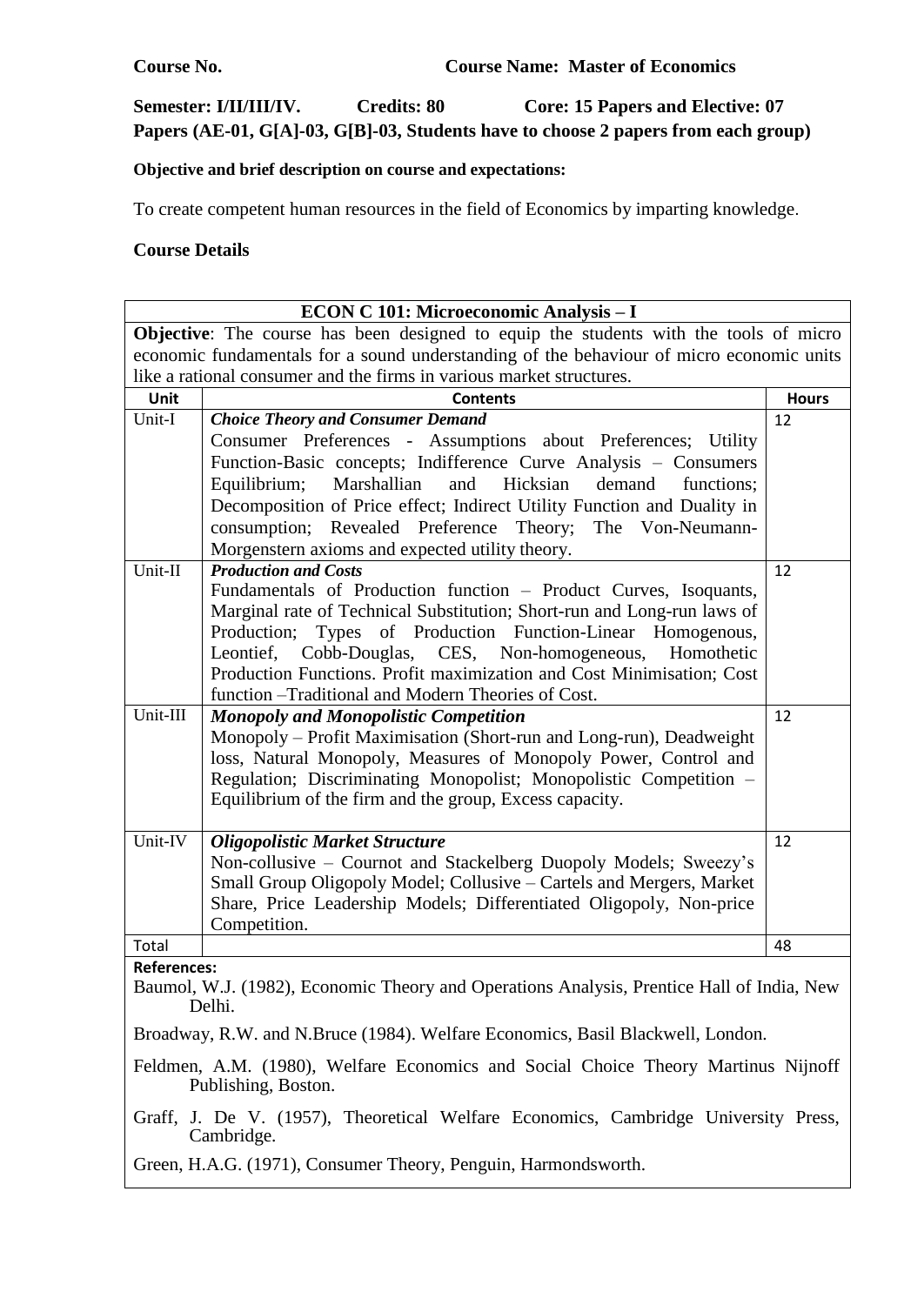Henderson, J.M. and R.E. Quandt (1980), Microeconomic Theory: A Mathematical Approach, Mc Graw Hill, New Delhi.

Koutsoyiannis, A. (1979), Modern Microeconomics,  $(2^{nd}$  Edition), Macmillan Press, London.

Kreps, David, M. (1990). A course in microeconomic theory Princeton university press.

Laidler David (1977). Introduction to microeconomics, Philip Allan Publishers.

Little, I.M.D. (1957), A Critique of Welfare Economics (second edition) Oxford University Press, London.

Nath, S.K. (1969), A Reappraisal of welfare economics, Routledge of Kegan Paul, London.

Pyndyck, R.S. & D.L. Rubinfeld (1999), Microeconomics, (3<sup>rd</sup> Edition) Pentice Hall of India.

Roychowudhury, K.C. (1980), Microeconomics, Tata Mc Graw Hill, New Delhi.

Sen, A.K. (1970), Collective Choice and Social Welfare, Holden Day Inc. San Fransico.

Stigler, G. (1996), Theory of Price,  $(4^{th}$  Edition), Prentice Hall of India, New Delhi.

Varian, H. (2000), Microeconomics Analysis, W.W. Norton, New York.

Weintrub, E.R. (1974), General Equilibrium Theory, Macmillan, London.

**Assessment :** 100 (80 End Semester +20 Mid Semester)

Unit-IV *Demand for Money*

New York.

views on interest.

|          | ECON C 102: Macroeconomic Analysis - I                                                         |              |  |  |
|----------|------------------------------------------------------------------------------------------------|--------------|--|--|
|          | <b>Objective:</b> This course attempts to build the theoretical understanding of students from |              |  |  |
|          | classical to contemporary macroeconomics. It aims to improve the macroeconomic analytical      |              |  |  |
|          | skills from relevant policy perspective.                                                       |              |  |  |
| Unit     | <b>Contents</b>                                                                                | <b>Hours</b> |  |  |
| Unit-I   | <b>National Income Accounts and Social Welfare</b>                                             | 12           |  |  |
|          | Different systems of national income accounting: Social accounting,                            |              |  |  |
|          | Input-output accounting, Flow of funds accounting and Balance of                               |              |  |  |
|          | Payments accounting; United Nations System of National Accounts                                |              |  |  |
|          | (SNA); National income and social welfare, Measure of Economic                                 |              |  |  |
|          | Welfare (MEW)                                                                                  |              |  |  |
| Unit-II  | <b>Consumption Function</b>                                                                    | 12           |  |  |
|          | Keynes' Psychological Law of Consumption: Implication of the law,                              |              |  |  |
|          | Short-run and long-run consumption function, Empirical evidence on                             |              |  |  |
|          | consumption function; Income-consumption relationship: Absolute                                |              |  |  |
|          | income, Relative income, Life cycle and Permanent income hypotheses.                           |              |  |  |
| Unit-III | <b>Investment function</b>                                                                     | 12           |  |  |
|          | Investment multiplier, Theories of investment and accelerator, Super                           |              |  |  |
|          | multiplier, Influence of policy measures on investment.                                        |              |  |  |

Classical approach to demand for money: Quantity theory approach, Fisher's equation, Cambridge quantity theory, Keynes's liquidity preference approach: transaction, precautionary and speculative demand for money; Aggregate demand for money; Neo-classical and Keynesian

12

Dornbusch, R. and F. Stanley (1997), Macroeconomics, McGraw Hill, Inc, New York.

Total 48 **References:** Ackley, G. (1978), Microeconomics : Theory and Policy, Macmillan, New York. Branson, W.A. (1989), Macroeconomic Theory and Policy,  $3<sup>rd</sup>$  Edition), Harper and Row,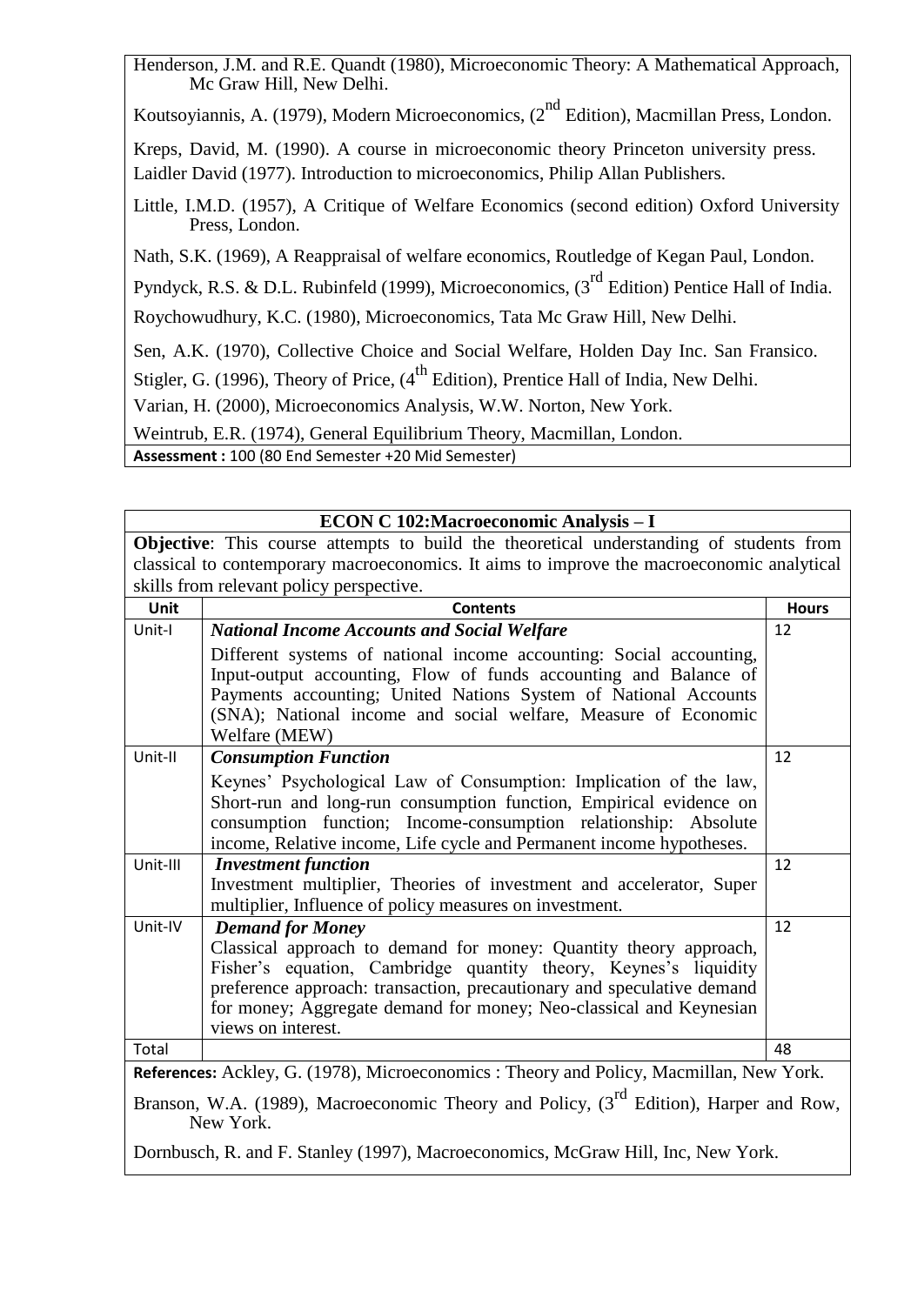Duessenbery, J.S. (1949). Income, saving and the theory of consumer behaviour, Harvard University Press, Harvard.

Friedmen, M. (1956) Studies in the quantity theory of money, The University of Chicago Press, Chicago.

Frisch, H. (1993). Theoies of inflation, Cambridge University Press, Cambridge.

Hicks, J.R. (1950). A contribution to the theory of trade cycles, clarendon press, Oxford.

Jha, R. (1999). Contemporary Macroeconomics Theory and Policy, New Age International (P) Ltd., New Delhi.

Keynes, J.M. (1936). The General Theory of Employment, Interest and Money, Macmillan, London.

Mckinen, G.E. (1978), Money, The Price Level and Interest Rates. Prentice Hall of India, New Delhi.

Shapiro, E. (1996), Macroeconomic Analysis, Galgotia Publications, New Delhi. Surrey, M.J.C. (Ed.) (1976), Macroeconomic Themes, Oxford University Press, Oxford.

**Assessment :** 100 (80 End Semester +20 Mid Semester)

#### **ECON C 103:Quantitative Methods and Computer Applications–I (Statistical Methods)**

**Objective**: The fundamental objective of this paper is to teach different statistical and mathematical tools which are routinely being applied by economists to solve various real world problems.

| Unit     | <b>Contents</b>                                                                                             | <b>Hours</b> |
|----------|-------------------------------------------------------------------------------------------------------------|--------------|
| Unit-I   | <b>Probability and Theoretical Distribution</b>                                                             | 12           |
|          | Deterministic and non-deterministic experiments, various types of                                           |              |
|          | events, classical and empirical probability, Laws of addition and                                           |              |
|          | multiplication; conditional probability and concept of interdependence.                                     |              |
|          | Baye's theorem and its applications; Elementary concept of random                                           |              |
|          | variable; Probability mass and density functions; Expectations,                                             |              |
|          | Properties of Binomial, Poisson and Normal distributions.                                                   |              |
| Unit-II  | <b>Sampling and Estimation Theory</b>                                                                       | 12           |
|          | Basics of Sampling - Universe and Sample, Population Parameter and                                          |              |
|          | Sample Statistics, Sample size; Theory of Sampling distribution and                                         |              |
|          | Standard Error; Random and non-random sampling; Simple random,                                              |              |
|          | Stratified random and P.P.S. Sampling. Point Estimation and Interval                                        |              |
|          | Estimation, Desirable properties of an Estimator.                                                           |              |
| Unit-III | <b>Correlation and Regression analysis</b>                                                                  | 12           |
|          | Correlation – Simple, partial and multiple correlation (applications only);                                 |              |
|          | Multiple regression, partial regression coefficient, Estimation of                                          |              |
|          | regression coefficients in a multiple regression model; Standard error of                                   |              |
|          | regression coefficients, Goodness of fit of a regression model.                                             |              |
| Unit-IV  | <b>Testing of hypothesis and Computer Application</b>                                                       | 12           |
|          | Null and alternative; Type-1 and Type-2 Errors, Goodness of fit;                                            |              |
|          | Confidence intervals and level of significance; Hypothesis testing based                                    |              |
|          | on Z, t, (Chi square) and F Tests;. Computer Application in Economics :                                     |              |
|          | Basic applications of Microsoft Office- Excel.                                                              |              |
| Total    |                                                                                                             | 48           |
|          | References: Allen, R.G.D. (1974), Mathematical Analysis for Economics, Macmillan Press and<br>ELBS, London. |              |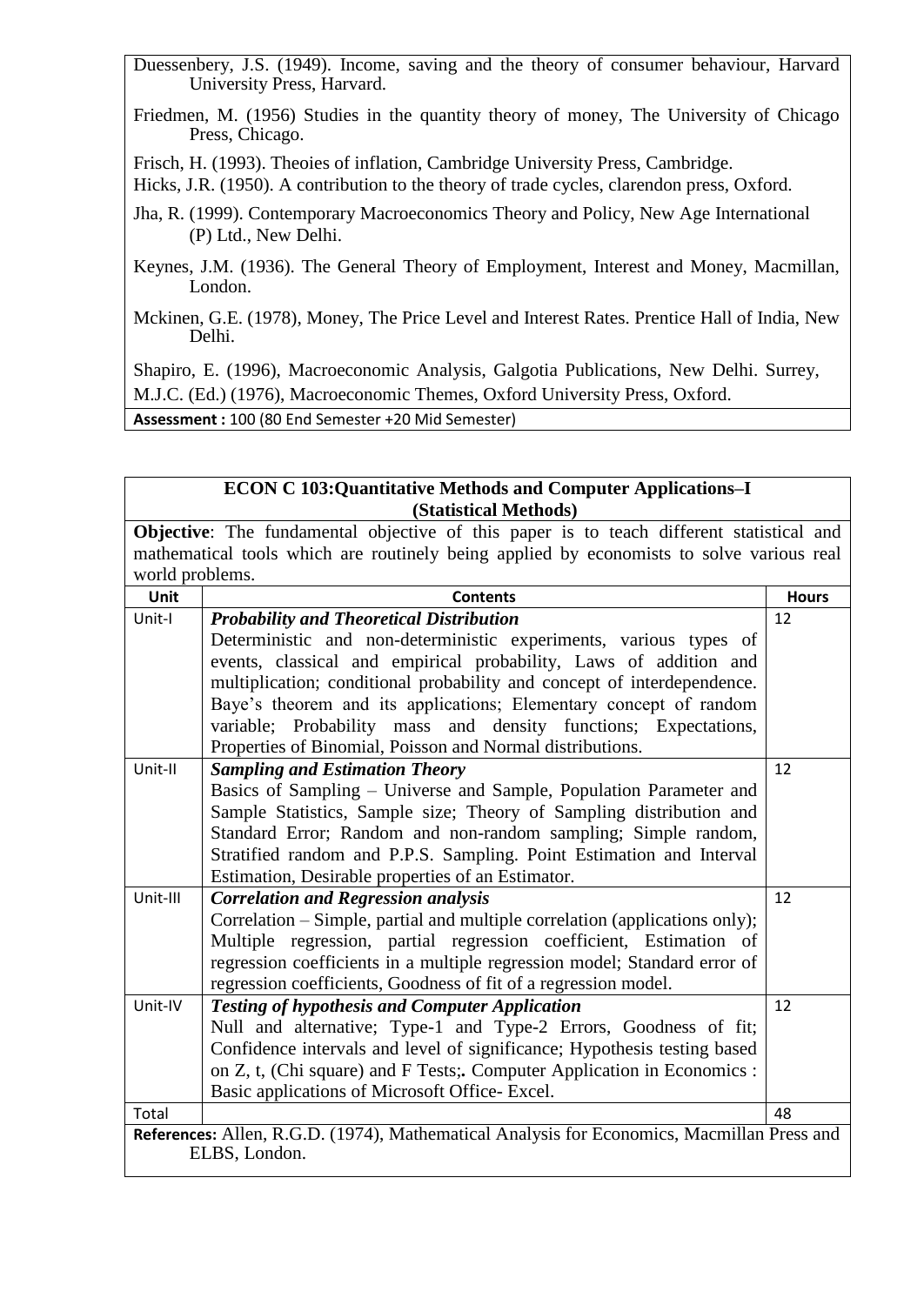Chang, A.C. (1986), Fundamental Methods of Mathematical Economics, McGraw Hill, New York.

- Croxton , Crowden and Klein (1971), Applied General Statistics, Prentice Hall of India, New Delhi.
- Dowling, E.D. (1986). Theory and Problems of Mathematics for Economists, Schaum's Outline Series, McGraw Hill, New York.

Gupta, S.C. (1993), Fundamentals of Applied Statistics, S. Chand & Sons, New Delhi. Gupta, S.P. (), Statistical Methods,

- Kothari, C.R.(1992). An Introduction to Operational Research, Vikas Publishing House, New Delhi.
- Monga, G.S.(1971), Mathematical and Statistics for Economists, Vikas Publishing House, New Delhi.
- Taha, H.A. (1997), Operations Research : An Introduction (6<sup>th</sup> Edition), Prentice Hall of India Pvt. Ltd., New Delhi.

Yamane, Taro (1975), Statistics : An Introductory Analysis, Harper & Row.

Yamane, Taro (1975), Mathematics for Economists, Prentice Hall of India, New Delhi.

Kerns (1993), Essentials of Microsoft Windows, Word and Excel, Prentice Hall of India, New Delhi.

Martin S. Matthew (1997), Excel for Windows 95, Tata McGraw Hill, New Delhi. **Assessment :** 100 (80 End Semester +20 Mid Semester)

### **ECON C 104:Public Economics – I**

**Objective**: Objective of this course is to familiarise the students with the concepts, principles and theories of Public economics. The students will understand about the public expenditure, public revenue, public finance, public budget and role of government, need for public provision of public goods, theory of taxation, theory of expenditure, Fiscal federal relations, fiscal policy instruments and their impact on macro economy.

| Unit     | <b>Contents</b>                                                                                                                                                                                                                                                                                                                                                                                                 | <b>Hours</b> |
|----------|-----------------------------------------------------------------------------------------------------------------------------------------------------------------------------------------------------------------------------------------------------------------------------------------------------------------------------------------------------------------------------------------------------------------|--------------|
| Unit-I   | Public expenditure and public debt                                                                                                                                                                                                                                                                                                                                                                              | 12           |
|          | Public Expenditure–Hypotheses: Wagner's law of increasing state<br>activities, Peacock-Wiseman hypothesis. Pure theory of public<br>expenditure; Structure, growth and effect of public expenditure;<br>Evaluation of public investment; Social Cost-benefit analysis – Project<br>evaluation, Estimation of costs, discount rate, Public Debt- Sources,<br>Effects, burden and it's management.                |              |
| Unit-II  | <b>Fiscal policy and budget</b>                                                                                                                                                                                                                                                                                                                                                                                 | 12           |
|          | Fiscal policy– Objectives of fiscal policy, Neutral $\&$ compensatory and<br>functional finance, Fiscal policy for stabilization-automatic vs.<br>discretionary stabilization; inter-dependence of fiscal and monetary<br>policies, The Public Budgets– Kinds of Budgets, Zero-base budgeting,<br>Different concepts of budget deficit, Budgetary deficits and its<br>implications, Balanced budget multiplier. |              |
| Unit-III | <b>Theories of Public Revenue</b>                                                                                                                                                                                                                                                                                                                                                                               | 12           |
|          | Public Revenue – Different Approaches to the division of tax burden,                                                                                                                                                                                                                                                                                                                                            |              |
|          | Incidence and effects of taxation, Elasticity and buoyancy; Taxable                                                                                                                                                                                                                                                                                                                                             |              |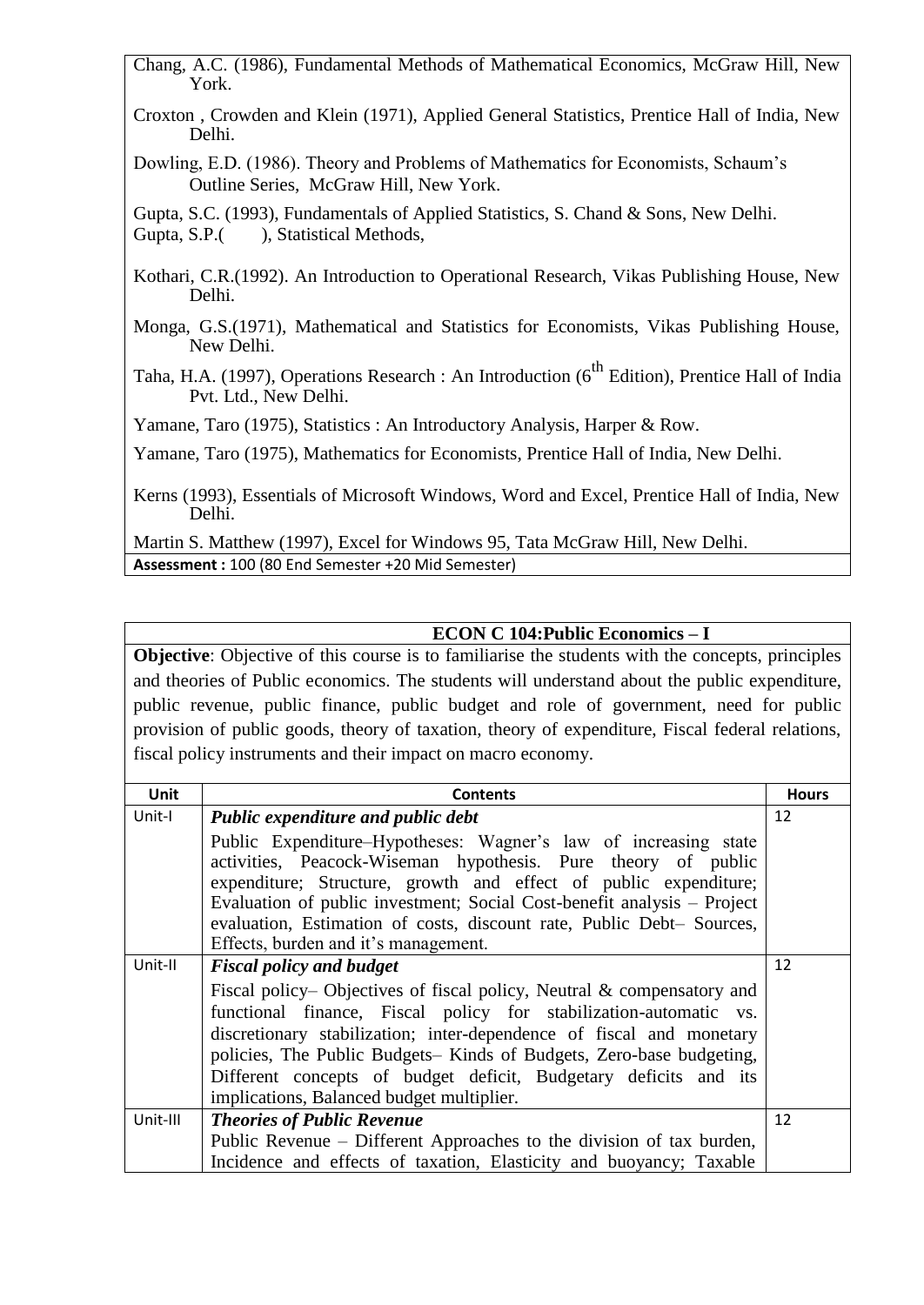|         | capacity; Benefit and ability to pay approaches; Theory of optimal<br>taxation.                                                                                                                                                                                                                                                                                                                                                                                                                                                                               |    |
|---------|---------------------------------------------------------------------------------------------------------------------------------------------------------------------------------------------------------------------------------------------------------------------------------------------------------------------------------------------------------------------------------------------------------------------------------------------------------------------------------------------------------------------------------------------------------------|----|
| Unit-IV | <b>Indian Public Finance</b>                                                                                                                                                                                                                                                                                                                                                                                                                                                                                                                                  | 12 |
|         | Indian tax system, Trends in revenue and expenditure of the Central and<br>State Government; Major taxes in India: base of taxes, direct and indirect<br>taxes, taxation of agriculture, expenditure tax, Reforms in direct and<br>indirect taxes, taxes on services, measuring progressivity and effect of<br>taxation, Non-tax revenue of the center, State and local bodies; Analysis<br>of the Union and state government budget, Trends in public debt, Fiscal<br>crisis and fiscal sector reforms in India; Reports of Finance Commissions<br>in India. |    |
| Total   |                                                                                                                                                                                                                                                                                                                                                                                                                                                                                                                                                               | 48 |
|         | References: Atkinson, A.B. and J.E. Siglitz (1980), Lectures on Public Economics, Tata<br>McGraw Hill, New York.                                                                                                                                                                                                                                                                                                                                                                                                                                              |    |
|         | Buchanan, J.M. (1970). The Public Finances; Richard D. Irwin, Homewood.                                                                                                                                                                                                                                                                                                                                                                                                                                                                                       |    |
|         | Goode, R. (1986), Government Finance in Developing Countries, Tata McGraw Hill, New<br>Delhi.                                                                                                                                                                                                                                                                                                                                                                                                                                                                 |    |
|         | Musgrave, R.A. (1959), The Theory of Public Finance, Tata McGraw Hill, Kogakhusa, Tokyo.                                                                                                                                                                                                                                                                                                                                                                                                                                                                      |    |
|         | Musgrave, R.A. and P.B.Musgrave (1976). Public Finance in theory and Practice, McGraw<br>Hill, Kogakusha, Tokyo.                                                                                                                                                                                                                                                                                                                                                                                                                                              |    |
|         | Herber, B.P. (1967), Modern Public Finance, Richard D. Irwin, Homewood.<br>Mueller, D.C.(1979) Public Choice, Cambridge University Press, Cambridge.<br>Duff, L. (1997), Government and Market, Orient Longman, New Delhi.                                                                                                                                                                                                                                                                                                                                    |    |
|         | Mishan, E.J. (1982), Cost Benefit Analysis: An informal Introduction George Allen and<br>Unwin, London.                                                                                                                                                                                                                                                                                                                                                                                                                                                       |    |
|         | Bird, R. and O.Oldman (1967), Readings on Taxation in Developing Countries, the John<br>Hopkins University Press, Baltimore.                                                                                                                                                                                                                                                                                                                                                                                                                                  |    |
|         | Musgrave, R.A. and C. Shoup (Eds.) (1970), "Readings in the Economics of Taxation",<br>George Allen and Unwin, London.                                                                                                                                                                                                                                                                                                                                                                                                                                        |    |
|         | Barman, K. (1986). Public Debt Management in India, Uppal Publishing House, New Delhi.                                                                                                                                                                                                                                                                                                                                                                                                                                                                        |    |
|         | Sreekantaradhya, B.S. (1972), Public Debt and Economic Development in India, New Delhi.                                                                                                                                                                                                                                                                                                                                                                                                                                                                       |    |
|         | Peacock, A. and G.K. Shaw (1976), The Economic Theory of Fiscal Policy, George Allen and<br>Unwin, London.                                                                                                                                                                                                                                                                                                                                                                                                                                                    |    |
|         | Chelliah, Raja J. et al. (1981), Trends and Issues in India's Federal Finance, National<br>Institute of Public Finance and Policy, New Delhi.                                                                                                                                                                                                                                                                                                                                                                                                                 |    |
|         | Musgrave, R.A. (1977), Essays in Fiscal Federalism, Greenwood West Port.                                                                                                                                                                                                                                                                                                                                                                                                                                                                                      |    |
|         | Oates, W.E. (1972), Fiscal Federalism, Harcourt Brace and Johanowich, New Delhi.                                                                                                                                                                                                                                                                                                                                                                                                                                                                              |    |
|         | Srivastava, D.K. (Ed.) (2000). Fiscal Federalism in India, Har-Anand Publications Ltd., New<br>Delhi.                                                                                                                                                                                                                                                                                                                                                                                                                                                         |    |
|         | Bhargava, P.K. (1984), Some Aspects of Indian Public Finances, Uppal Publishing House,<br>New Delhi.                                                                                                                                                                                                                                                                                                                                                                                                                                                          |    |
|         | Government of India (1992), Reports of the Tax Reforms Committee – Interim and Final<br>(Chairman : Raja J. Chelliah).                                                                                                                                                                                                                                                                                                                                                                                                                                        |    |
|         | Mundle, S. (1999), Public Finance Policy : Issues for India, Oxford University Press, New<br>Delhi.                                                                                                                                                                                                                                                                                                                                                                                                                                                           |    |
|         | Assessment: 100 (80 End Semester +20 Mid Semester)                                                                                                                                                                                                                                                                                                                                                                                                                                                                                                            |    |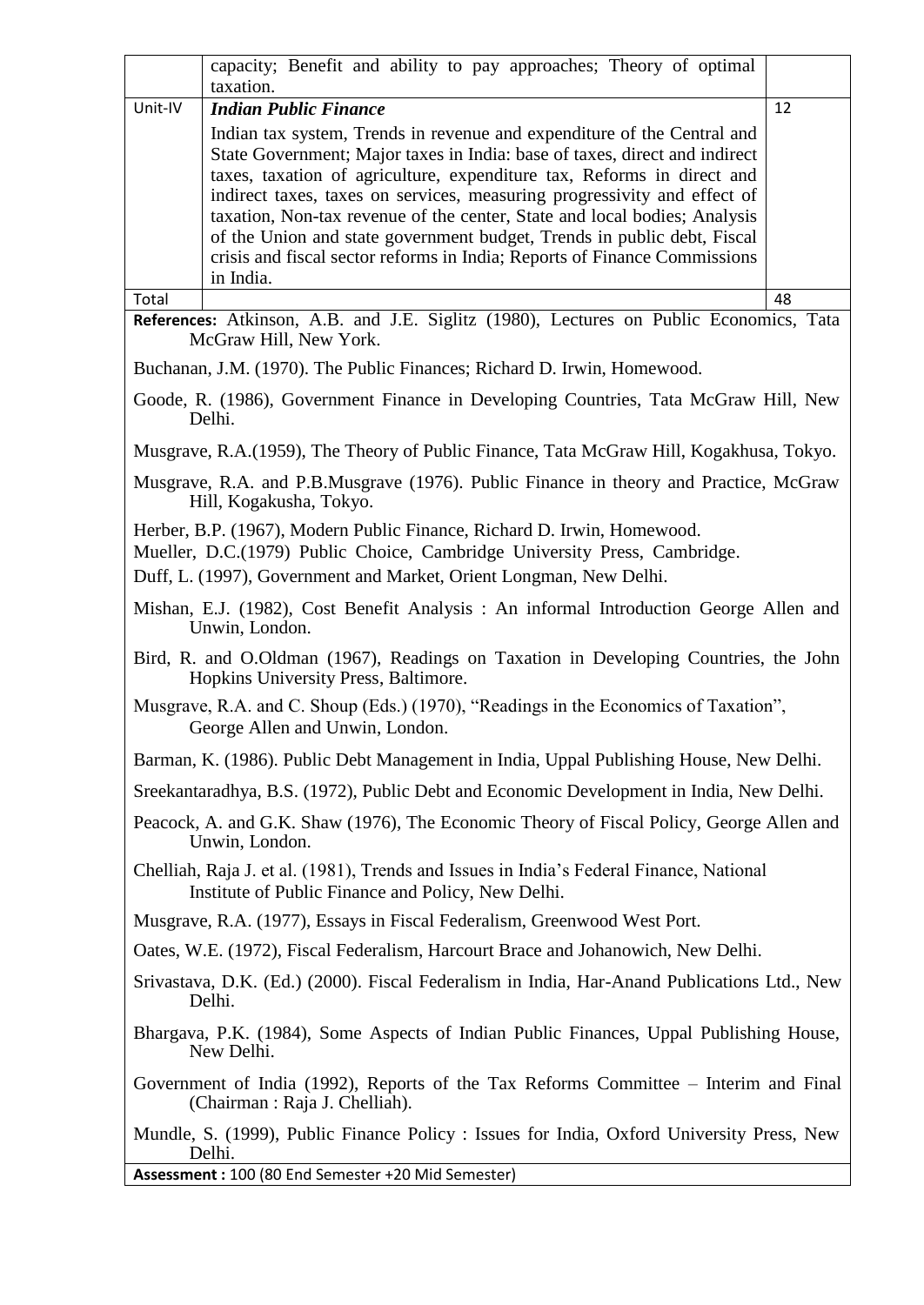| <b>ECON C 105: Economics of Growth and Development - I</b>                                                                                                                                                                                                                                                                                                                                                                                                                                                                                                                                                                                                                                                                                                                                                                                                                                                                                                                                                                                                                                                                                                                                                                                                                                                                                                                        |                                                                                                                                                                                                                                                                                                                                                                                                                                     |              |  |  |
|-----------------------------------------------------------------------------------------------------------------------------------------------------------------------------------------------------------------------------------------------------------------------------------------------------------------------------------------------------------------------------------------------------------------------------------------------------------------------------------------------------------------------------------------------------------------------------------------------------------------------------------------------------------------------------------------------------------------------------------------------------------------------------------------------------------------------------------------------------------------------------------------------------------------------------------------------------------------------------------------------------------------------------------------------------------------------------------------------------------------------------------------------------------------------------------------------------------------------------------------------------------------------------------------------------------------------------------------------------------------------------------|-------------------------------------------------------------------------------------------------------------------------------------------------------------------------------------------------------------------------------------------------------------------------------------------------------------------------------------------------------------------------------------------------------------------------------------|--------------|--|--|
|                                                                                                                                                                                                                                                                                                                                                                                                                                                                                                                                                                                                                                                                                                                                                                                                                                                                                                                                                                                                                                                                                                                                                                                                                                                                                                                                                                                   | <b>Objective:</b> The course will explore the concepts and theories of Development Economics with an                                                                                                                                                                                                                                                                                                                                |              |  |  |
|                                                                                                                                                                                                                                                                                                                                                                                                                                                                                                                                                                                                                                                                                                                                                                                                                                                                                                                                                                                                                                                                                                                                                                                                                                                                                                                                                                                   | aim to develop the research capabilities of the students.                                                                                                                                                                                                                                                                                                                                                                           |              |  |  |
| Unit                                                                                                                                                                                                                                                                                                                                                                                                                                                                                                                                                                                                                                                                                                                                                                                                                                                                                                                                                                                                                                                                                                                                                                                                                                                                                                                                                                              | <b>Contents</b>                                                                                                                                                                                                                                                                                                                                                                                                                     | <b>Hours</b> |  |  |
| Unit-I                                                                                                                                                                                                                                                                                                                                                                                                                                                                                                                                                                                                                                                                                                                                                                                                                                                                                                                                                                                                                                                                                                                                                                                                                                                                                                                                                                            | <b>Economic Growth</b><br>Economic growth versus Economic development; Exogenous Growth<br>Models - Harrod and Domar growth model and it's instability in<br>equilibrium; Solow Model; Meade's Steady State Growth Model; Kaldor's<br>Model; Romer's Endogenous growth model.                                                                                                                                                       | 12           |  |  |
| Unit-II                                                                                                                                                                                                                                                                                                                                                                                                                                                                                                                                                                                                                                                                                                                                                                                                                                                                                                                                                                                                                                                                                                                                                                                                                                                                                                                                                                           | <b>Social Aspects of Development</b><br>Poverty and Inequality - Indicators and Measurement of Poverty and<br>Inequality; Food Security and Nutrition; Human Capital - Human<br>Development Index and Quality of Life Index; Role of Education and<br>Health in Development; Theory of Demographic Transition, Optimum<br>Theory of Population, Measurement of fertility- Total fertility rate, gross<br>and net reproduction rate. | 12           |  |  |
| Unit-III                                                                                                                                                                                                                                                                                                                                                                                                                                                                                                                                                                                                                                                                                                                                                                                                                                                                                                                                                                                                                                                                                                                                                                                                                                                                                                                                                                          | <b>Investment Techniques</b><br>Investment criteria and choice of technique- Capital Turnover Criterion,<br>SMP Criterion, Marginal Per Capita Reinvestment criterion, Labour versus<br>capital intensive techniques.                                                                                                                                                                                                               | 12           |  |  |
| Unit-IV                                                                                                                                                                                                                                                                                                                                                                                                                                                                                                                                                                                                                                                                                                                                                                                                                                                                                                                                                                                                                                                                                                                                                                                                                                                                                                                                                                           | <b>Planning Techniques</b><br>Planning techniques-Project evaluation and the Cost-benefit analysis;<br>Linear programming and shadow pricing; Planning in a Market Oriented<br>Economy.                                                                                                                                                                                                                                             | 12           |  |  |
| Total                                                                                                                                                                                                                                                                                                                                                                                                                                                                                                                                                                                                                                                                                                                                                                                                                                                                                                                                                                                                                                                                                                                                                                                                                                                                                                                                                                             |                                                                                                                                                                                                                                                                                                                                                                                                                                     | 48           |  |  |
| References: Higgins, B.(1959), Economic Development, W.W.Nortorn, New York.<br>Kindlegerger, C.P. (1977), Economic Development, (3rd Edition), McGraw Hill, New York.<br>Meier, G.M.(1995), Leading Issues in Economics Development, (6th Edition), Oxford University<br>Press, New Delhi.<br>Myint, Hla (1965), The Economics of Underdeveloped Countries, Preager, New York.<br>Myint, H. (1971), Economic Theory and Underdeveloped Countries, Oxford University Press,<br>New York.<br>Todaro, M.P. (1996), (6th Edition), Economic Development, Longman, London. Thirlwal, A.P.<br>(1999), (6th Edition). Growth and Development, Macmillan, U.K. Sen, A.K. (Ed.), (1990), Growth<br>Economics, Penguin, Harmondswarth.<br>Lewis, W.A. (1955), The Theory of Economic Growth, George Allen and Unwin, London.<br>Myrdal, G. (1957), Economic Theory and Underdeveloped Regions, Duckworth, London.<br>Schumpeter, J.A.(1949), The Theory of Economic Development, Harvard University Press<br>Cambridge, Mass.<br>United Nations (1994), Human Development Report, United Nationals, New York. A.G.Frank, On<br>Capitalist Underdevelopment, Monthly Review Press.<br>Bhagwati, J. & P. Desai (1970), India : Planning for Industrialization, Oxford University Press,<br>London.<br>Todaro, M.P. (1971), Development Planning: Models and Methods, Oxford University Press, |                                                                                                                                                                                                                                                                                                                                                                                                                                     |              |  |  |
| Oxford.                                                                                                                                                                                                                                                                                                                                                                                                                                                                                                                                                                                                                                                                                                                                                                                                                                                                                                                                                                                                                                                                                                                                                                                                                                                                                                                                                                           | Chakravarti, S. (1987), Development Planning: The Indian Experience, Clarendon Press, Oxford.                                                                                                                                                                                                                                                                                                                                       |              |  |  |
|                                                                                                                                                                                                                                                                                                                                                                                                                                                                                                                                                                                                                                                                                                                                                                                                                                                                                                                                                                                                                                                                                                                                                                                                                                                                                                                                                                                   | Assessment: 100 (80 End Semester +20 Mid Semester)                                                                                                                                                                                                                                                                                                                                                                                  |              |  |  |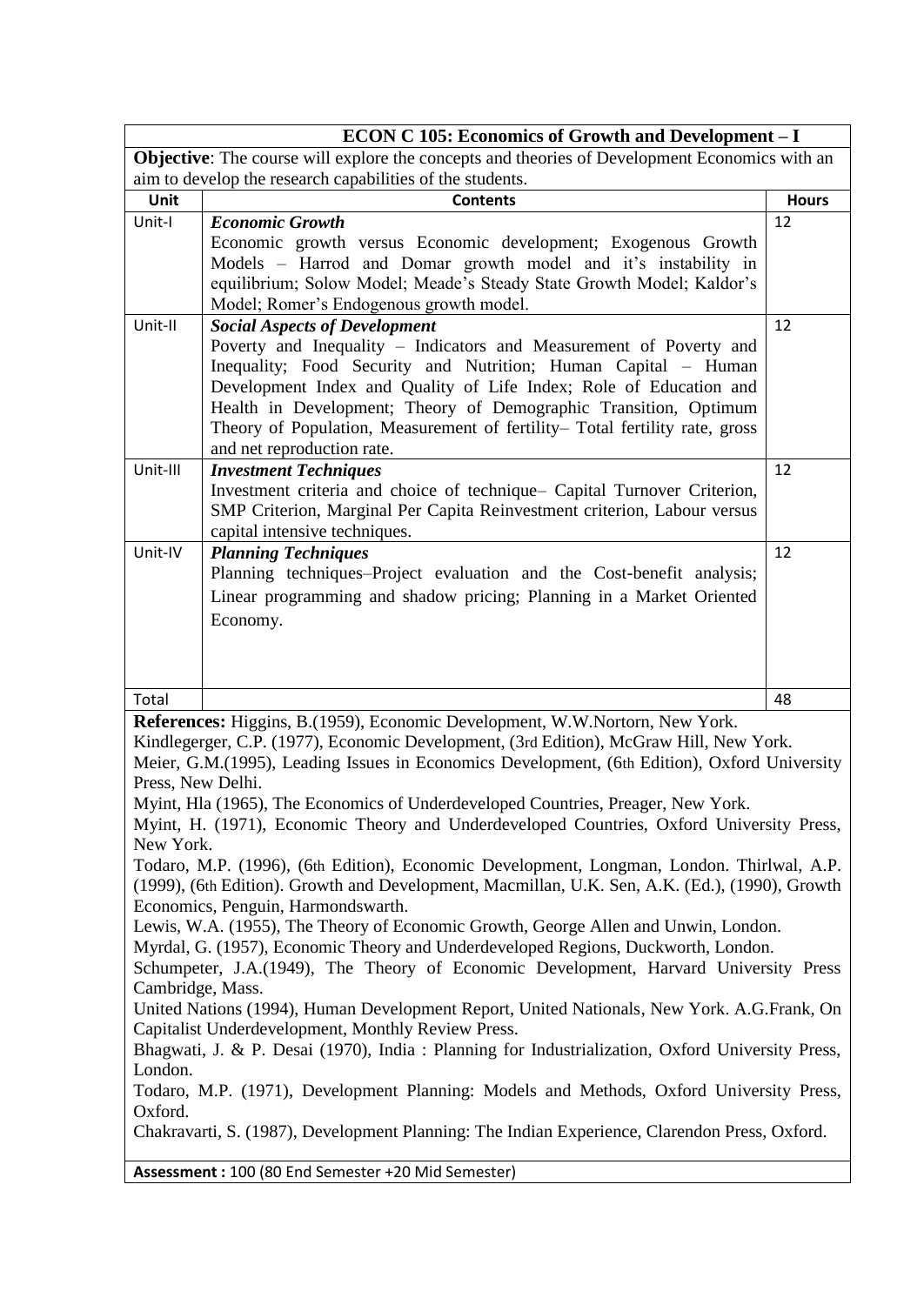|          | <b>ECON C 201:Microeconomic Analysis - II</b>                                                                                                                                                                                                                                   |              |  |
|----------|---------------------------------------------------------------------------------------------------------------------------------------------------------------------------------------------------------------------------------------------------------------------------------|--------------|--|
|          | Objective: The course has been designed to equip the students with the tools of micro                                                                                                                                                                                           |              |  |
|          | economic fundamentals for a sound understanding of the behaviour of micro economic units                                                                                                                                                                                        |              |  |
|          | like a rational consumer and the firms in various market structures.                                                                                                                                                                                                            |              |  |
| Unit     | Contents                                                                                                                                                                                                                                                                        | <b>Hours</b> |  |
| Unit-I   | <b>Managerial and Behavioural Theories of the Firm</b><br>The Marginalist Controversy; A Representative Model of Average Cost<br>Pricing; Bain's Limiting Price Theory; Theory of Sales Revenue<br>Maximization; Marris's and William's Static Managerial Model of the<br>Firm. | 12           |  |
| Unit-II  | <b>Theory of Distribution</b>                                                                                                                                                                                                                                                   | 12           |  |
|          | Neo-classical Approach – Marginal productivity theory; The Adding-up<br>problem- Product Exhaustion Theorem; Factor Pricing in Perfect and<br><b>Imperfect Markets.</b>                                                                                                         |              |  |
| Unit-III | <b>General Equilibrium Analysis</b>                                                                                                                                                                                                                                             | 12           |  |
|          | Partial vs General Equilibrium; Existence, Stability and Uniqueness of<br>Competitive equilibria; Efficiency in Production, Consumption and<br>Product mix - A 2×2×2 General Equilibrium Model.                                                                                 |              |  |
| Unit-IV  | <b>Welfare Economics</b>                                                                                                                                                                                                                                                        | 12           |  |
|          | Economics; Pareto Optimality Conditions;<br>Pigovian<br>Welfare<br>Compensation Principle, Bergson-Samuelson's<br>Social<br>Welfare<br>Function; Theory of Second Best; Arrow's<br>Impossibility Theorem; The theory of Social Choice.                                          |              |  |
| Total    |                                                                                                                                                                                                                                                                                 | 48           |  |
|          | References: Baumol, W.J. (1982), Economic Theory and Operations Analysis, Prentice Hall of<br>India, New Delhi.                                                                                                                                                                 |              |  |
|          | Broadway, R.W. and N.Bruce (1984). Welfare Economics, Basil Blackwell, London.                                                                                                                                                                                                  |              |  |
|          | Feldmen, A.M. (1980), Welfare Economics and Social Choice Theory Martinus Nijnoff<br>Publishing, Boston.                                                                                                                                                                        |              |  |
|          | Graff, J. De V. (1957), Theoretical Welfare Economics, Cambridge University Press,<br>Cambridge.                                                                                                                                                                                |              |  |
|          | Green, H.A.G. (1971), Consumer Theory, Penguin, Harmondsworth.                                                                                                                                                                                                                  |              |  |
|          | Henderson, J.M. and R.E. Quandt (1980), Microeconomic Theory: A Mathematical Approach,<br>Mc Graw Hill, New Delhi.                                                                                                                                                              |              |  |
|          | Koutsoyiannis, A. (1979), Modern Microeconomics, (2 <sup>nd</sup> Edition), Macmillan Press, London.                                                                                                                                                                            |              |  |
|          | Kreps, David, M. (1990). A course in microeconomic theory Princeton university press.<br>Laidler David (1977). Introduction to microeconomics, Philip Allan Publishers.                                                                                                         |              |  |
|          | Little, I.M.D. (1957), A Critique of Welfare Economics (second edition) Oxford University<br>Press, London.                                                                                                                                                                     |              |  |
|          | Nath, S.K. (1969), A Reappraisal of welfare economics, Routledge of Kegan Paul, London.                                                                                                                                                                                         |              |  |
|          | Pyndyck, R.S. & D.L. Rubinfeld (1999), Microeconomics, (3 <sup>rd</sup> Edition) Pentice Hall of India.                                                                                                                                                                         |              |  |
|          | Roychowudhury, K.C. (1980), Microeconomics, Tata Mc Graw Hill, New Delhi.                                                                                                                                                                                                       |              |  |
|          | Sen, A.K. (1970), Collective Choice and Social Welfare, Holden Day Inc. San Fransico.                                                                                                                                                                                           |              |  |
|          | Stigler, G. (1996), Theory of Price, $(4^{th}$ Edition), Prentice Hall of India, New Delhi.<br>Varian, H. (2000), Microeconomics Analysis, W.W. Norton, New York.                                                                                                               |              |  |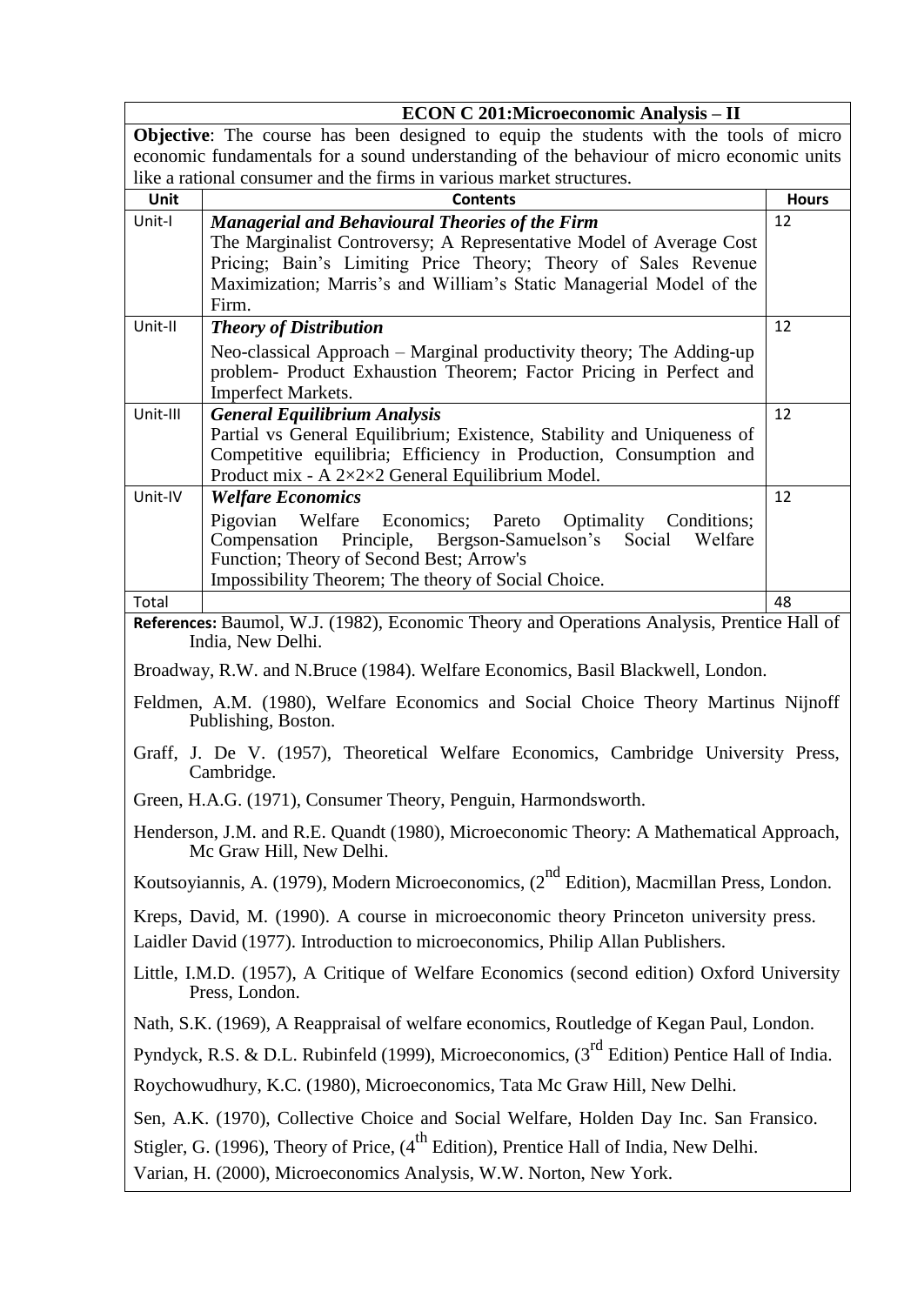| <b>ECON C 202:Macroeconomic Analysis - II</b>                                                                |                                                                                                                                                                               |              |  |  |
|--------------------------------------------------------------------------------------------------------------|-------------------------------------------------------------------------------------------------------------------------------------------------------------------------------|--------------|--|--|
|                                                                                                              | <b>Objective:</b> This course attempts to build the theoretical understanding of students from                                                                                |              |  |  |
|                                                                                                              | classical to contemporary macroeconomics. It aims to improve the macroeconomic analytical                                                                                     |              |  |  |
|                                                                                                              | skills from relevant policy perspective.                                                                                                                                      |              |  |  |
| Unit                                                                                                         | <b>Contents</b>                                                                                                                                                               | <b>Hours</b> |  |  |
| Unit-I                                                                                                       | The IS-LM and Post-Keynesian approaches                                                                                                                                       | 12           |  |  |
|                                                                                                              | The IS-LM model; Extension of IS-LM model with labour market and<br>flexible price; General equilibrium of product and money market; Post-                                    |              |  |  |
|                                                                                                              | Keynesian approaches to demand for money; Patinkin and the Real                                                                                                               |              |  |  |
|                                                                                                              | Balance Effect; Friedman and the modern quantity theory; Monetarism                                                                                                           |              |  |  |
|                                                                                                              | vs. Fiscalism.                                                                                                                                                                |              |  |  |
| Unit-II                                                                                                      | <b>Supply of money</b>                                                                                                                                                        | 12           |  |  |
|                                                                                                              | Components and determinants of money supply; Factors influencing                                                                                                              |              |  |  |
|                                                                                                              | changes in money supply; Financial Intermediation, Growth and role of                                                                                                         |              |  |  |
|                                                                                                              | Non-Banking Financial Intermediaries (NBFIs) and Regional Rural<br>Banks, Distinction between Banks and NBFIs; RBI approach to money                                          |              |  |  |
|                                                                                                              | supply; High powered money and money multiplier.                                                                                                                              |              |  |  |
| Unit-III                                                                                                     | <b>Theory of Inflation</b>                                                                                                                                                    | 12           |  |  |
|                                                                                                              | Inflation: Theories of inflation; Structuralist approach to inflation; Philip                                                                                                 |              |  |  |
|                                                                                                              | curve analysis, Short-run and long-run Philips curve, Tobin's modified                                                                                                        |              |  |  |
|                                                                                                              | Phillips curve; Policies to control inflation.                                                                                                                                |              |  |  |
| Unit-IV                                                                                                      | <b>Theories of Business Cycles</b>                                                                                                                                            | 12           |  |  |
|                                                                                                              | Business cycles: Theories of business cycles – Schumpeter, Kaldor,<br>Samuelson and Hicks; Macro-economic equilibrium – relative roles of                                     |              |  |  |
|                                                                                                              | monetary fiscal policies.                                                                                                                                                     |              |  |  |
| Total                                                                                                        |                                                                                                                                                                               | 48           |  |  |
|                                                                                                              | References: Ackley, G. (1978), Microeconomics: Theory and Policy, Macmillan, New York.                                                                                        |              |  |  |
|                                                                                                              |                                                                                                                                                                               |              |  |  |
|                                                                                                              | Branson, W.A. (1989), Macroeconomic Theory and Policy, (3 <sup>rd</sup> Edition), Harper and Row,<br>New York.                                                                |              |  |  |
|                                                                                                              | Dornbusch, R. and F. Stanley (1997), Macroeconomics, McGraw Hill, Inc, New York.                                                                                              |              |  |  |
|                                                                                                              | Duessenbery, J.S. (1949). Income, saving and the theory of consumer behaviour, Harvard<br>University Press, Harvard.                                                          |              |  |  |
|                                                                                                              | Friedmen, M. (1956) Studies in the quantity theory of money, The University of Chicago<br>Press, Chicago.                                                                     |              |  |  |
|                                                                                                              | Frisch, H. (1993). Theoies of inflation, Cambridge University Press, Cambridge.<br>Hicks, J.R. (1950). A contribution to the theory of trade cycles, clarendon press, Oxford. |              |  |  |
| Jha, R. (1999). Contemporary Macroeconomics Theory and Policy, New Age International<br>(P) Ltd., New Delhi. |                                                                                                                                                                               |              |  |  |
|                                                                                                              | Keynes, J.M. (1936). The General Theory of Employment, Interest and Money, Macmillan,<br>London.                                                                              |              |  |  |
|                                                                                                              | Mckinen, G.E. (1978), Money, The Price Level and Interest Rates. Prentice Hall of India, New<br>Delhi.                                                                        |              |  |  |
|                                                                                                              | Shapiro, E. (1996), Macroeconomic Analysis, Galgotia Publications, New Delhi. Surrey,                                                                                         |              |  |  |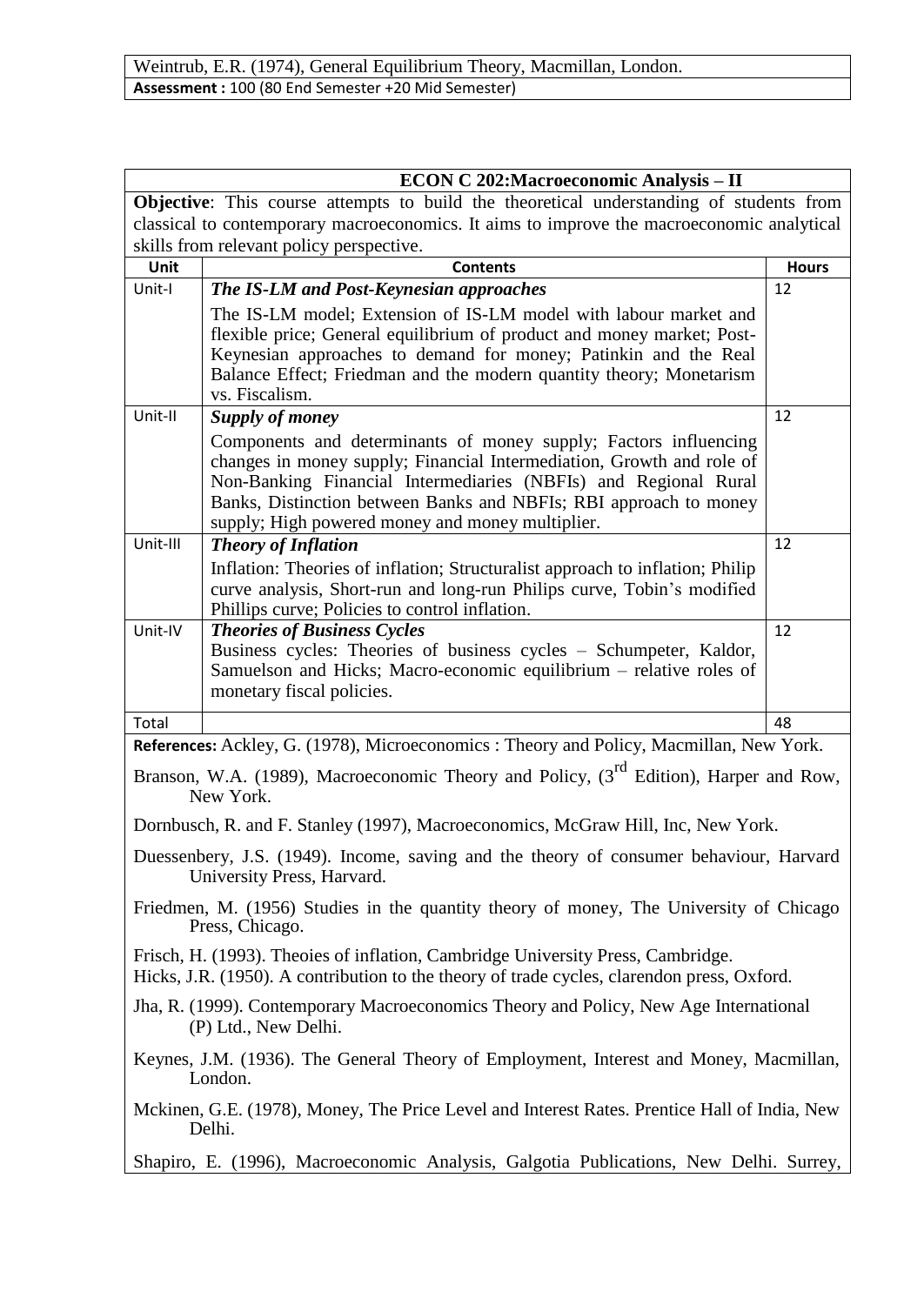| <b>ECON C 203: Quantitative Methods and Computer Applications-II</b><br>(Statistical Methods)                                 |                                                                                                             |              |
|-------------------------------------------------------------------------------------------------------------------------------|-------------------------------------------------------------------------------------------------------------|--------------|
|                                                                                                                               | <b>Objective:</b> The fundamental objective of this paper is to teach different statistical and             |              |
| mathematical tools which are routinely being applied by economists to solve various real                                      |                                                                                                             |              |
| world problems.                                                                                                               |                                                                                                             |              |
| Unit                                                                                                                          | <b>Contents</b>                                                                                             | <b>Hours</b> |
| Unit-I                                                                                                                        | <b>Functions and Derivatives in Economics</b>                                                               | 12           |
|                                                                                                                               | Function and type of Functions and their Applications in Economics;                                         |              |
|                                                                                                                               | Simple Derivative and Differential (both first and second order) and their                                  |              |
|                                                                                                                               | applications in Economics; Partial Derivatives, Total Derivative and                                        |              |
|                                                                                                                               | Total Differential and their applications in Economics; Unconstrained                                       |              |
|                                                                                                                               | and Constrained Optimization of multivariate functions and their                                            |              |
|                                                                                                                               | application in simple economic problems.                                                                    |              |
| Unit-II                                                                                                                       | <b>Matrices and Determinants</b>                                                                            | 12           |
|                                                                                                                               | Matrix – Concept of matrix and types of matrices, Operations on                                             |              |
|                                                                                                                               | matrices, matrix inversion and rank of a matrix, Concept of quadratic                                       |              |
|                                                                                                                               | forms, Eigen roots and Eigen vectors of matrices. Determinant and it's                                      |              |
|                                                                                                                               | properties. Simple application of vectors, matrices and determinants-                                       |              |
|                                                                                                                               | Solution of simultaneous equations.                                                                         |              |
| Unit-III                                                                                                                      | <b>Integration, Differential and Difference Equations</b>                                                   | 12           |
|                                                                                                                               | Integration and its geometrical interpretation, Methods of integration,                                     |              |
|                                                                                                                               | Application of integration–Consumer's Surplus and Producer's Surplus;                                       |              |
|                                                                                                                               | Differential equations - Solution of first order and second order                                           |              |
|                                                                                                                               | difference equations, their simple applications in economics.                                               |              |
| Unit-IV                                                                                                                       | <b>Elementary Operations Research and Computer Application</b>                                              | 12           |
|                                                                                                                               | Linear programming – formulation of linear programming and it's                                             |              |
|                                                                                                                               | graphical method of solution, input-output analysis - determination of                                      |              |
|                                                                                                                               | equilibrium level of outputs, prices and employment; Game Theory -                                          |              |
|                                                                                                                               | Concept the game, solution of game with saddle point and mixed                                              |              |
|                                                                                                                               | strategies and value of a game. Computer Applications : Use of statistical                                  |              |
|                                                                                                                               | packages (S.P.S.S.) in frequency distribution, correlation and regression                                   |              |
|                                                                                                                               | analysis, ANOVA.                                                                                            |              |
| Total                                                                                                                         |                                                                                                             | 48           |
|                                                                                                                               | References: Allen, R.G.D. (1974), Mathematical Analysis for Economics, Macmillan Press and<br>ELBS, London. |              |
|                                                                                                                               | Chang, A.C. (1986), Fundamental Methods of Mathematical Economics, McGraw Hill, New<br>York.                |              |
|                                                                                                                               |                                                                                                             |              |
|                                                                                                                               | Croxton, Crowden and Klein (1971), Applied General Statistics, Prentice Hall of India, New<br>Delhi.        |              |
| Dowling, E.D. (1986). Theory and Problems of Mathematics for Economists, Schaum's<br>Outline Series, McGraw Hill, New York.   |                                                                                                             |              |
| Gupta, S.C. (1993), Fundamentals of Applied Statistics, S. Chand & Sons, New Delhi.<br>), Statistical Methods,<br>Gupta, S.P. |                                                                                                             |              |
| Kothari, C.R. (1992). An Introduction to Operational Research, Vikas Publishing House, New<br>Delhi.                          |                                                                                                             |              |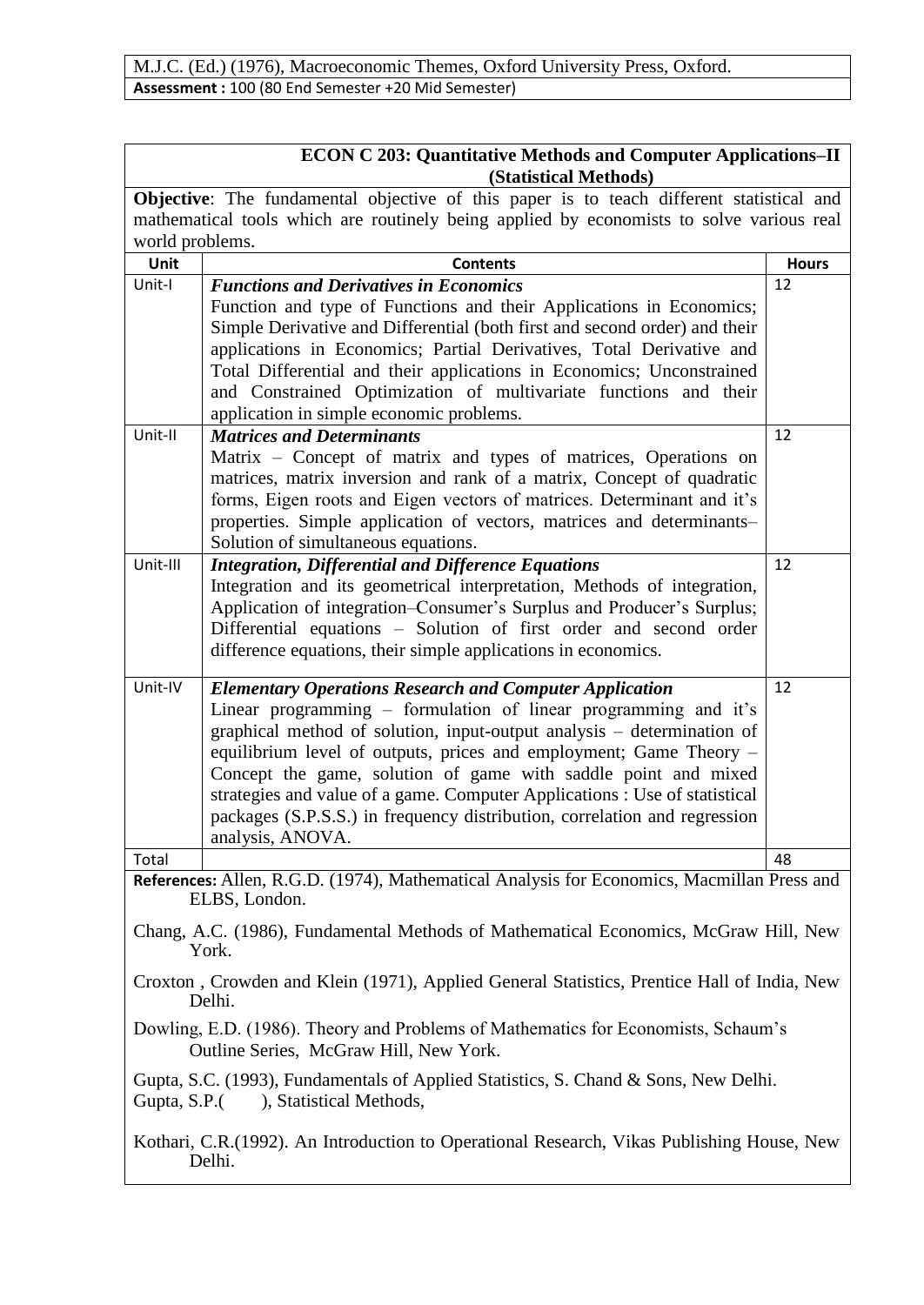Monga, G.S.(1971), Mathematical and Statistics for Economists, Vikas Publishing House, New Delhi.

Taha, H.A. (1997), Operations Research : An Introduction (6<sup>th</sup> Edition), Prentice Hall of India Pvt. Ltd., New Delhi.

Yamane, Taro (1975), Statistics : An Introductory Analysis, Harper & Row.

Yamane, Taro (1975), Mathematics for Economists, Prentice Hall of India, New Delhi.

Kerns (1993), Essentials of Microsoft Windows, Word and Excel, Prentice Hall of India, New Delhi.

Martin S. Matthew (1997), Excel for Windows 95, Tata McGraw Hill, New Delhi. **Assessment :** 100 (80 End Semester +20 Mid Semester)

#### **ECON C 204: Public Economics – II**

**Objective**: Objective of this course is to familiarise the students with the concepts, principles and theories of Public economics. The students will understand about the public expenditure, public revenue, public finance, public budget and role of government, need for public provision of public goods, theory of taxation, theory of expenditure, Fiscal federal relations, fiscal policy instruments and their impact on macro economy.

| Unit     | <b>Contents</b>                                                            | <b>Hours</b> |
|----------|----------------------------------------------------------------------------|--------------|
| Unit-I   | <b>Role of Public sector</b>                                               | 12           |
|          | Role of Government in organized society; Changing perspective of           |              |
|          | government in a mixed economy, public and private sector cooperation       |              |
|          | or competition, Government as an agent for economic planning and           |              |
|          | development; Government as a tool of operationalising the planning         |              |
|          | process, private goods, public goods and merit goods.                      |              |
| Unit-II  | <b>Preference Revealation for Public Goods.</b>                            | 12           |
|          | Market failure: Imperfections decreasing costs, externalities, public      |              |
|          | goods; Private and public mechanism for allocating resources; Problems     |              |
|          | for allocating resources; Problems of preference revelation and            |              |
|          | aggregation of preferences; An economic theory of democracy, Role of       |              |
|          | bureaucracy. Free rider problem, median voter theorem, theory of rent      |              |
|          | seeking.                                                                   |              |
| Unit-III | Rationale for Public Policy                                                | 12           |
|          | Allocation of resources – Theory of public goods, Voluntary exchange       |              |
|          | models, Impossibility of decentralized provision of public goods           |              |
|          | ;contributions of Lindahal and Johansen; Samuelson; Demand revealing       |              |
|          | schemes for public goods - Tiebout model, Theory of club goods,            |              |
|          | Stabilization policy - Keynesian case for stabilization policy.            |              |
|          | Uncertainty and expectations, Failure of Intertemporal markets,            |              |
|          | Liquidity preference, social goals, poverty alleviation, Provision of      |              |
|          | infrastructural facilities, Removing distributional inequalities and       |              |
|          | regional imbalances.                                                       |              |
| Unit-IV  | <b>Fiscal Federalism</b>                                                   | 12           |
|          | Fiscal Federalism. Principles of multi-unit finance; Fiscal federalism in  |              |
|          | India. Vertical and horizontal imbalance. Assignment of function and       |              |
|          | sources of revenue, constitutional provisions, finance commission and      |              |
|          | planning commission, devolution of resources and grants. Theory of         |              |
|          | grants. Resource transfer from union to states - Criteria for transfer of  |              |
|          | resources; center – State financial relations in India. Problems of states |              |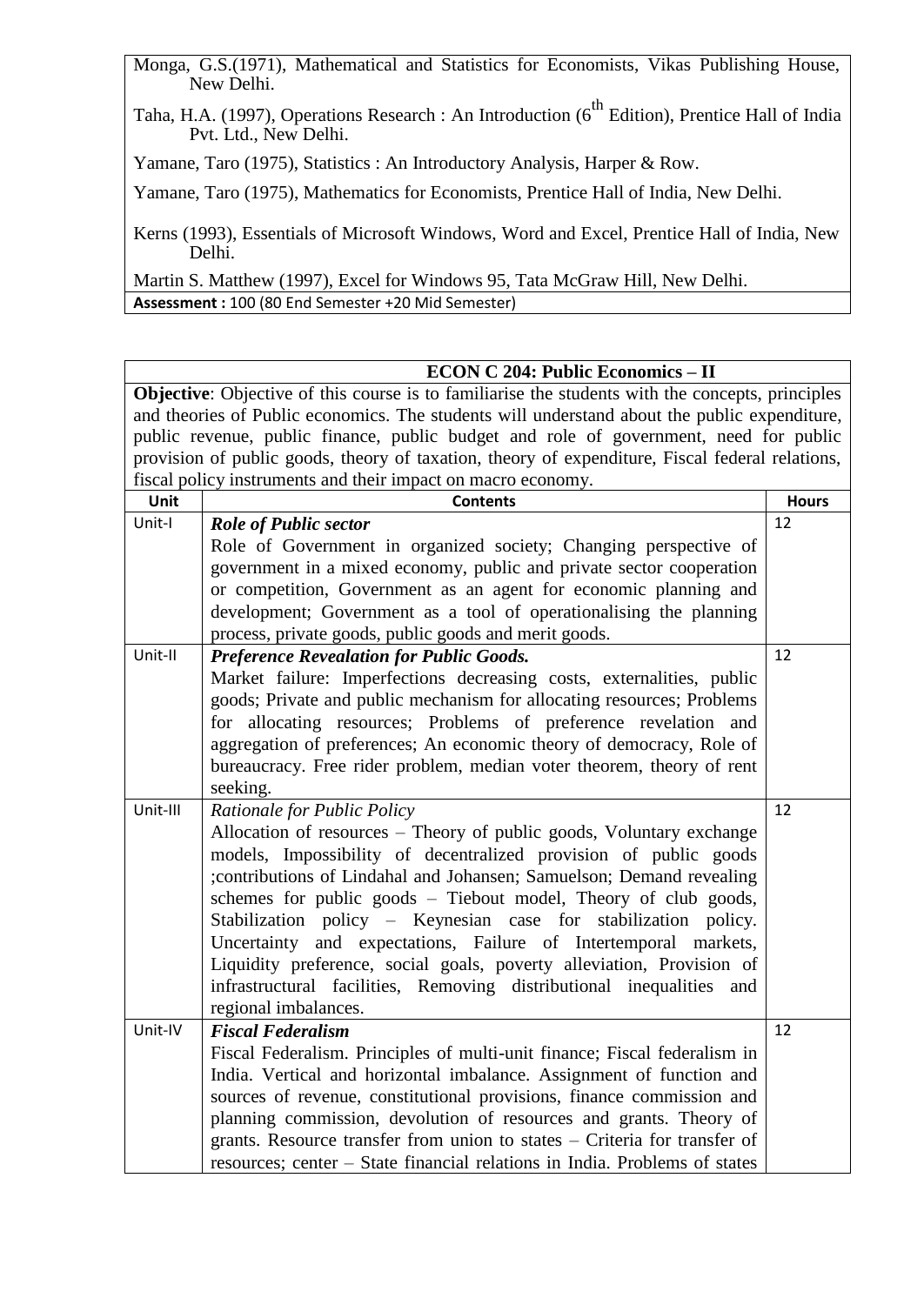| to local bodies. |  |
|------------------|--|
|------------------|--|

Total 48 **References:** Atkinson, A.B. and J.E. Siglitz (1980), Lectures on Public Economics, Tata McGraw Hill, New York. Aurebach, A. and Feldstein, M., Handbook of Public Economics, Vol. 3, North Holland, 2002 Buchanan, J.M. (1970). The Public Finances; Richard D. Irwin, Homewood. Bird, R. and O.Oldman (1967), Readings on Taxation in Developing Countries, the John Hopkins University Press, Baltimore. Barman, K. (1986). Public Debt Management in India, Uppal Publishing House, New Delhi. Bhargava, P.K. (1984), Some Aspects of Indian Public Finances, Uppal Publishing House, New Delhi. Boadway, Public Sector Economics, Cambridge University Press, 1979 Chelliah, Raja J. et al. (1981), Trends and Issues in India's Federal Finance, National Institute of Public Finance and Policy, New Delhi. Duff, L. (1997), Government and Market, Orient Longman, New Delhi. Goode, R. (1986), Government Finance in Developing Countries, Tata McGraw Hill, New Delhi. Government of India (1992), Reports of the Tax Reforms Committee – Interim and Final (Chairman : Raja J. Chelliah). Govinda Rao M. and T. K. Sen, Fiscal Federalism in India: Theory and Practice, 1996 Herber, B.P. (1967), Modern Public Finance, Richard D. Irwin, Homewood. Hillman A. L., Public Finance and Public Policy, Cambridge University Press, 2003 Musgrave, R.A.(1959), The Theory of Public Finance, Tata McGraw Hill, Kogakhusa, Tokyo. Musgrave, R.A. and P.B.Musgrave (1976). Public Finance in theory and Practice, McGraw Hill, Kogakusha, Tokyo. Mueller, D.C.(1979) Public Choice, Cambridge University Press, Cambridge. Mishan, E.J. (1982), Cost Benefit Analysis : An informal Introduction George Allen and Unwin, London. Musgrave, R.A. and C. Shoup (Eds.) (1970), "Readings in the Economics of Taxation", George Allen and Unwin, London. Musgrave, R.A. (1977), Essays in Fiscal Federalism, Greenwood West Port. Mundle, S. (1999), Public Finance Policy : Issues for India, Oxford University Press, New Delhi. Oates, W.E. (1972), Fiscal Federalism, Harcourt Brace and Johanowich, New Delhi. Peacock, A. and G.K. Shaw (1976), The Economic Theory of Fiscal Policy, George Allen and Unwin, London. Richard , A Musgrave and P.B. Musgrave, Public finance in Theory and Practice, McGraw Hill, 1989. Sreekantaradhya, B.S. (1972), Public Debt and Economic Development in India, New Delhi. Srivastava, D.K. (Ed.) (2000). Fiscal Federalism in India, Har-Anand Publications Ltd., New Delhi. Srivastava, D.K., T.K. Sen et al. Government Subsidies in India, NIPFP, 1997. **Assessment :** 100 (80 End Semester +20 Mid Semester)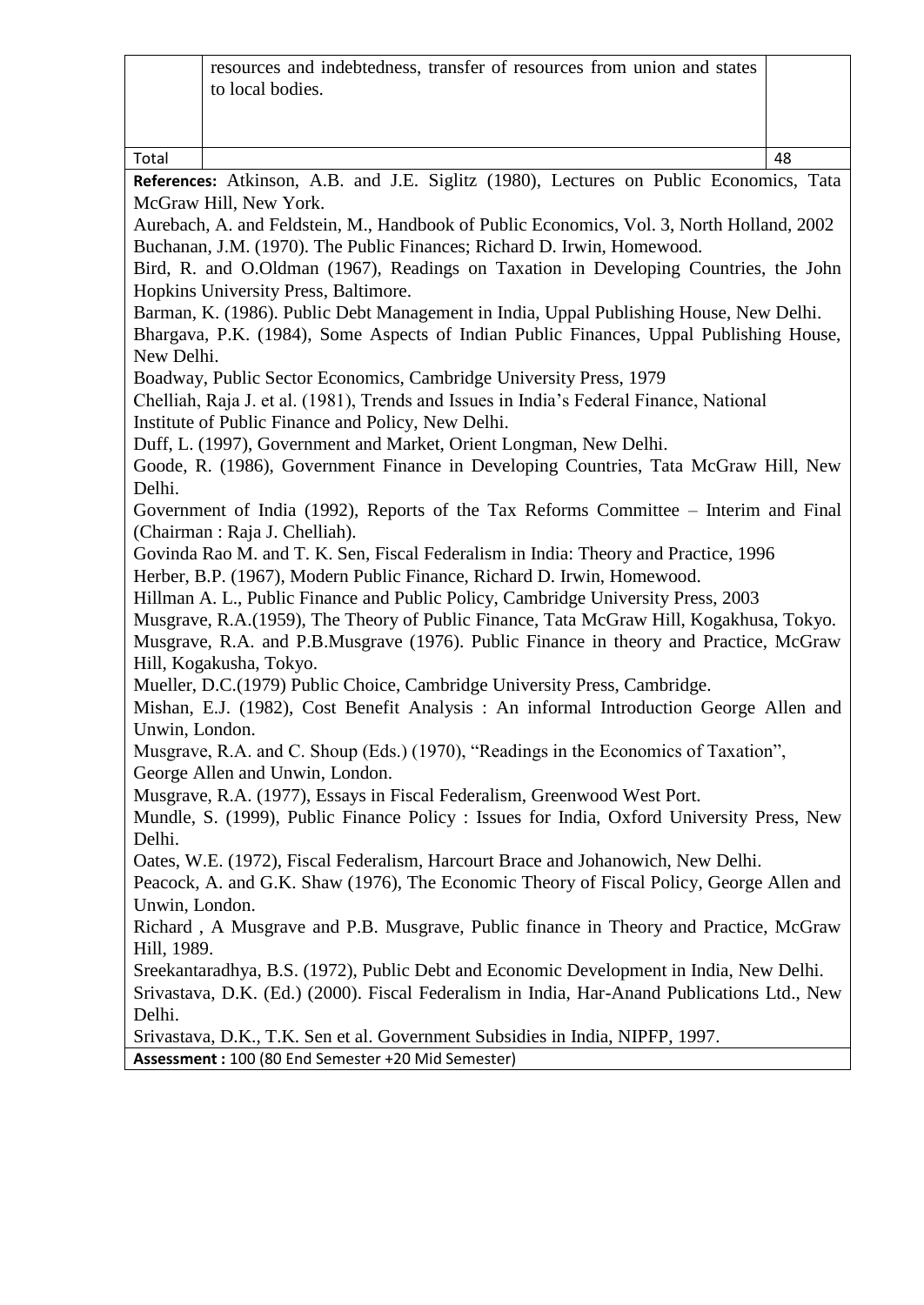| <b>ECON C 205: Economics of Growth and Development - II</b>                                   |                                                                                                 |              |
|-----------------------------------------------------------------------------------------------|-------------------------------------------------------------------------------------------------|--------------|
| Objective: The course will explore the concepts and theories of Development Economics with an |                                                                                                 |              |
|                                                                                               | aim to develop the research capabilities of the students.                                       |              |
| <b>Unit</b>                                                                                   | <b>Contents</b>                                                                                 | <b>Hours</b> |
| Unit-I                                                                                        | <b>Approaches to Development-I</b>                                                              | 12           |
|                                                                                               | Partial theories of growth and development – Vicious circles of Poverty,                        |              |
|                                                                                               | Circular Causation; Development Theories - Classical, Marx and                                  |              |
|                                                                                               | Schumpeter theories of development; Unlimited supply of labour; Big push;                       |              |
|                                                                                               | Balanced and Unbalanced growth.                                                                 |              |
|                                                                                               |                                                                                                 |              |
| Unit-II                                                                                       | <b>Approaches to Development-II</b>                                                             | 12           |
|                                                                                               | Critical Minimum Effort Thesis; Low-income Equilibrium Trap; Forward                            |              |
|                                                                                               | and Backward Linkage; Ranis & Fei model; Dependency theory of                                   |              |
|                                                                                               | development.                                                                                    |              |
|                                                                                               |                                                                                                 |              |
| Unit-III                                                                                      | <b>Sectoral Aspects of Development</b>                                                          | 12           |
|                                                                                               | Role of agriculture in economic development; Efficiency and productivity                        |              |
|                                                                                               | in agriculture; New technology and sustainable agriculture; Globalization                       |              |
|                                                                                               | and agricultural growth; Rationale and Pattern of Industrialization in                          |              |
|                                                                                               | developing countries; Terms of trade between agriculture and industry;                          |              |
|                                                                                               | Infrastructure and its importance.                                                              |              |
|                                                                                               |                                                                                                 |              |
| Unit-IV                                                                                       | <b>Macroeconomic Policies</b>                                                                   | 12           |
|                                                                                               | Macroeconomic policies and development – Role of monetary and Fiscal                            |              |
|                                                                                               | policies in developing countries - Prior savings, Inflation and growth;                         |              |
|                                                                                               | External resources - FDI, AIDs and Technology inflow; MNC activity in                           |              |
|                                                                                               | developing countries.                                                                           |              |
|                                                                                               |                                                                                                 |              |
| Total                                                                                         |                                                                                                 | 48           |
|                                                                                               | References: Higgins, B.(1959), Economic Development, W.W.Nortorn, New York.                     |              |
|                                                                                               | Kindlegerger, C.P. (1977), Economic Development, (3rd Edition), McGraw Hill, New York.          |              |
|                                                                                               | Meier, G.M.(1995), Leading Issues in Economics Development, (6th Edition), Oxford University    |              |
| Press, New Delhi.                                                                             |                                                                                                 |              |
|                                                                                               | Myint, Hla (1965), The Economics of Underdeveloped Countries, Preager, New York.                |              |
|                                                                                               | Myint, H. (1971), Economic Theory and Underdeveloped Countries, Oxford University Press,        |              |
| New York.                                                                                     |                                                                                                 |              |
|                                                                                               | Todaro, M.P. (1996), (6th Edition), Economic Development, Longman, London. Thirlwal, A.P.       |              |
|                                                                                               | (1999), (6th Edition). Growth and Development, Macmillan, U.K. Sen, A.K. (Ed.), (1990), Growth  |              |
|                                                                                               | Economics, Penguin, Harmondswarth.                                                              |              |
|                                                                                               | Lewis, W.A. (1955), The Theory of Economic Growth, George Allen and Unwin, London.              |              |
|                                                                                               | Myrdal, G. (1957), Economic Theory and Underdeveloped Regions, Duckworth, London.               |              |
|                                                                                               | Schumpeter, J.A. (1949), The Theory of Economic Development, Harvard University Press           |              |
| Cambridge, Mass.                                                                              | United Nations (1994), Human Development Report, United Nationals, New York. A.G.Frank, On      |              |
|                                                                                               | Capitalist Underdevelopment, Monthly Review Press.                                              |              |
|                                                                                               | Bhagwati, J. & P. Desai (1970), India: Planning for Industrialization, Oxford University Press, |              |
| London.                                                                                       |                                                                                                 |              |
|                                                                                               | Todaro, M.P. (1971), Development Planning: Models and Methods, Oxford University Press,         |              |
| Oxford.                                                                                       |                                                                                                 |              |
|                                                                                               | Chakravarti, S. (1987), Development Planning: The Indian Experience, Clarendon Press, Oxford.   |              |
|                                                                                               |                                                                                                 |              |
|                                                                                               |                                                                                                 |              |
|                                                                                               | Assessment: 100 (80 End Semester +20 Mid Semester)                                              |              |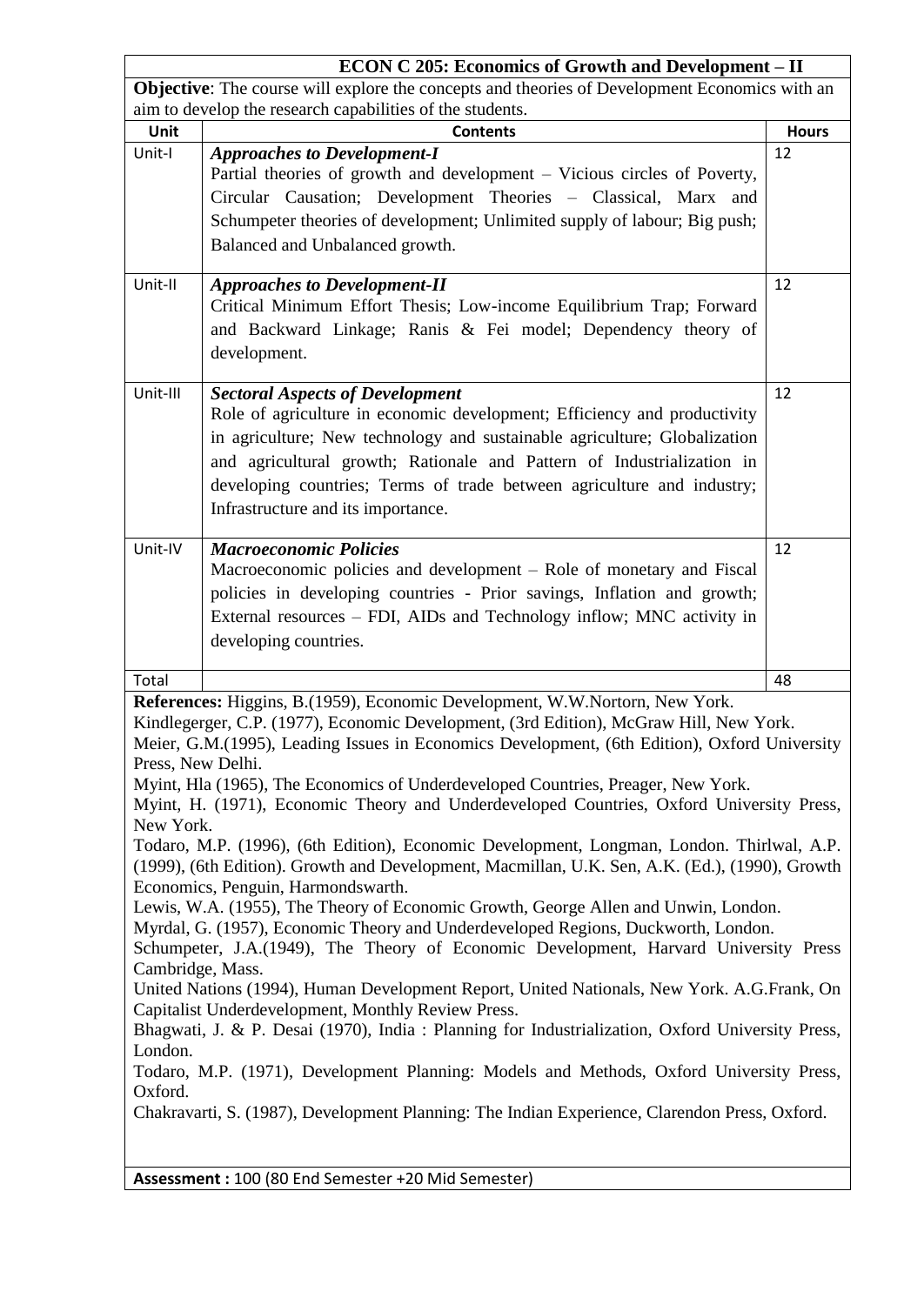|                                                                                                                 | <b>ECON C 301: International Trade and Finance - I</b>                                                                                                          |              |
|-----------------------------------------------------------------------------------------------------------------|-----------------------------------------------------------------------------------------------------------------------------------------------------------------|--------------|
|                                                                                                                 | Objective: This course aims to provide an understanding of theories of international trade, gains from                                                          |              |
| trade and intervention in trade. This help students to improve their analytical skills and they can relate      |                                                                                                                                                                 |              |
|                                                                                                                 | with current trade situation.                                                                                                                                   |              |
| Unit                                                                                                            | <b>Contents</b>                                                                                                                                                 | <b>Hours</b> |
| Unit-I                                                                                                          | <b>Theory of International Trade-I</b>                                                                                                                          | 12           |
|                                                                                                                 | The pure theory of international trade $-$ Theories of absolute advantage,                                                                                      |              |
|                                                                                                                 | comparative advantage and opportunity costs; Empirical testing of classical<br>theory; Trade equilibrium under constant, increasing and diminishing cost        |              |
|                                                                                                                 | conditions, and imperfect competition.                                                                                                                          |              |
| Unit-II                                                                                                         | <b>Theory of International Trade-II</b>                                                                                                                         | 12           |
|                                                                                                                 | Heckscher-Ohlin theory of trade, Leontief paradox, Theorem of factor price                                                                                      |              |
|                                                                                                                 | equalization, Stolper-Samuelson theorem, Rybczynski theorem, Kravis and                                                                                         |              |
|                                                                                                                 | Linder theorem of trade. Technological change and international trade                                                                                           |              |
| Unit-III                                                                                                        | <b>Gains from trade</b>                                                                                                                                         | 12           |
|                                                                                                                 | Gains from trade: their measurement and distribution; Concept of terms of                                                                                       |              |
|                                                                                                                 | trade, their uses and limitations; Hypothesis of secular deterioration of terms of<br>trade, its empirical relevance and policy implications for less developed |              |
|                                                                                                                 | countries; Terms of trade and income distribution; Trade as an engine of                                                                                        |              |
|                                                                                                                 | economic growth; Concept and policy implications of immiserising growth.                                                                                        |              |
| Unit-IV                                                                                                         | <b>Interventions in trade</b>                                                                                                                                   | 12           |
|                                                                                                                 | Theory of interventions: Tariffs, Quotas and Non-tariff barriers; Effects of                                                                                    |              |
|                                                                                                                 | tariffs under partial and general equilibrium perspectives; Tariff and income                                                                                   |              |
|                                                                                                                 | distribution; Optimum tariff; Dumping - Forms of Dumping - Antidumping and<br>International Price Discrimination. Metzler Paradox; Effective. Rate of           |              |
|                                                                                                                 | protectionTypes of regional economic integration; Theory of customs union:                                                                                      |              |
|                                                                                                                 | Viner's partial equilibrium approach to welfare effects of customs union;                                                                                       |              |
|                                                                                                                 | General equilibrium analysis of customs union - Lipsey model and Vanek                                                                                          |              |
|                                                                                                                 | model; Empirical findings and dynamic considerations of customs union and                                                                                       |              |
|                                                                                                                 | free trade area.                                                                                                                                                |              |
| Total                                                                                                           |                                                                                                                                                                 | 48           |
| <b>References:</b>                                                                                              |                                                                                                                                                                 |              |
|                                                                                                                 | Bhagwati, J. (Ed.)(1981), International Trade, Selected Readings, Cambridge, University Press,<br>Massachusetts.                                                |              |
|                                                                                                                 | Carbough, R.J. (1999), International Economics, International Thompson Publishing, New York.                                                                    |              |
|                                                                                                                 | Chacholiades, M. (1990), International Trade: Theory and Policy, McGraw Hill, Kogakusha, Japan.                                                                 |              |
|                                                                                                                 | Dunn, R.M. and J.H. Mutti (2000), International Economics, Routledge, London. Kenen,                                                                            |              |
|                                                                                                                 | P.B.(1994), The International Economy, Cambridge University Press, London. Kindleberger, C.P.                                                                   |              |
|                                                                                                                 | (1973), International Economics, R.D.Irwin, Homewood.                                                                                                           |              |
| Krugman, P.R. and M.Obstfeld (1994), International Economics : Theory and Policy, Glenview,<br>Foreman.         |                                                                                                                                                                 |              |
|                                                                                                                 | Salvatore, D. (1997), International Economics, Prentice Hall, Upper Saddle River, N. J., New York.                                                              |              |
|                                                                                                                 | Soderston, Bo (1991), International Economics, The Macmillan Press Ltd., London.                                                                                |              |
|                                                                                                                 | Nichans, J. (1984), International Monetary Economics. John Hopkins University Press, Baltimore.                                                                 |              |
| Yeager, L.B. (1976), International Monetary Relations, Theory, History and Policy, Harper and Row,<br>New York. |                                                                                                                                                                 |              |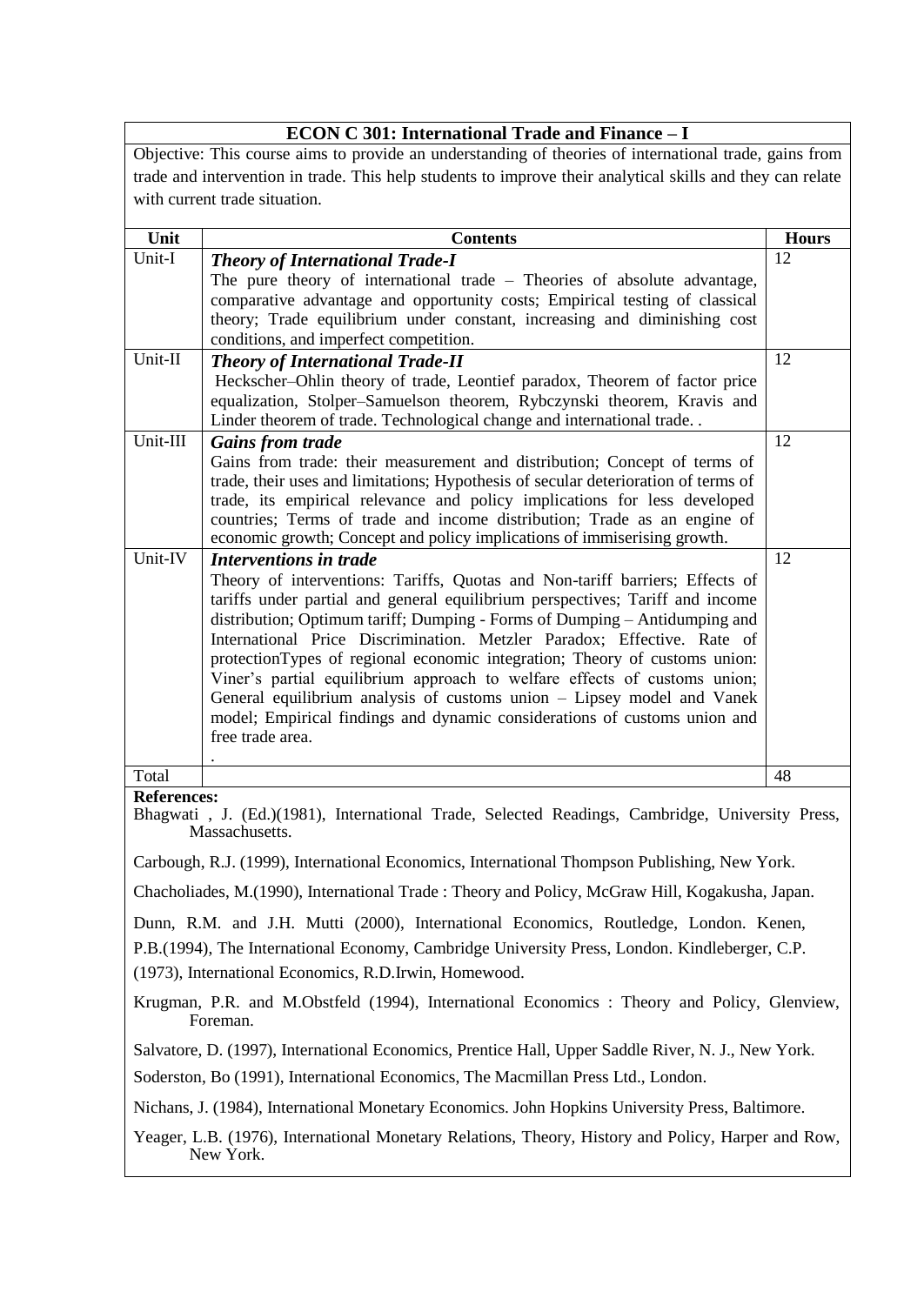Aggarwala, M.R. (1979), Regional Economic Cooperation in South Asia, S. Chand and Co., New Delhi.

Brahmananda, P.R. (1982), The IMF loan and India's Economic Future, Himalaya Publishing House, Bombay.

Kenen, P.B. (1995), Economic and Monetary Union in Europe, Cambridge University Press, U.K.

Kindleberger, C.P. (1996). A History of Financial Crisis : Manias, Panics and Crashes, (3<sup>rd</sup> Edition), John Wiley and Sons, New York.

**Assessment :** 100 (80 End Semester +20 Mid Semester)

#### **ECON C 302:Economics of Social Sector and Environment – I**

Objective: The main objective of the course is to introduce students to the resources and environmental economics, and environmental policy and regulation in India. It will help students understand the link between environment, education and health.

| Unit                                                                                                                                                                            | <b>Contents</b>                                                                                                                                                                                                                                                                                                                                                                                                                                             | <b>Hours</b> |
|---------------------------------------------------------------------------------------------------------------------------------------------------------------------------------|-------------------------------------------------------------------------------------------------------------------------------------------------------------------------------------------------------------------------------------------------------------------------------------------------------------------------------------------------------------------------------------------------------------------------------------------------------------|--------------|
| Unit-I                                                                                                                                                                          | <b>Economics of Environmental Policy</b>                                                                                                                                                                                                                                                                                                                                                                                                                    | 12           |
|                                                                                                                                                                                 | Environmental externalities and market inefficiency – Environmental taxes and<br>subsidies; Marketable pollution permit; Deposit refund system; Coase's<br>property rights and bargaining solution; Command and control approach;<br>regulations<br>markets-based<br>Comparison of<br>and<br>instruments; Global<br>environmental externalities; Climate change and carbon tax; Trade and<br>environment. Porter's hypothesis, Pollution havens hypothesis. |              |
| Unit-II                                                                                                                                                                         | <b>Environmental and Natural Resource Policies in India</b>                                                                                                                                                                                                                                                                                                                                                                                                 | 12           |
|                                                                                                                                                                                 | Mechanism for environmental regulation in India; Environmental laws and<br>their implementation; Policy instruments for controlling water and air<br>pollution; Forest policy; People's participation in the management of common<br>and forest lands; Joint Forest Management; Social forestry – rationale and<br>benefit.                                                                                                                                 |              |
| Unit-III                                                                                                                                                                        | <b>Economics of Education</b>                                                                                                                                                                                                                                                                                                                                                                                                                               | 12           |
|                                                                                                                                                                                 | Education as an instrument for economic growth; Human capital vs. physical<br>capital; Demand for education – private and social demand; Cost of education,<br>wastage and stagnation benefits of education - direct and indirect benefits,<br>private and social benefits.                                                                                                                                                                                 |              |
| Unit-IV                                                                                                                                                                         | <b>Economics of Health</b>                                                                                                                                                                                                                                                                                                                                                                                                                                  | 12           |
|                                                                                                                                                                                 | Health Dimension of development; Determinants of health - poverty,<br>malnutrition and environmental issues. Economic dimensions of health care –<br>Demand and supply of health care; The concept of Burden of Disease;<br>Institutional issues in health care delivery in India.                                                                                                                                                                          |              |
| Total                                                                                                                                                                           |                                                                                                                                                                                                                                                                                                                                                                                                                                                             | 48           |
| <b>References:</b><br>Baumol, W.J. and W.E. Oates (1988); The Theory of Environmental Policy, (2 <sup>nd</sup> Edition), Cambridge<br>University Press, Cambridge.              |                                                                                                                                                                                                                                                                                                                                                                                                                                                             |              |
| Berman, P. (Ed.) (1995). Health Sector Reform in Developing Countries: Making Health Development<br>Sustainable, Boston: Harvard Series on Population and International Health. |                                                                                                                                                                                                                                                                                                                                                                                                                                                             |              |

Blaug, M. (1972), Introduction to Economics of Education, Penguin, London. Bromely, D.W.(Ed.)(1995), Handbook of Environment Economics, Blackwell, London. Cohn, E. and T.Gaske (1989), Economics of Education, Pergamon Press, London.

Fisher, A.C. (1981), Resource and Environmental Economics, Cambridge University Press, Cambridge.

Hanley, N.J.F. Shogern and B.White (1997), Environmental Economics in Theory and Practice, Macmillan.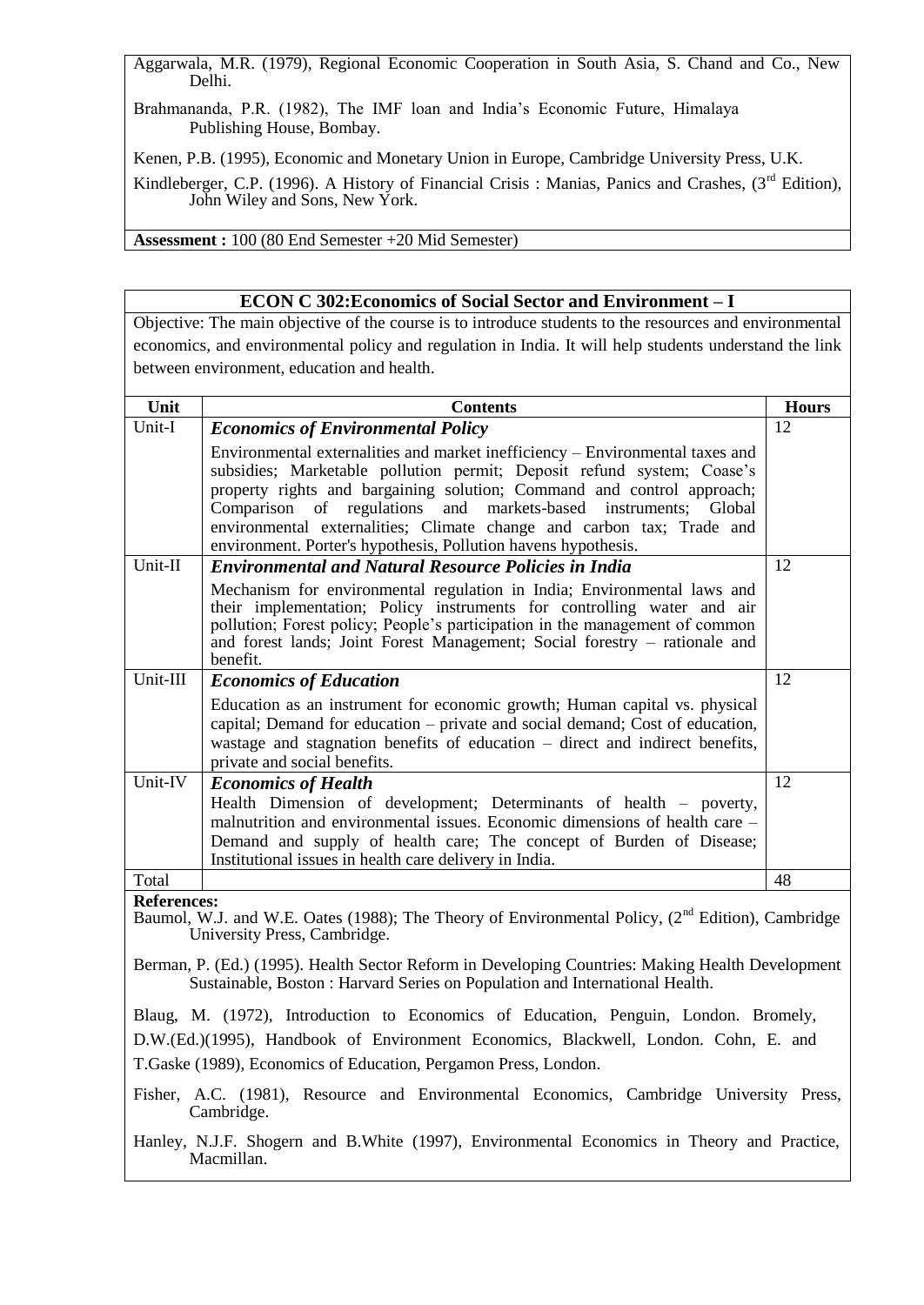Jeroen, C. J. M. and Van Den Bergh (1999), Handbook of Environmental and Resource Economics, Edward Elgar Publshing Ltd., U.K.

Common, M. (1998), Environmental and Resource Economics, Longman, London.

Jarrett, H. (1966), Environmental Quality in a Growing Economy, Johns Hopkins, Baltimore.

Kiarman, H.E. (1965), The Economics of Health, Columbia University Press, New York. Kolstd, C.D. (1999). Environmental Economics, Oxford University Press, New Delhi.

**Assessment :** 100 (80 End Semester +20 Mid Semester)

#### **ECON E 303:Mathematical Economics – I**

**Objective**: The course aims at teaching the learners to understand the methods to use math principle. It also aims to make learners to understand the consumer and producer behaviour, and their application in economics.

| Unit               | <b>Contents</b>                                                                                                                                                                                                                                                                                                                                                                                                                                                                                                                                                           | <b>Hours</b> |
|--------------------|---------------------------------------------------------------------------------------------------------------------------------------------------------------------------------------------------------------------------------------------------------------------------------------------------------------------------------------------------------------------------------------------------------------------------------------------------------------------------------------------------------------------------------------------------------------------------|--------------|
| Unit-I             | <b>Consumer Behaviour</b>                                                                                                                                                                                                                                                                                                                                                                                                                                                                                                                                                 | 12           |
|                    | Utility Function: Basic concepts, Cardinal and Ordinal measure of utility;<br>Utility maximization; Ordinary and Compensated demand functions;<br>Derivation of Slutsky Equation, Price and income elasticities of demand and<br>the nature of commodities, The Linear expenditure system, Duality Theorems-<br>Direct and Indirect Utility function duality, Roy's Identity; Theory of revealed<br>preference; Consumer behaviour under risk and uncertainty.                                                                                                            |              |
| Unit-II            | <b>Production, Cost and the Firm</b>                                                                                                                                                                                                                                                                                                                                                                                                                                                                                                                                      | 12           |
|                    | Production Function: Basic Concepts, Elasticity of Substitution, Properties of<br>Homogeneous, Cobb-Douglas (CD), CES Production Function; Optimization<br>Behaviour of the firm- Constrained output maximisation and cost<br>minimisation; Unconstrained profit maximisation; Derivation of Input demand<br>functions; Optimization Behaviour of multi-product firm – Constrained revenue<br>maximisation and Unconstrained profit maximisation; Duality in production-<br>Production and Cost function Duality, Derivation of short-run and long-run cost<br>functions. |              |
| Unit-III           | <b>Perfect Competition, Monopoly andMonopolistic Market Structures</b>                                                                                                                                                                                                                                                                                                                                                                                                                                                                                                    | 12           |
|                    | Equilibrium of a Firm under perfect competition; Short-run and Long-run<br>equilibrium of a Monopoly Firm; Discriminating Monopoly; Equilibrium of a<br>Multiplant Monopoly; Price and output determination under Monopolistic<br>Competition in the Short-run and Long-run.                                                                                                                                                                                                                                                                                              |              |
| Unit-IV            | <b>Oligopolistic Market Structure</b><br>Non-collusive and Collusive Duopoly and Oligopoly: Non-collusive Models –<br>Cournot, Stackelberg and Kinked Demand Curve Models; Collusive Models -<br>Cartels and Mergers, Market Share, Price Leadership Models; Factor pricing<br>under Bilateral monopoly.                                                                                                                                                                                                                                                                  | 12           |
| Total              |                                                                                                                                                                                                                                                                                                                                                                                                                                                                                                                                                                           | 48           |
| <b>References:</b> | Allen, R.G.D. (1976), Mathematical Economics, Macmillan, London.                                                                                                                                                                                                                                                                                                                                                                                                                                                                                                          |              |

Henderson, J.M. and R.E.Quandt (1990), Microeconomics Theory: A Mathematical Approach McGraw Hill, New Delhi.

Ferguson, C.E.(1976), Neo-classical Theory of Production and Distribution.

Allen, R.G.D. (1974), Mathematical Analysis for Economists, Macmillan Press and ELBS London.

Chiang, A.C. (1986), Fundamental Methods of Mathematical Economics, McGraw Hill, New York.

Jha, R.(1991), Contemporary Macroeconomic Theory and Policy, Wiley Eastern Ltd., New Delhi.

Hadley, G. (1962), Linear Programming, Addison Wesley Publishing Co., Massachusetts.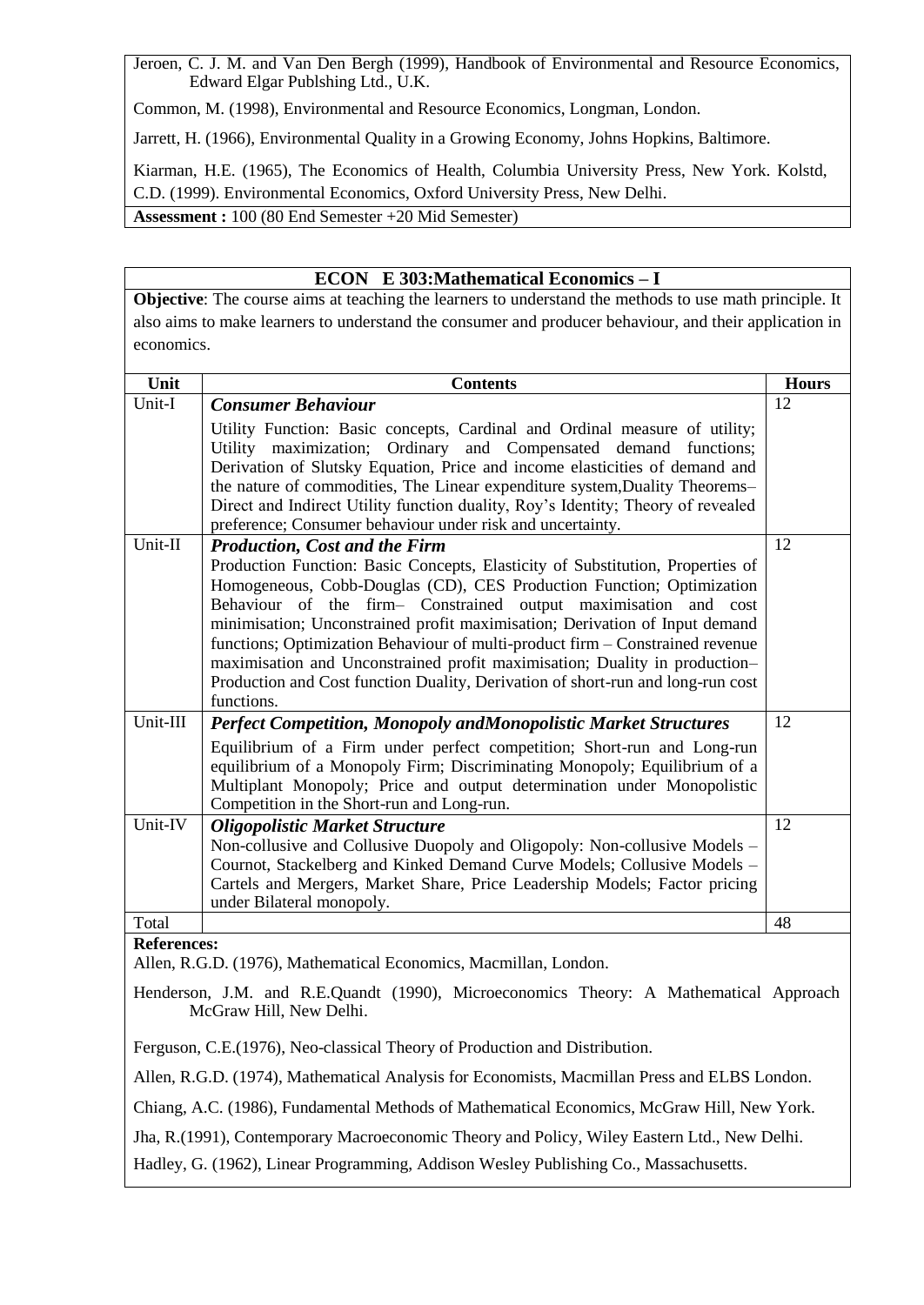Kothari, C.R. (1992), An Introduction to Operations Research, Vikas Publishing House, New Delhi.

Dorfman, R.P.A.Solow R.W. : Linear Programming and Economics Analysis, McGraw Hill.

Gillett, B.E. Introduction to Operations Research, McGraw Hill, New York. **Assessment :** 100 (80 End Semester +20 Mid Semester)

|                                                                                                                                                                  | <b>ECON E 304:Industrial Economics-I</b>                                                                                                                        |              |  |
|------------------------------------------------------------------------------------------------------------------------------------------------------------------|-----------------------------------------------------------------------------------------------------------------------------------------------------------------|--------------|--|
|                                                                                                                                                                  | <b>Objective:</b> This course provides an introduction to current theory and empirical work in Industrial                                                       |              |  |
| economics. It starts by examining the internal structure of firms. It then moves on to the analysis of                                                           |                                                                                                                                                                 |              |  |
|                                                                                                                                                                  | various aspects of strategic interaction between firms and the determinants of industrial structure.                                                            |              |  |
| Unit                                                                                                                                                             | <b>Contents</b>                                                                                                                                                 | <b>Hours</b> |  |
| Unit-I                                                                                                                                                           | <b>Concept and Scope of industrial economics</b>                                                                                                                | 12           |  |
|                                                                                                                                                                  | Concept and Scope of industrial economics; Organisation of a firm:<br>Ownership, control and objectives of the firm; Choice of the organizational               |              |  |
|                                                                                                                                                                  | form; Business motives of the firm.                                                                                                                             |              |  |
| Unit-II                                                                                                                                                          | <b>Industrial Location Theories</b>                                                                                                                             | 12           |  |
|                                                                                                                                                                  | Analysis of industrial location–Determinants of industrial location; Approaches                                                                                 |              |  |
|                                                                                                                                                                  | to industrial locational Analysis; Economic theories of industrial location:                                                                                    |              |  |
|                                                                                                                                                                  | Weber's Theory, Market Area Theory of Palander and Central Place Theory of                                                                                      |              |  |
|                                                                                                                                                                  | Losch; Operational approaches to industrial location, Factors affecting location.                                                                               |              |  |
| Unit-III                                                                                                                                                         | <b>Market Structure, Market Conduct and Profitability</b>                                                                                                       | 12           |  |
|                                                                                                                                                                  | Market structure: Standard forms of market structures, Sellers' concentration;                                                                                  |              |  |
|                                                                                                                                                                  | Product differentiation; Entry conditions. Profitability: Market structure and<br>profitability: Determinants of profitability. Theory of profitability; Market |              |  |
|                                                                                                                                                                  | structure and innovation: The theories of technological innovation.                                                                                             |              |  |
| Unit-IV                                                                                                                                                          | <b>Market Concentration and Market Performance</b>                                                                                                              | 12           |  |
|                                                                                                                                                                  | Theoretical issues;<br>concentration:<br>Measurement<br>of<br>market<br>Market                                                                                  |              |  |
|                                                                                                                                                                  | concentration and monopoly power; Extent of market concentration;                                                                                               |              |  |
|                                                                                                                                                                  | Concentration and market performance of a firm. Market Performance: Growth                                                                                      |              |  |
|                                                                                                                                                                  | of the firm; Conceptual framework for the theory of growth; Constraints on                                                                                      |              |  |
|                                                                                                                                                                  | growth of the firm; Industrial Productivity and Efficiency; Measurement of                                                                                      |              |  |
| Total                                                                                                                                                            | Industrial efficiency; Some efficiency condition in production.                                                                                                 | 48           |  |
| <b>References:</b>                                                                                                                                               |                                                                                                                                                                 |              |  |
|                                                                                                                                                                  | Barthwal, R.R. (1985), Industrial Economics, Wiley Eastern Ltd, New Delhi.                                                                                      |              |  |
|                                                                                                                                                                  | Desai, B. (1999), Industrial Economy in India (3 <sup>rd</sup> Edition), Himalaya Publishing House, Mumbai.                                                     |              |  |
|                                                                                                                                                                  | Government of India, Economic Survey (Annual)                                                                                                                   |              |  |
|                                                                                                                                                                  | Kuchhal, S.C. (1980), Industrial Economy of India (5 <sup>th</sup> Edition), Chaitanya Publishing House,<br>Allahabad.                                          |              |  |
|                                                                                                                                                                  | Singh, A. and A.N.Sadhu (1988), Industrial Economics, Himalaya Publishing House, Bombay.                                                                        |              |  |
|                                                                                                                                                                  | Bagchi, A. and M. Banerjee (Eds.) (1979), Change and Choice in Indian Industry, Bagchi Publications,<br>Calcutta.                                               |              |  |
| Kelkar, V.L. and V.V. Bhanoji Rao (Eds.) (1996), India Development Policy Imperatives, Tata<br>McGraw Hill, New Delhi.                                           |                                                                                                                                                                 |              |  |
| Sandesara, J.C. (1992). Industrial Policy and Planning – 1994 – 1991 : Tendencies, Interpretations and<br>Issues, Sage Publications, India Pvt. Ltd., New Delhi. |                                                                                                                                                                 |              |  |
|                                                                                                                                                                  | Sandesara, J.C. (1982), Industrial Growth in India.                                                                                                             |              |  |
|                                                                                                                                                                  | Assessment: 100 (80 End Semester +20 Mid Semester)                                                                                                              |              |  |
|                                                                                                                                                                  |                                                                                                                                                                 |              |  |

### **ECON E 305:Computer Application in Economic Analysis – I**

**Objective**: This course provides an introduction to computer and operating systems. The students can able to understand and use different statistical packages in Economics.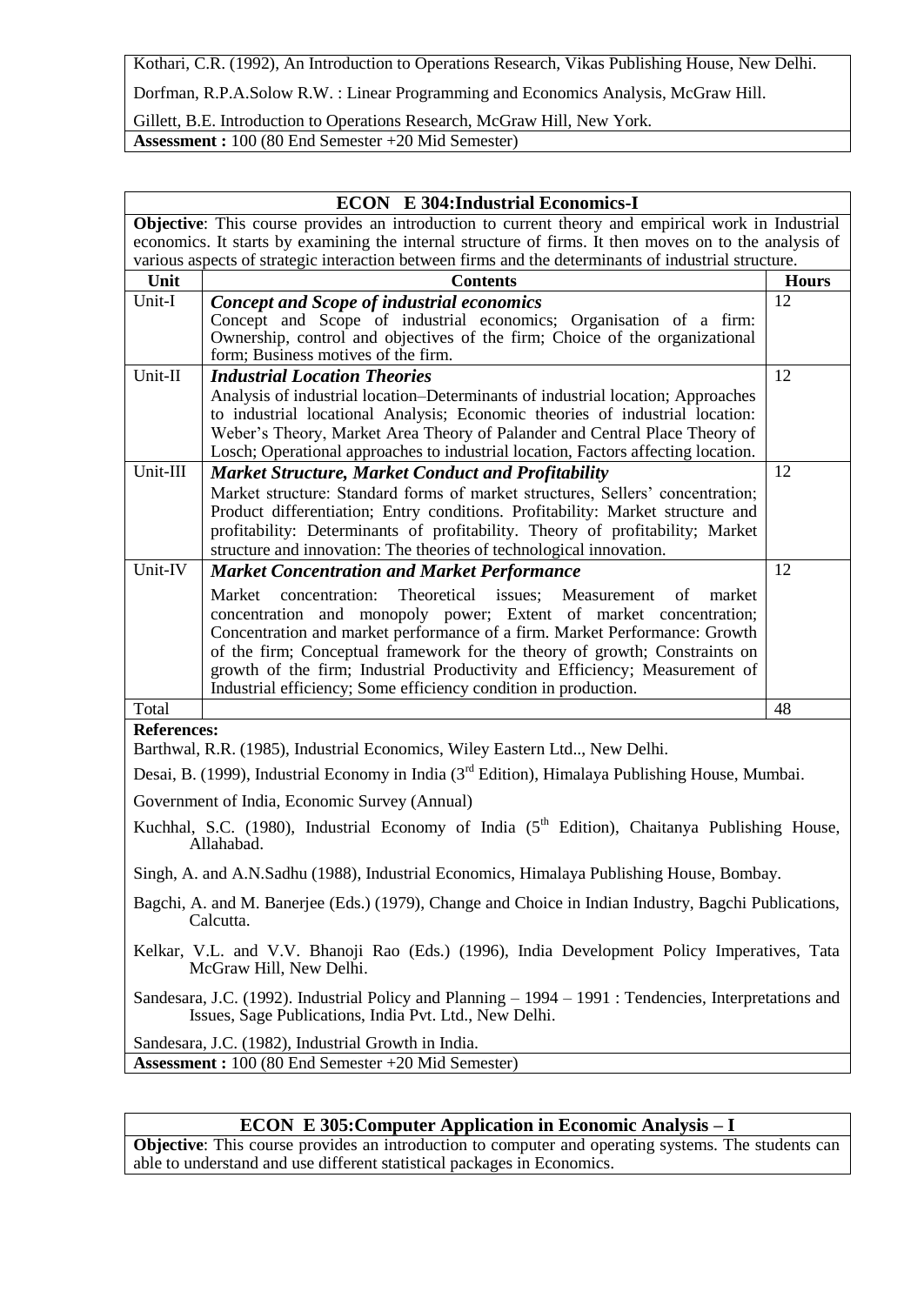| Unit                                                                                                                                                                     | <b>Contents</b>                                                                                                                                                                                                                                                                | <b>Hours</b> |
|--------------------------------------------------------------------------------------------------------------------------------------------------------------------------|--------------------------------------------------------------------------------------------------------------------------------------------------------------------------------------------------------------------------------------------------------------------------------|--------------|
| Unit-I                                                                                                                                                                   | <b>Introduction to computer and Operating Systems</b>                                                                                                                                                                                                                          | 12           |
|                                                                                                                                                                          | Computer Organisation; Central Processing Unit; Types of Memory; Input and<br>Output devices; Classification of computers; Programming languages;<br>Operating System- DOS and Windows; Data Representation and the Number<br>systems: decimal, binary, octal and hexadecimal. |              |
| Unit-II                                                                                                                                                                  | <b>Use of Computer for Office Automation</b>                                                                                                                                                                                                                                   | 12           |
|                                                                                                                                                                          | Spread sheet - Concept and use of spread sheet, Structure of a spread sheet,<br>Spread in-built functions, Chart feature of a spread sheet, Operation and Use of<br>MS-Excel and Lotus Smart-suite.                                                                            |              |
| Unit-III                                                                                                                                                                 | <b>Statistical Data Processing Techniques-I</b>                                                                                                                                                                                                                                | 12           |
|                                                                                                                                                                          | Statistical Package handling and command description Statistical Package for<br>Social Science (SPSS); Basic statistical and econometric functions and their<br>analysis - Analysis of Regression, Analysis of correlation.                                                    |              |
| Unit-IV                                                                                                                                                                  | <b>Statistical Data Processing Techniques-II</b>                                                                                                                                                                                                                               | 12           |
|                                                                                                                                                                          | Analysis of Variance (ANOVA), Analysis of Covariance (ANCOVA), Linear<br>programming; Time Series Trend Analysis; Input-output Analysis, Game                                                                                                                                  |              |
|                                                                                                                                                                          | theory – Saddle point and Mixed strategy solutions.                                                                                                                                                                                                                            |              |
| Total                                                                                                                                                                    |                                                                                                                                                                                                                                                                                | 48           |
| <b>References:</b>                                                                                                                                                       |                                                                                                                                                                                                                                                                                |              |
|                                                                                                                                                                          | Balguruswamy, E. (1997), Programming in Basic, Tata McGraw Hill, New Delhi.                                                                                                                                                                                                    |              |
| Byron S. Gottfried (1997); Programming with Basic, Schaum's Cutline Series, McGraw<br>Hill, New York.                                                                    |                                                                                                                                                                                                                                                                                |              |
|                                                                                                                                                                          | Jaggi, V.P. and Jain, Sushma (1994), Computers for Beginners. Academic Press, New Delhi.                                                                                                                                                                                       |              |
|                                                                                                                                                                          | Jaggi, V.P. and Jain, Sushma (1994), Basic for Beginners, Academic Press, New Delhi.                                                                                                                                                                                           |              |
| Kerns (1993), Essentials of Microsoft Windows, Word and Excel, Prentice Hall of India, New Delhi.                                                                        |                                                                                                                                                                                                                                                                                |              |
| Martin S. Matthew (1997), Excel for Windows 95, Tata McGraw Hill, New Delhi.<br>Ram, B. (1997), Computer Fundamentals, Second Edition, New Age International, New Delhi. |                                                                                                                                                                                                                                                                                |              |
| Tom Sheldon (1997), Windows 95 Made Easy, Tata McGraw Hill, New Delhi.                                                                                                   |                                                                                                                                                                                                                                                                                |              |

**Assessment :** 100 (80 End Semester +20 Mid Semester)

### **ECON E 306:Econometrics – I**

٦

|          | ECON E $306$ : Econometrics – I                                                                             |              |
|----------|-------------------------------------------------------------------------------------------------------------|--------------|
|          | <b>Objective:</b> The course is designed to introduce the basic tools of econometric analysis. The students |              |
|          | will understand the methods of econometric analysis and their application in empirical research.            |              |
| Unit     | <b>Contents</b>                                                                                             | <b>Hours</b> |
| Unit-I   | <b>Basic Econometrics</b>                                                                                   | 12           |
|          | Nature, meaning and scope of econometrics; Simple linear regression model –                                 |              |
|          | Assumptions; OLS Estimation; Blue properties of OLS estimators and the                                      |              |
|          | Gauss-Markov theorem; Derivation of $\overline{R2}$ ; Inference in the least-squares                        |              |
|          | model, Analysis of variance and the least-squares model; Prediction in the                                  |              |
|          | least-squares model; Estimation of extension two variable linear regression                                 |              |
|          | model                                                                                                       |              |
| Unit-II  | <b>Problems in Regression Analysis</b>                                                                      | 12           |
|          | Multiple/General regression model, Non-linear regression models – parabolic,                                |              |
|          | exponential, log-linear, semi-log, hyperbolic, and logistic regression models.                              |              |
|          | Meaning and nature, tests, consequences and remedial measures of problems of                                |              |
|          | Heteroscedasticity.                                                                                         |              |
| Unit-III | <b>Regressions with Qualitative and Lagged Variables</b>                                                    | 12           |
|          | Multicollinearity and Auto-correlation; Problems of Specification Error and                                 |              |
|          | Errors of Measurement. Estimation of regression models by using Computer,                                   |              |
|          | Econometrics software: Gretl                                                                                |              |
| Unit-IV  | <b>Regressions with Qualitative and Lagged Variables</b>                                                    | 12           |
|          | Dummy variable technique - Testing structural stability of regression models,                               |              |
|          | Comparing two or more regression models, Interaction effects, Seasonal                                      |              |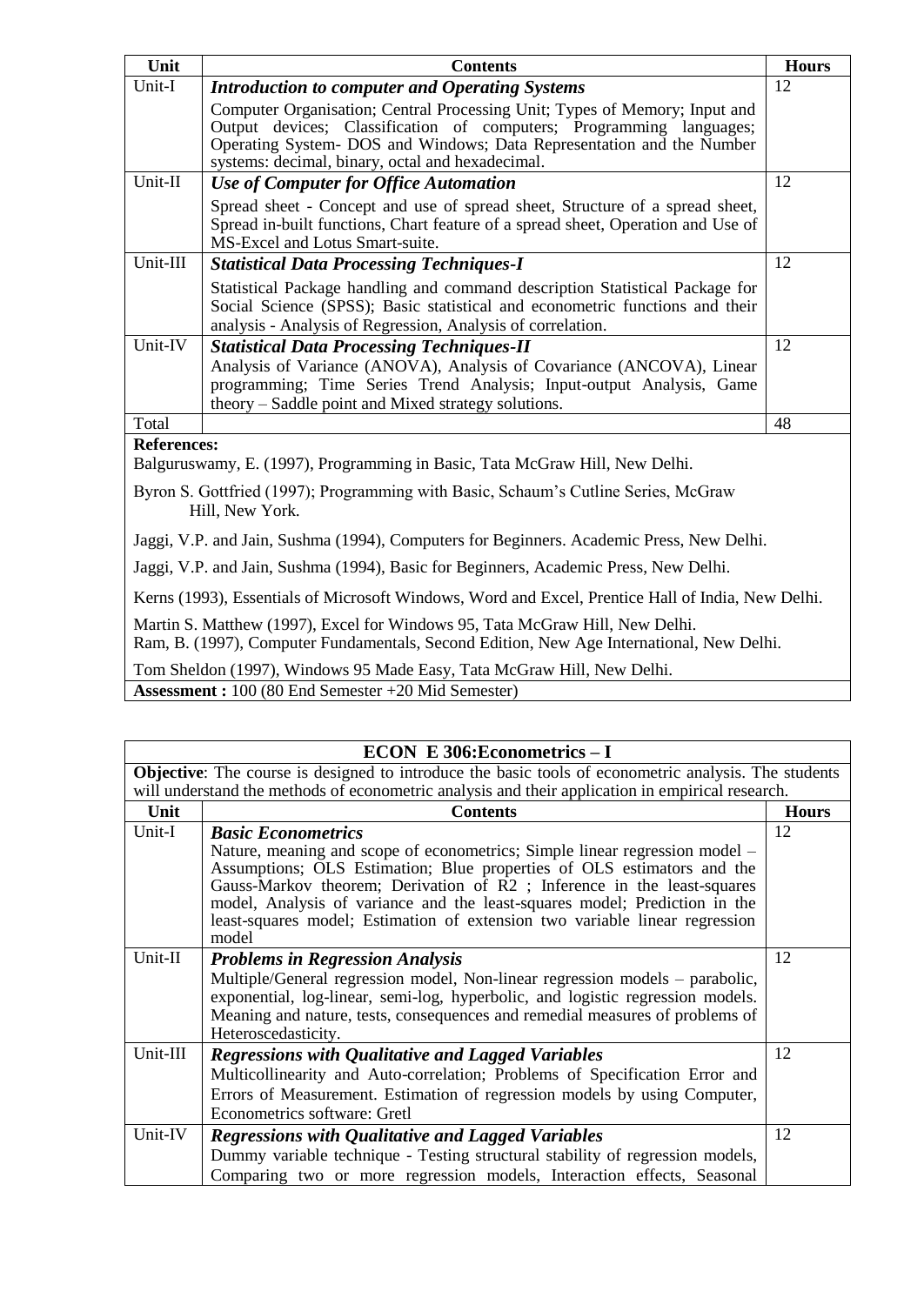|       | analysis, Other use of dummy variables; Regression with dummy dependent |    |
|-------|-------------------------------------------------------------------------|----|
|       | variables - LPM, Logit, Probit models and their applications.           |    |
| Total |                                                                         | 48 |

#### **References:**

Goldgerger, A.S. (1998), Introductory Econometrics, Harvard University Press, Cambridge, Mass.

Gujarati, D.N. (2005), Basic Econometric (3<sup>nd</sup> Edition), McGraw Hill, New Delhi.

Kmenta, J. (1997), Elements of Econometrics (Reprint Edition), University of Michigan Press, New York.

Koutsoviannis, A. (1977), Theory of Econometrics ( $2<sup>nd</sup>$  ed.) The Macmillan Press Ltd., London.

Theil, H. (1981) Introduction to Econometric Prentice Hall of India, New Delhi. Johnson,

J. (1991), Econometric Methods, McGraw Hill Book Co., London.

Pindyck, R.S. and D.L. Rubinfield (1976), Econometric Modles and Economic Forecasts, McGraw Hill Kogakusha, Tokyo.

Harvey, A.C.(1981), Econometric Analysis of Time Series, Phillip Allen, London.

Intrilligator, M.D. (1978), Econometric Methods, Techniques and Applications, Prentice Hall Englewood Cliffs, New Jersey.

**Assessment :** 100 (80 End Semester +20 Mid Semester)

### **ECON E 307:Financial Institutions and Markets – I**

**Objective**: The objective of this course is to undertake a rigorous study of the theoretical and empirical foundations of financial economics. Students can able understand nature and role of Financial system and structure of interest rates.

| Unit     | <b>Contents</b>                                                                                                                                                                                                                                                                                  | <b>Hours</b> |
|----------|--------------------------------------------------------------------------------------------------------------------------------------------------------------------------------------------------------------------------------------------------------------------------------------------------|--------------|
| Unit-I   | <b>Nature and Role of Financial System</b>                                                                                                                                                                                                                                                       | 12           |
|          | Money and finance --Financial inter-mediation and financial intermediaries -<br>The structure of the financial system $-$ Functions of the financial sector $-$<br>Indicator of financial development – Equilibrium in Financial markets –<br>Financial system and economic development.         |              |
| Unit-II  | <b>Structure of Interest Rates</b>                                                                                                                                                                                                                                                               | 12           |
|          | Theories of interest rate determination $-$ Level of interest rates $-$ Long period<br>and short period rates – Term structure of interest rates – Spread between<br>lending and deposit rates – Administered interest rates – Appropriate interest<br>rate policy.                              |              |
| Unit-III | <b>The Central Bank and Monetary Policy</b>                                                                                                                                                                                                                                                      | 12           |
|          | Functions of central bank – The aims and objectives of the monetary policy in<br>developed and developing countries – Instruments of monetary policy –<br>proliferation of banking and non-bank financial intermediaries – Effectiveness<br>of monetary policy – Credit creation and its control |              |
| Unit-IV  | <b>The Commercial Banks and Development Banks</b>                                                                                                                                                                                                                                                | 12           |
|          | Profitability and efficiency of banks; Development banks – Role and functions;<br>Investment banking and merchant banking; Financial sector reforms in India.                                                                                                                                    |              |
| Total    |                                                                                                                                                                                                                                                                                                  | 48           |

#### **References:**

Agnihotri, S.B. (2000), Sex Ratio in Indian Population : A Fresh Exploration, SAGE, New Delhi.

Agrawala S.N. (1972), India's Population Problem, Tata Mc Graw-Hill Co., Bombay.

Bhole, L.M. (1999), Financial Institutions and Markets, Tata Mc Graw Hill Company Ltd., New Delhi.

Bhole, L.M. (2020), Indian Financial System, Chugh Publications, Allahabad.

Bose, A. (1996), India's Basic Demographic Statistics, B.R. Publishing Corporation, New Delhi.

Chamberiain, G. (1981). Training in Options, Woodhed-Faulker, Cambridge.

Chandler L.V. and S.M. Goldfeld (1977). The Economics of Money and Banking, Harper & Row,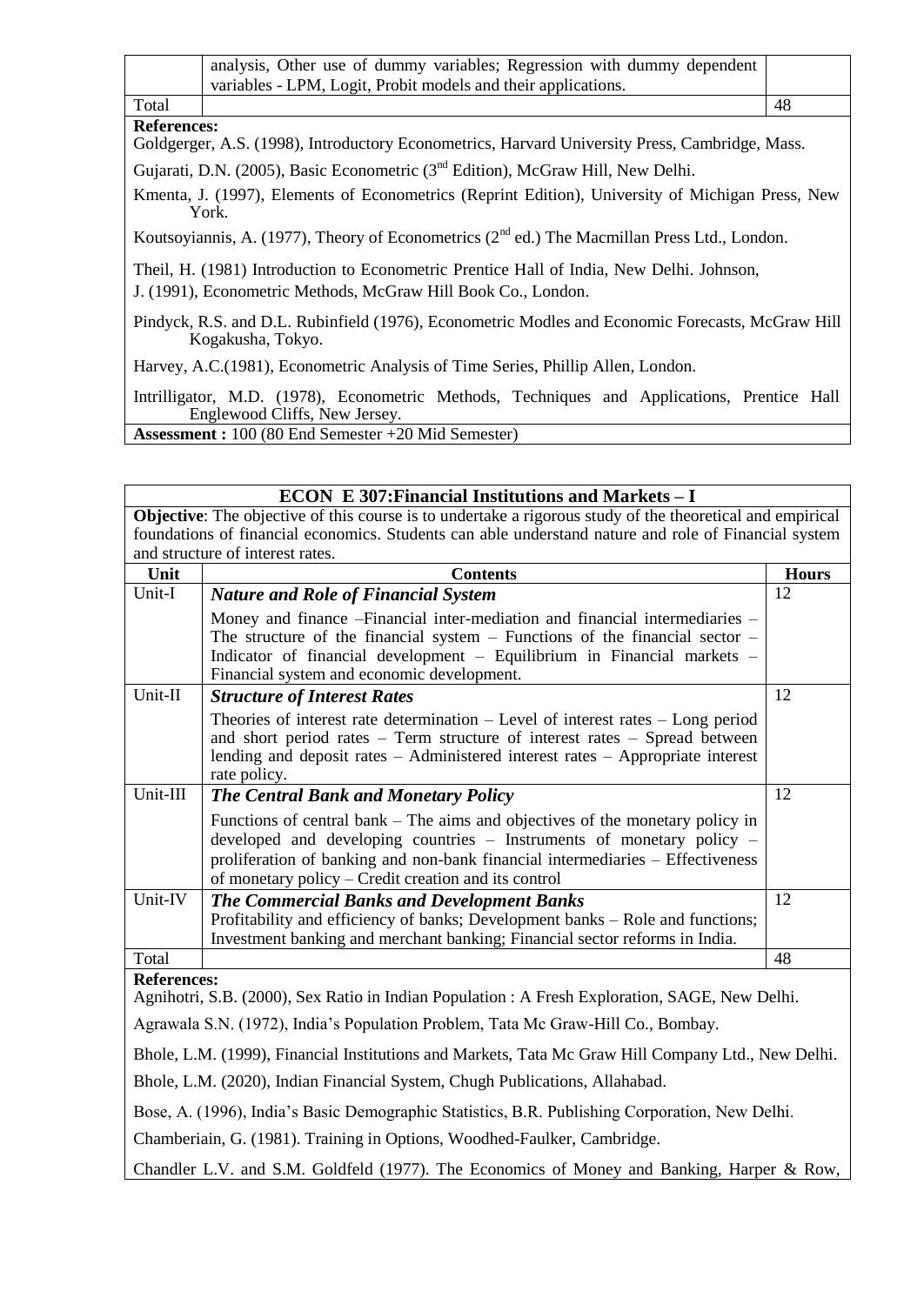New York.

New Delhi.

Chandra, P. (1997) Financial Markets. (4<sup>th</sup> Edition). Table McGraw Hill, New Delhi. Choubey, P.K. (2000), Population Policy in India, Kanishka Publications, New Delhi.

Edminsiter, R.O. (1988) Financial Institutions, Markets and Management Mc Graw Hill, New York.

Goldsmith, R.W. (1969) Financial Structure and Development Yale, London.

Gulati, S.C. (1988), Fertility in India : An Econometric Study of a Metropolis, SAGE, New Delhi.

Gupta, L.C. (Ed.) (1999) India's Financial Markets and Institutions, Society for Capital Research and Development, Delhi.

**Assessment :** 100 (80 End Semester +20 Mid Semester)

| <b>ECON E 308:Agricultural Economics – I</b>                                                                                                 |                                                                                                                                                                    |              |  |
|----------------------------------------------------------------------------------------------------------------------------------------------|--------------------------------------------------------------------------------------------------------------------------------------------------------------------|--------------|--|
| Objective: The major objective of this course is to make understand the importance of agriculture in                                         |                                                                                                                                                                    |              |  |
|                                                                                                                                              | economic development and to discuss major agricultural issues and policies. It aims to provide a                                                                   |              |  |
|                                                                                                                                              | theoretical understanding of agricultural development which will enhance the analytical understanding                                                              |              |  |
| of the issues.                                                                                                                               |                                                                                                                                                                    |              |  |
| Unit                                                                                                                                         | <b>Contents</b>                                                                                                                                                    | <b>Hours</b> |  |
| Unit-I                                                                                                                                       | <b>Agriculture and Economic Development</b>                                                                                                                        | 12           |  |
|                                                                                                                                              | Nature and scope of agricultural and rural economics; Traditional agriculture                                                                                      |              |  |
|                                                                                                                                              | and its modernization; Role of agriculture in economic development;                                                                                                |              |  |
|                                                                                                                                              | Interdependence between agriculture and industry – some empirical evidence;                                                                                        |              |  |
|                                                                                                                                              | Models of interaction between agriculture and the rest of the economy;                                                                                             |              |  |
|                                                                                                                                              | Agricultural development, poverty and environment.                                                                                                                 |              |  |
| Unit-II                                                                                                                                      | Rural infrastructure, economic activities                                                                                                                          | 12           |  |
|                                                                                                                                              | Use of land, water and energy; Rural transport; communication, banking,                                                                                            |              |  |
|                                                                                                                                              | extension services, role, modes and problems of rural electrification, rural<br>social infrastructure – education and health and information dissemination.        |              |  |
|                                                                                                                                              | Livestock economics – Livestock resources and their productivity; Problems of                                                                                      |              |  |
|                                                                                                                                              | marketing; White revolution; Fishery and poultry development; Forestry,                                                                                            |              |  |
|                                                                                                                                              | horticulture and floriculture; issues and problems in rural industrialization and                                                                                  |              |  |
| Unit-III                                                                                                                                     | development of agro-based industries.                                                                                                                              | 12           |  |
|                                                                                                                                              | <b>Land Reforms and labour market</b><br>Rural labour supply; Interlocking of factor markets; Mobility of labour and                                               |              |  |
|                                                                                                                                              | segmentation in labour markets; marginalisation of rural labour; Nature, extent                                                                                    |              |  |
|                                                                                                                                              | and trends in rural unemployment; Agricultural wages in India; male-female                                                                                         |              |  |
|                                                                                                                                              | wage differences; Non-agricultural rural employment – Trends<br>and                                                                                                |              |  |
|                                                                                                                                              | determinants. Principles of land utilization; Land distribution - Structure and                                                                                    |              |  |
|                                                                                                                                              | trends; Land values and rent; Land tenures and farming systems - Peasant;                                                                                          |              |  |
|                                                                                                                                              | capitalist collective and state farming; Tenancy and crop sharing – forms,                                                                                         |              |  |
|                                                                                                                                              | incidence and effects; Land reform measures and performance; Women and                                                                                             |              |  |
|                                                                                                                                              | land reforms; Problems of marginal and small farmers.                                                                                                              |              |  |
| Unit-IV                                                                                                                                      | <b>Agricultural Productivity</b>                                                                                                                                   | 12           |  |
|                                                                                                                                              | Agricultural production - Resource use and efficiency; Production function                                                                                         |              |  |
|                                                                                                                                              | analyses in agriculture; Factor combination and resource substitution; cost and                                                                                    |              |  |
|                                                                                                                                              | supply curves; size of farm and laws of returns – Theoretical and empirical                                                                                        |              |  |
|                                                                                                                                              | findings; Farm budgeting and cost concepts; Supply response of individual                                                                                          |              |  |
|                                                                                                                                              | crops and aggregate supply; Resource use efficiency in traditional agriculture;<br>technical change, Labour absorption and gender issues in agricultural services. |              |  |
| Total                                                                                                                                        |                                                                                                                                                                    | 48           |  |
|                                                                                                                                              | Bilgrami, S.A.R. (1996), Agricultural Economics, Himalaya Publishing House, Delhi.                                                                                 |              |  |
|                                                                                                                                              |                                                                                                                                                                    |              |  |
| Brahmananda, P.R., B.K.Narayan and A.Kalappa (Ed.)(1987), Dimensions of Rural Development in<br>India, Himalaya Publishing House, New Delhi. |                                                                                                                                                                    |              |  |
| Dantwala M.I. et al (1991), Indian Agricultural Development Since Independence, Oxford & IBH,                                                |                                                                                                                                                                    |              |  |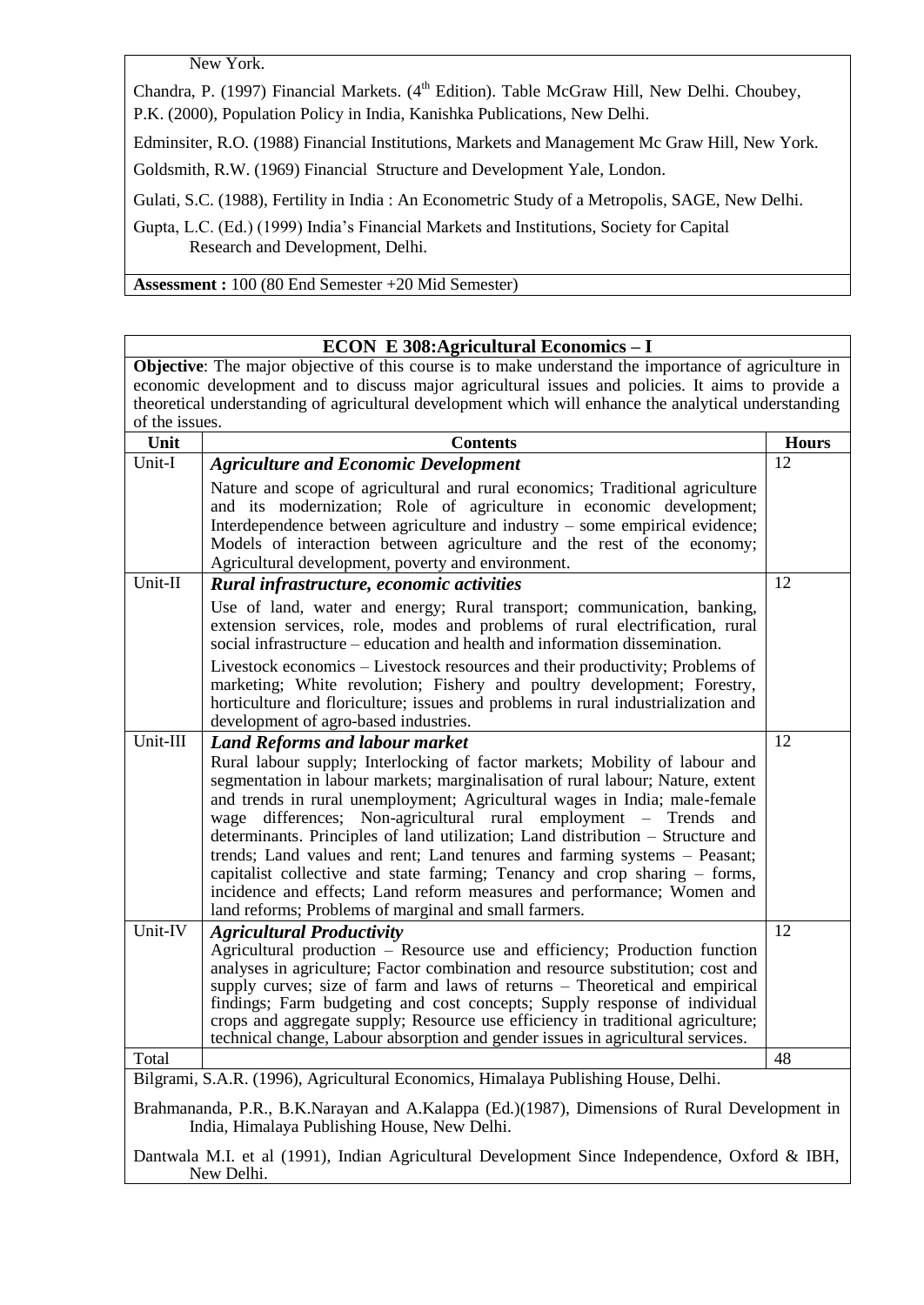Ghatak, S. and K. Ingerscent (1984), Agriculture and Economic Development, Select Books, New Delhi.

Rao, C.H. Hanumantha (1975), Agricultural Growth, Rural Poverty and Environmental Degradation in India, Oxford University Press, New Delhi.

Rudra, A. (1982), Indian Agricultural Economics : Myths and Reality, Allied Publishers, New Delhi.

Soni, R. N. (1995), Leading Issues in Agricultural Economics, Vishal Publishing Co., Jalandhar.

Wanmali S. and C. Ramasamy (Eds.) (1995), Developing Rural Infrastructure, Macmillan, New Delhi. **Assessment :** 100 (80 End Semester +20 Mid Semester)

| <b>ECON</b> AE 309: Indian Economic Policy                                                                                           |                                                                                                                                                                                                                                                                                           |              |
|--------------------------------------------------------------------------------------------------------------------------------------|-------------------------------------------------------------------------------------------------------------------------------------------------------------------------------------------------------------------------------------------------------------------------------------------|--------------|
| Objective: The major objective of this course is to make understand the status and importance of basic                               |                                                                                                                                                                                                                                                                                           |              |
|                                                                                                                                      | economic indicators of Indian Economy.                                                                                                                                                                                                                                                    |              |
| Unit                                                                                                                                 | <b>Contents</b>                                                                                                                                                                                                                                                                           | <b>Hours</b> |
| Unit-I                                                                                                                               | <b>Public Finance</b>                                                                                                                                                                                                                                                                     | 12           |
|                                                                                                                                      | Fiscal Policy; Growth of public expenditure; Tax policy and tax reforms;<br>Main source of revenue of Union and State governments;<br>Fiscal<br>correction for economic growth; Public debt policy; External debt;<br>Deficit financing.                                                  |              |
| Unit-II                                                                                                                              | <b>Agriculture and Industrial Sectors</b><br>Agricultural Finance; Agricultural subsidies and food security in India;<br>Public sector enterprises and their performance; problems of sick units<br>India. Growth and pattern of Industrialization; Productivity in Industrial<br>sector. | 12           |
| Unit-III                                                                                                                             | <b>Infrastructure</b>                                                                                                                                                                                                                                                                     | 12           |
|                                                                                                                                      | Sources of energy; power, coal, oil and gas, atomic energy and non<br>conventional energy sources; Energy crisis; Energy strategy; Transport<br>system in India: road transport, water transport, air transport and<br>communication.                                                     |              |
| Unit-IV                                                                                                                              | <b>External Sector</b>                                                                                                                                                                                                                                                                    | 12           |
|                                                                                                                                      | Multinational corporations: Reasons for the growth of MNCs; FERA and<br>FEMA; WTO and India: India's commitments to WTO and benefits<br>proclaimed for India.                                                                                                                             |              |
| Total                                                                                                                                |                                                                                                                                                                                                                                                                                           | 48           |
|                                                                                                                                      | Ahluwalia, J.J and I.M.D.Little (Eds) (1999) India's Economic Reforms and Development<br>(Essays in honour of Manmohan Singh). Oxford University Press, New Delhi.                                                                                                                        |              |
|                                                                                                                                      | Bawa, R.S. and P.S.Raikhy (Ed.) (1997), Structural, Changes in Indian Economy, Guru Nanak<br>Dev University Press, Amritsar.                                                                                                                                                              |              |
|                                                                                                                                      | Jain, B. (1992). The Indian Economy-Problems and Prospects. Viking, New Delhi.                                                                                                                                                                                                            |              |
| Joshi, V. and I.M.D. Little (1999), India: Macro Economics and Political Economy, 1964-<br>1991, Oxford University Press, New Delhi. |                                                                                                                                                                                                                                                                                           |              |
|                                                                                                                                      | Sandesara, J.C.(1992), Industrial Policy and Planning, 1947-1991 : Tendencies, Interpretations<br>and Issues, Sage Publications, New Delhi.                                                                                                                                               |              |
| Haq, M. (1996), Reflections on Human Development, Oxford University Press, New Delhi.                                                |                                                                                                                                                                                                                                                                                           |              |
| Todaro, M. (1997), Economic Development in the Third World, Addition-Wesley, England.                                                |                                                                                                                                                                                                                                                                                           |              |
| Byres, T.J. (Ed.)(1998), The Indian Economic : Major Debates Since Independence, Oxford<br>University Press, New Delhi.              |                                                                                                                                                                                                                                                                                           |              |
| Chakravarty, S. (1987), Development Planning – The Indian Experience, Oxford University<br>Press, New Delhi.                         |                                                                                                                                                                                                                                                                                           |              |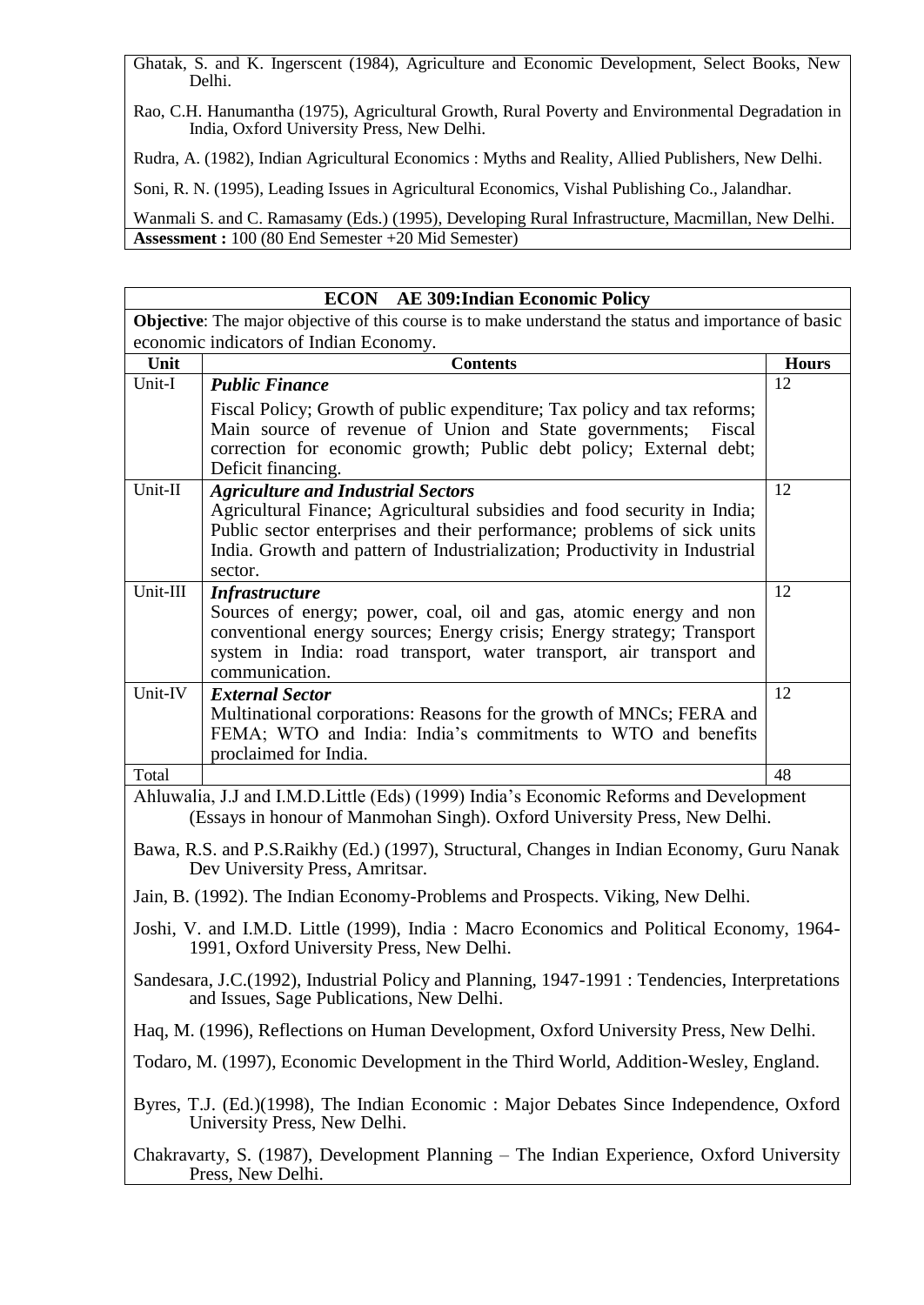Brahmananda, P.R. and V.R. Panchmukhi (Eds.) (1987), The Development Process of the Indian Economy, Himalaya Publishing House, Bombay.

Dandekar, V.M. (1996), The Indian Economy, 1947-92, Vol.II, Sage Publications, New Delhi.

Hanumantha Rao, C.H. and H.Linnemann (Eds.)(1996), Economic Reforms and Poverty Alleviation in India, Sage Publications, New Delhi.

Narain, D. (1988), Studies on Indian Agriculture, Oxford University Press, New Delhi.

- Bhagwati, J.N. and P.Desai (1970), India : Planning for Industrialization, Oxford University Press, London.
- Bhargava, P.K. (1991), India's Fiscal Crisis, Ashish Publishing House, New Delhi.

Chelliah, Raja. J. (1996), Towards Sustainable Growth - Essays in fiscal and financial.

Mundle, S. (1999), Public Finance : Policy Issues for India, Oxford University Press, New Delhi.

Bhole, L.M.(2000), Indian Financial System, Chugh Publications, Allahabad.

Rangarajan, C. (1998), Indian Economy : Essays on Money and Finance, UBS, New Delhi.

Nayyar, D. (Ed.)(1997), Trade and Industrialization, Oxford University Press, New Delhi.

Byres, T.J. (Ed.)(1997), The State, Development Planning and Liberalization in India, Oxford University Press, New Delhi.

Gupta, S.P. (1998), Post-Reform India : Emerging Trends, Allied Publishers, New Delhi.

Srinivasan, T.N. (Ed.)(2000), Eight Lectures on India's Economic Reforms, Oxford University Press, Oxford.

**Assessment :** 100 (80 End Semester +20 Mid Semester)

#### **ECON C 401:International Trade and Finance – II**

Objective: This course aims to provide an understanding of approaches for balance of payments adjustments trade policies, balance of payments, international institutions and economic integration. This help students to improve their analytical skills and they can relate with current trade situation.

| Unit     | <b>Contents</b>                                                                 | <b>Hours</b> |
|----------|---------------------------------------------------------------------------------|--------------|
| Unit-I   | <b>Balance of payments</b>                                                      | 12           |
|          | Meaning and components of balance of payments; Equilibrium and                  |              |
|          | disequilibrium in the balance of payments; Devaluation and balance of           |              |
|          | payments adjustment; Foreign trade multiplier with and without foreign          |              |
|          | repercussions and determination of national income and output.                  |              |
| Unit-II  | <b>Approaches for Balance of Payment Adjustments</b>                            | 12           |
|          | Absorption, Payments and Monetary approaches for adjustment in the balance      |              |
|          | of payments; Expenditure-reducing and expenditure-switching policies for        |              |
|          | balance of payments adjustment; Approaches for achieving internal and           |              |
|          | external equilibrium simultaneously: The Swan model and Mundell-Fleming         |              |
|          | model; Relative merits and demerits of fixed and flexible exchange rates in the |              |
|          | context of growth and development in developing countries. Theory of foreign    |              |
|          | exchange markets, Exchange trading, Arbitrage, and market hedging.              |              |
| Unit-III | <b>International Economic Co-operation</b>                                      | 12           |
|          | Regionalism - EU, rationale and progress of SAARC/SAPTA and ASEAN               |              |
|          | region; problems and prospects of forming customs union in Asia;                |              |
|          | Multilaterialism – UNCTAD, NIEO, GATT/WTO; Optimum Currency Areas;              |              |
|          | Rise and fall of gold standard and Bretton-Woods system and emerging            |              |
|          | international monetary system. International financial institutions - IMF and   |              |
|          | World Bank; Need, adequacy and determinants of international liquidity;         |              |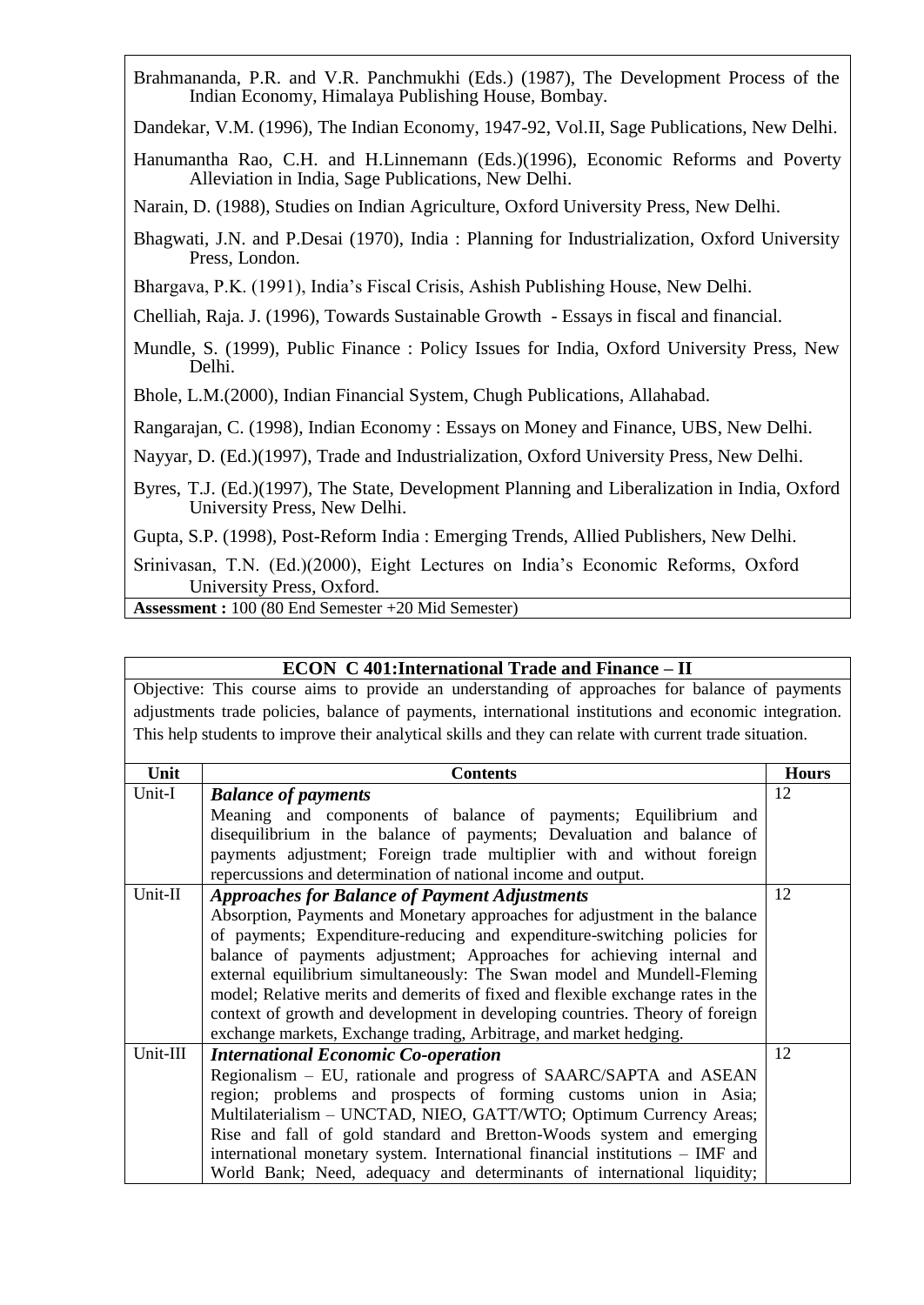|                                                                                                                                      | Conditionality clause of IMF from the point of view of India. Theory of short-<br>term capital movements and East Asian crisis, Asian Development Bank -<br>Their achievements and failures. |    |  |
|--------------------------------------------------------------------------------------------------------------------------------------|----------------------------------------------------------------------------------------------------------------------------------------------------------------------------------------------|----|--|
| Unit-IV                                                                                                                              | <b>Trade Policies and India</b>                                                                                                                                                              | 12 |  |
|                                                                                                                                      | Trade problems and trade policies in India during the last five decades; Recent                                                                                                              |    |  |
|                                                                                                                                      | changes in the direction and composition of trade and their implications;                                                                                                                    |    |  |
|                                                                                                                                      | Rationale and impact of trade reforms since 1991 on balance of payments,                                                                                                                     |    |  |
|                                                                                                                                      | employment and growth; Instruments of export promotion; Recent import and                                                                                                                    |    |  |
|                                                                                                                                      | export policies, and agenda for the future                                                                                                                                                   |    |  |
| Total                                                                                                                                |                                                                                                                                                                                              | 48 |  |
| <b>References:</b>                                                                                                                   |                                                                                                                                                                                              |    |  |
|                                                                                                                                      | Manmohan Singh (1964), India's Export Trends and the Prospects for Self-sustained Growth, Oxford                                                                                             |    |  |
|                                                                                                                                      | University Press, New Delhi.                                                                                                                                                                 |    |  |
|                                                                                                                                      |                                                                                                                                                                                              |    |  |
|                                                                                                                                      | Mundell, R. (1968), International Economics. The Macmillan Company Ltd. New York.                                                                                                            |    |  |
| Panchmukhi, V.R., K.M. Raipuria and R.Tandon (1987), Money and Finance in Word Economic Order<br>(RIS), Indus Publishing Co., Delhi. |                                                                                                                                                                                              |    |  |
| Panchmukhi, V.R. (1978), Trade Policies of India - A Quantitative Analysis, Concept Publishing<br>Company, New Delhi.                |                                                                                                                                                                                              |    |  |
| Joshi, V. and I.M.D. Little (1998), India's Economic Reforms, 1999-2000, Oxford University Press,<br>New Delhi.                      |                                                                                                                                                                                              |    |  |
|                                                                                                                                      | Ptel, S.J. (1995), Indian Economy Towards the 21 <sup>st</sup> Century, University Press Ltd., India.                                                                                        |    |  |
|                                                                                                                                      | Satyanarayan, B. (1986), India's Trade with Asia and the Far Fast Countries,                                                                                                                 |    |  |
| B.R.Publishing Corp, New Delhi.                                                                                                      |                                                                                                                                                                                              |    |  |
| Vimer, J. Studies in Theory of International Economics. A.E.A.                                                                       |                                                                                                                                                                                              |    |  |
| - Readings in International Economics.                                                                                               |                                                                                                                                                                                              |    |  |
| A.E.A. – Readings in the Theory of International Trade.                                                                              |                                                                                                                                                                                              |    |  |
|                                                                                                                                      |                                                                                                                                                                                              |    |  |

**Assessment :** 100 (80 End Semester +20 Mid Semester)

#### **ECON C 402:Economics of Social Sector and Environment – II**

Objective: This course aims to provide an understanding of measurement of environmental values, non-renewable and renewable resources. Student can able link the environment with development. This helps them to understand the current situation of the environment.

| Unit     | <b>Contents</b>                                                                                                                                                                                                                                                                                                                                                                                                                           | <b>Hours</b> |
|----------|-------------------------------------------------------------------------------------------------------------------------------------------------------------------------------------------------------------------------------------------------------------------------------------------------------------------------------------------------------------------------------------------------------------------------------------------|--------------|
| Unit-I   | <b>Measurement of environmental values</b>                                                                                                                                                                                                                                                                                                                                                                                                | 12           |
|          | Need for environmental valuation; Total economic value $-$ Use values, option<br>values and non-use values; Valuation methods: Methods based on observed<br>market behaviour – Hedonic pricing method and Travel cost method<br>(household production function models); Methods based on response to<br>hypothetical markets – contingent valuation method; Environmental values and<br>Cost – Benefit Analysis; Choice of discount rate. |              |
| Unit-II  | <b>Economics of Non-renewable Natural Resource Management</b>                                                                                                                                                                                                                                                                                                                                                                             | 12           |
|          | Theory of Externality, Hotelling's rule, Solow-Harwick's rule. Types of natural<br>resources; Concern for natural resource scarcity; Theory of optimal extraction<br>of non-renewable (exhaustible) resources – Extraction under perfectly<br>competitive and monopolistic markets.                                                                                                                                                       |              |
| Unit-III | <b>Economics of Rrenewable Natural Resource Management</b>                                                                                                                                                                                                                                                                                                                                                                                | 12           |
|          | Theory of optimal use of renewable resources – Biological growth process,                                                                                                                                                                                                                                                                                                                                                                 |              |
|          | Harvesting under private property and open access conditions; Approach for                                                                                                                                                                                                                                                                                                                                                                |              |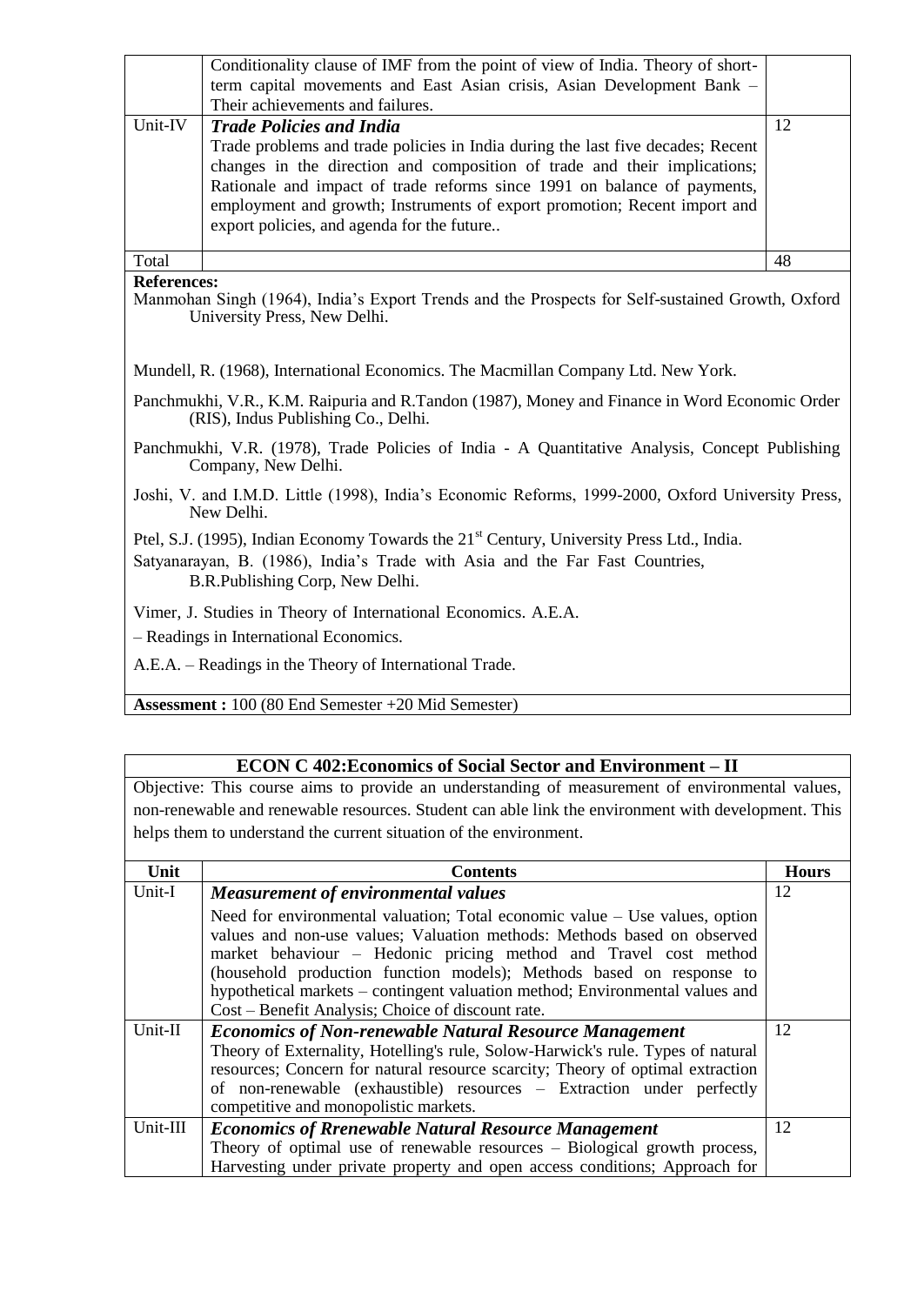|                                                                                                                                                          | common property resources.                                                                                                                                      |    |  |
|----------------------------------------------------------------------------------------------------------------------------------------------------------|-----------------------------------------------------------------------------------------------------------------------------------------------------------------|----|--|
| Unit-IV                                                                                                                                                  | <b>Environment and development</b>                                                                                                                              | 12 |  |
|                                                                                                                                                          | Environment and development trade-off; The Environmental Kuznets Curve                                                                                          |    |  |
|                                                                                                                                                          | hypothesis and its limitations; Sustainable development: Weak and strong<br>sustainability; Rules and indicators of sustainable development; Integrated         |    |  |
|                                                                                                                                                          | environmental and economic accounting; Measurement of environmentally-                                                                                          |    |  |
|                                                                                                                                                          | corrected GDP.                                                                                                                                                  |    |  |
| Total                                                                                                                                                    |                                                                                                                                                                 | 48 |  |
| <b>References:</b>                                                                                                                                       |                                                                                                                                                                 |    |  |
|                                                                                                                                                          | Pearce, D.W. and R. Turner (1991), Economics of Natural Resource Use and Environment, Johan<br>Hopkins University Press, Baltimore.                             |    |  |
|                                                                                                                                                          | Perman, R. Ma and J. Mc Gilvary (1996) Natural Resource and Environmental Economics, Longman,<br>London.                                                        |    |  |
|                                                                                                                                                          | Sankar, U. (Ed.) (2001) Environmental Economics, Oxford University Press, New Delhi. Schultz,<br>T.W. (1971), Investment in Human Capital, Free Press, New York |    |  |
|                                                                                                                                                          | Tietenberg, T. (1994), Environmental Economics and Policy, Harper Collins, New York.                                                                            |    |  |
|                                                                                                                                                          | Smith, V. Kerry (1996), Estimating Economic Values for Nature : Methods for Non-market valuation,<br>Edward Elgar, Cheltenham, U.K.                             |    |  |
|                                                                                                                                                          | Daly, H.E. (1996), Steady-State Economy.                                                                                                                        |    |  |
|                                                                                                                                                          | CSE (Centre for Science and Environmental), The State of India's Environment (Five<br>Reports), New Delhi, Case Studies (India)                                 |    |  |
|                                                                                                                                                          | Chopra, K. (1998), Valuation of Bio-diversity within protected areas alternative approaches and a case<br>study, Institute of Economic Growth, Delhi.           |    |  |
| Chopra, K. G.K. Kadekodi and M.N.Murty (1990), Participatory Development: An Approach to the<br>Management of Common Property Resource, SAGE, New Delhi. |                                                                                                                                                                 |    |  |
| Meheta, S.S. Mundel and U. Sankar (1995), Controlling Pollution : Incentives and Regulations SAGE,<br>New Delhi.                                         |                                                                                                                                                                 |    |  |
| Murty, M.N., A.James and S.Misra (1999), The Economics of Water Pollution in India, Oxford<br>University Press, New Delhi.                               |                                                                                                                                                                 |    |  |
|                                                                                                                                                          | Dasgupta, P.S. and G.M. Heal (1995), Economic Theory and Exhaustible Resources, Cambridge<br>University Press, Cambridge.                                       |    |  |
|                                                                                                                                                          | Dasgupta, P.S. and K.G. Maler (Ed.)(1997), Environment and Emerging Development Issues,<br>Cambridge University Press, Cambridge, Mass.                         |    |  |
|                                                                                                                                                          | United Nations (1993), Integrated Environmental and Economics Accounting. United Nations, New<br>York.                                                          |    |  |
| Bhattacharya, R.N. (Ed.) (2001), Environmental Economics: An Indian Perspective, Oxford University<br>Press, New Delhi.                                  |                                                                                                                                                                 |    |  |
|                                                                                                                                                          | Chopra, K. and G.K. Kadekodi (1999). Operationalising Sustainable Development. Economic<br>Ecological Modelling for Developing Countries, SAGE, New Delhi.      |    |  |
|                                                                                                                                                          | Keer, J.M. et al. (Eds.) (1997), Natural Resource Economics: Theory and Applications in India,<br>Oxford and IBH Publications Co. Pvt. Ltd., New Delhi.         |    |  |
|                                                                                                                                                          | Sengupta, R.P. (2001), Ecology and Economics: An Approach to Sustainable Development. Oxford<br>University Press, New Delhi.                                    |    |  |
| Becker, G.S. (1974), Human Capital (2 <sup>nd</sup> Edition). National Bureau of Economics Research New York.                                            |                                                                                                                                                                 |    |  |
| Tilak, J.B.G. (1994), Education for Development in Asia, Sage Publications, New Delhi.                                                                   |                                                                                                                                                                 |    |  |
|                                                                                                                                                          | Panchamukhi, P.R. (1980), Economics of Health : A Trend Report in ICSSR, A Survey of Research in<br>Economics, Vol.VI, Infrastructure, Allied, Delhi.           |    |  |
|                                                                                                                                                          |                                                                                                                                                                 |    |  |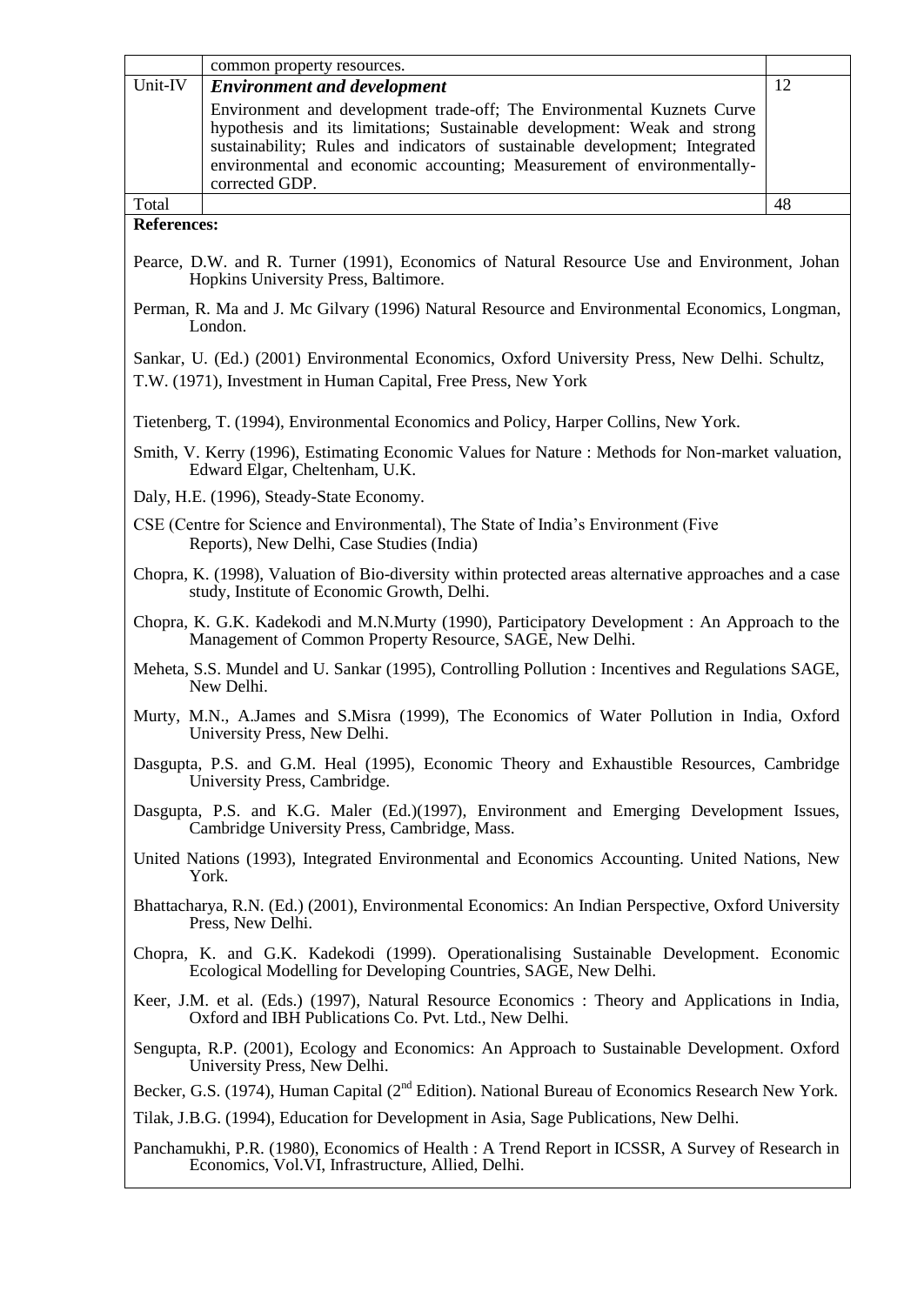World Bank (1993), The World Development Report, 1993 : Investing in Health, Oxford University Press, New York.

World Bank (1992), Environment and Development Oxford University Press, New York. Timothy C.Habb and John C. Whitehead, (ed), Environmental and Natural Resources

Economics, An Encyclopaedia, Greenwood, Oxford, 2014.

**Assessment :** 100 (80 End Semester +20 Mid Semester)

#### **ECON C 403:Research Methodology**

**Objective**: The aim of the course is to introduce students to quantitative and qualitative methods for conducting meaningful inquiry and research. It is expected to gain an overview of research intent and design, methodology and technique, format and presentation, research ethics and data management and analysis.

| Unit               | <b>Contents</b>                                                                                      | <b>Hours</b> |
|--------------------|------------------------------------------------------------------------------------------------------|--------------|
| Unit-I             | <b>Introduction to Social Science Research</b>                                                       | 12           |
|                    | Introduction to social science research, different types of research,. Methods of                    |              |
|                    | collection of data questionnaire and interview participant observation, theory of                    |              |
|                    | case studies, type of data primary & secondary, time-series and cross-section                        |              |
|                    | data. Database of the Indian economy.                                                                |              |
| Unit-II            | <b>Review of Literature and Research Design</b>                                                      | 12           |
|                    | Need for reviewing literature, Sources of Literature, What to review and for                         |              |
|                    | what purpose, the Research proposal and the Formulation of research design,                          |              |
|                    | Need of a research design, Different research design, Features of a good                             |              |
|                    | research design                                                                                      |              |
|                    |                                                                                                      |              |
| Unit-III           | <b>Sampling in Social Science Research</b>                                                           | 12           |
|                    | Sampling in social science research, Different sampling methods- Random                              |              |
|                    | sampling, Probability sampling, simple and stratified random sampling, cluster                       |              |
|                    | sampling, systematic sampling, Sampling and non-sampling errors.                                     |              |
|                    |                                                                                                      |              |
| Unit-IV            | <b>Research Report</b>                                                                               | 12           |
|                    | Meaning and purpose of report, Target group in report writing, Contents of a                         |              |
|                    | report, Format of a Report, Qualities of a good research report, Types of a                          |              |
|                    | report. Planning of a report, Organisation of a report, Presentation of a report,                    |              |
|                    | Style in Report writing, Conclusion and Generalization.                                              |              |
| Total              |                                                                                                      | 48           |
| <b>References:</b> |                                                                                                      |              |
| 1.                 | Research Methodology- C. R Kothari                                                                   |              |
| 2.                 | Research Methodology- Cauvery R. et al                                                               |              |
| 3.                 | Basic Statistics, Goon Gupta and Dasgupta                                                            |              |
| 4.                 | Scientific Social Survey and Research-P.V. Young<br>$100(00 \text{ F} \cdot 10)$ $\ldots$ $10(0.10)$ |              |

**Assessment :** 100 (80 End Semester +20 Mid Semester)

#### **ECON E 404:Mathematical Economics – II**

**Objective**: The aim of the course is to provide the understanding of market equilibrium, game theory, Linear programming and input-output analysis.

| Unit   | <b>Contents</b>                                                              | <b>Hours</b> |
|--------|------------------------------------------------------------------------------|--------------|
| Unit-I | <b>Market Equilibrium</b>                                                    |              |
|        | Single Market Equilibrium - Marshallian Vs Walrasian equilibrium conditions; |              |
|        | Lagged market equilibrium, Cobweb Model; Multi-market equilibrium –          |              |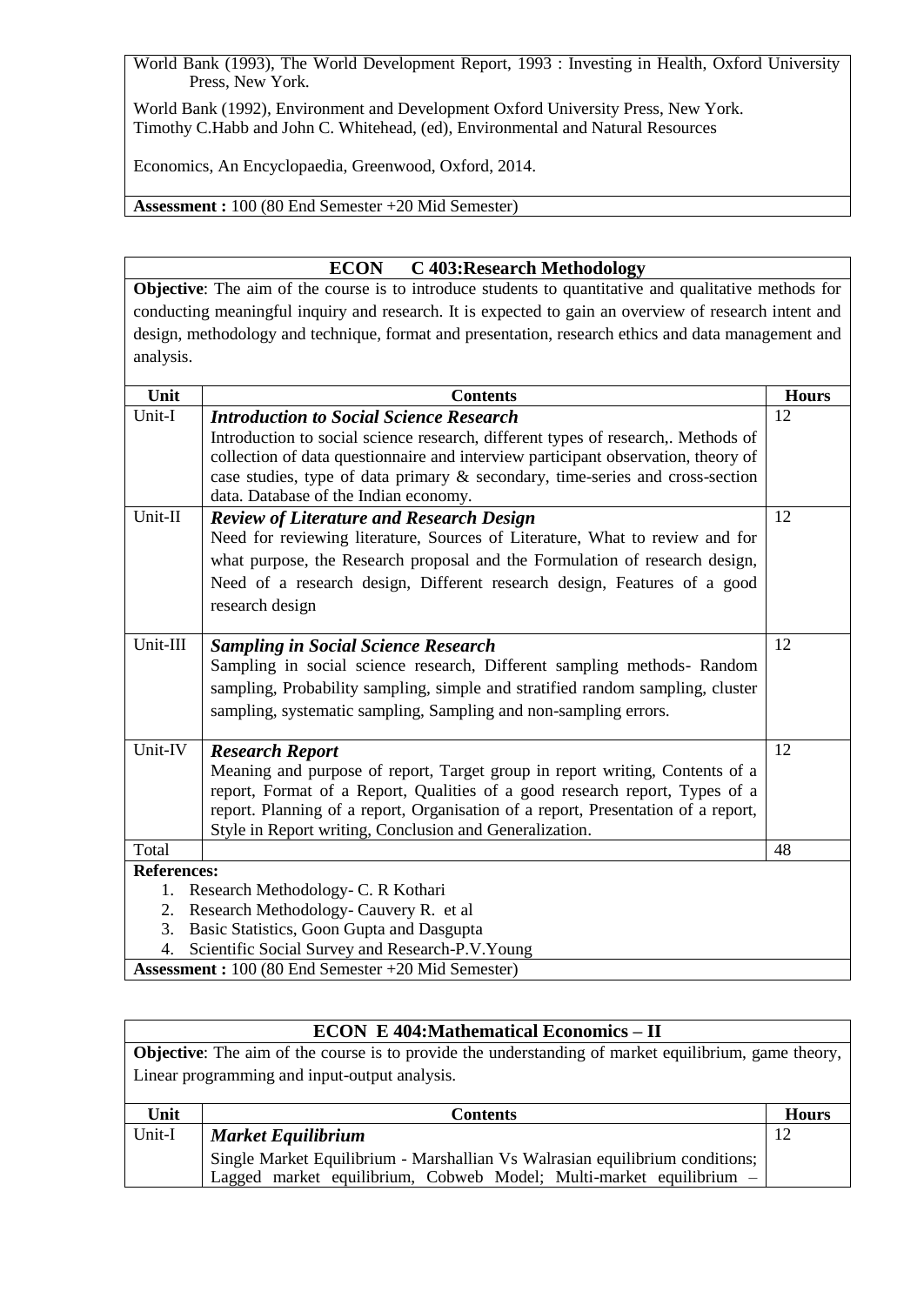|          | General equilibrium system of Walras, Stability conditions for equilibrium.                                                                                                                                                                                                                 |     |
|----------|---------------------------------------------------------------------------------------------------------------------------------------------------------------------------------------------------------------------------------------------------------------------------------------------|-----|
| Unit-II  | <b>Game Theory</b>                                                                                                                                                                                                                                                                          | 12  |
|          | The pay-off matrix of a game; two person, zero-sum game; non-constant sum<br>game; pure and mixed strategies, maximin and minimax solutions, saddle point<br>solution, Cooperative games, Nash Bargaining Solution; Prisoner's dilemma.                                                     |     |
| Unit-III | Linear programming and Non Linear Programming<br>Linear programming- Primal and dual problem, Simplex method; Transport<br>and storage problems and other applications of linear programming in<br>economics, Concept of Non Linear Programming, Kuhn Tucker Conditions of<br>optimisation. | 12  |
| Unit-IV  | <b>Input-output Analysis</b> – Open and Closed systems. Transaction Matrix and<br>coefficient Matrix, Hawkins Simon conditions. Dynamic Input-output system.<br>Application in Economics.                                                                                                   | -12 |
| Total    |                                                                                                                                                                                                                                                                                             | 48  |

#### **References:**

Allen, R.G.D. (1976), Mathematical Economics, Macmillan, London.

Henderson, J.M. and R.E.Quandt (1990), Microeconomics Theory: A Mathematical Approach McGraw Hill, New Delhi.

Ferguson, C.E.(1976), Neo-classical Theory of Production and Distribution.

Allen, R.G.D. (1974), Mathematical Analysis for Economists, Macmillan Press and ELBS London.

Chiang, A.C. (1986), Fundamental Methods of Mathematical Economics, McGraw Hill, New York.

Jha, R.(1991), Contemporary Macroeconomic Theory and Policy, Wiley Eastern Ltd., New Delhi.

Hadley, G. (1962), Linear Programming, Addison Wesley Publishing Co., Massachusetts.

Kothari, C.R. (1992), An Introduction to Operations Research, Vikas Publishing House, New Delhi.

Dorfman, R.P.A.Solow R.W. : Linear Programming and Economics Analysis, McGraw Hill.

Gillett, B.E. Introduction to Operations Research, McGraw Hill, New York.

### **Assessment :** 100 (80 End Semester +20 Mid Semester)

#### **ECON E 405:Industrial Economics – II**

**Objective**: The aim of the course is to introduce the students to integration and merger of plants, optimum size of plants. The students can able understand the industrial policy and industrial development in India.

| Unit       | <b>Contents</b>                                                                                                                                                                                                                                                                                                                             | <b>Hours</b> |
|------------|---------------------------------------------------------------------------------------------------------------------------------------------------------------------------------------------------------------------------------------------------------------------------------------------------------------------------------------------|--------------|
| Unit-I     | Optimum Plant Size and Diversification, Vertical Integration and                                                                                                                                                                                                                                                                            | 12           |
|            | <b>Merger</b>                                                                                                                                                                                                                                                                                                                               |              |
|            | The cost theory and optimum size of the plant: The theory of cost and<br>production functions, Efficiency and the size of the firm; Empirical estimation.<br>Motives for diversification: Theories and empirical evidence on mergers and<br>acquisitions $(M \& As)$ and diversification; Measurement approaches and<br>empirical evidence. |              |
| Unit-II    | Industrial Finance Accounting, Ratio Analysis and Investment                                                                                                                                                                                                                                                                                | 12           |
|            | decisions                                                                                                                                                                                                                                                                                                                                   |              |
|            | Finance Accounting: Need of Finance; type of Finance and source of finance;                                                                                                                                                                                                                                                                 |              |
|            | Financial statements: Balance Sheet, Profit and Loss Account; Assessment of                                                                                                                                                                                                                                                                 |              |
|            | financial soundness. Financial ratio analysis: Classification and description of                                                                                                                                                                                                                                                            |              |
|            | financial ratios; The standard of comparison of ratios; Break Even analysis;                                                                                                                                                                                                                                                                |              |
|            | Application of Break Even analysis. Investment Decisions: Nature and type of                                                                                                                                                                                                                                                                |              |
|            | Investment decisions.                                                                                                                                                                                                                                                                                                                       |              |
|            |                                                                                                                                                                                                                                                                                                                                             |              |
| $Unit-III$ | <b>Indian Industrial Growth</b>                                                                                                                                                                                                                                                                                                             | 12           |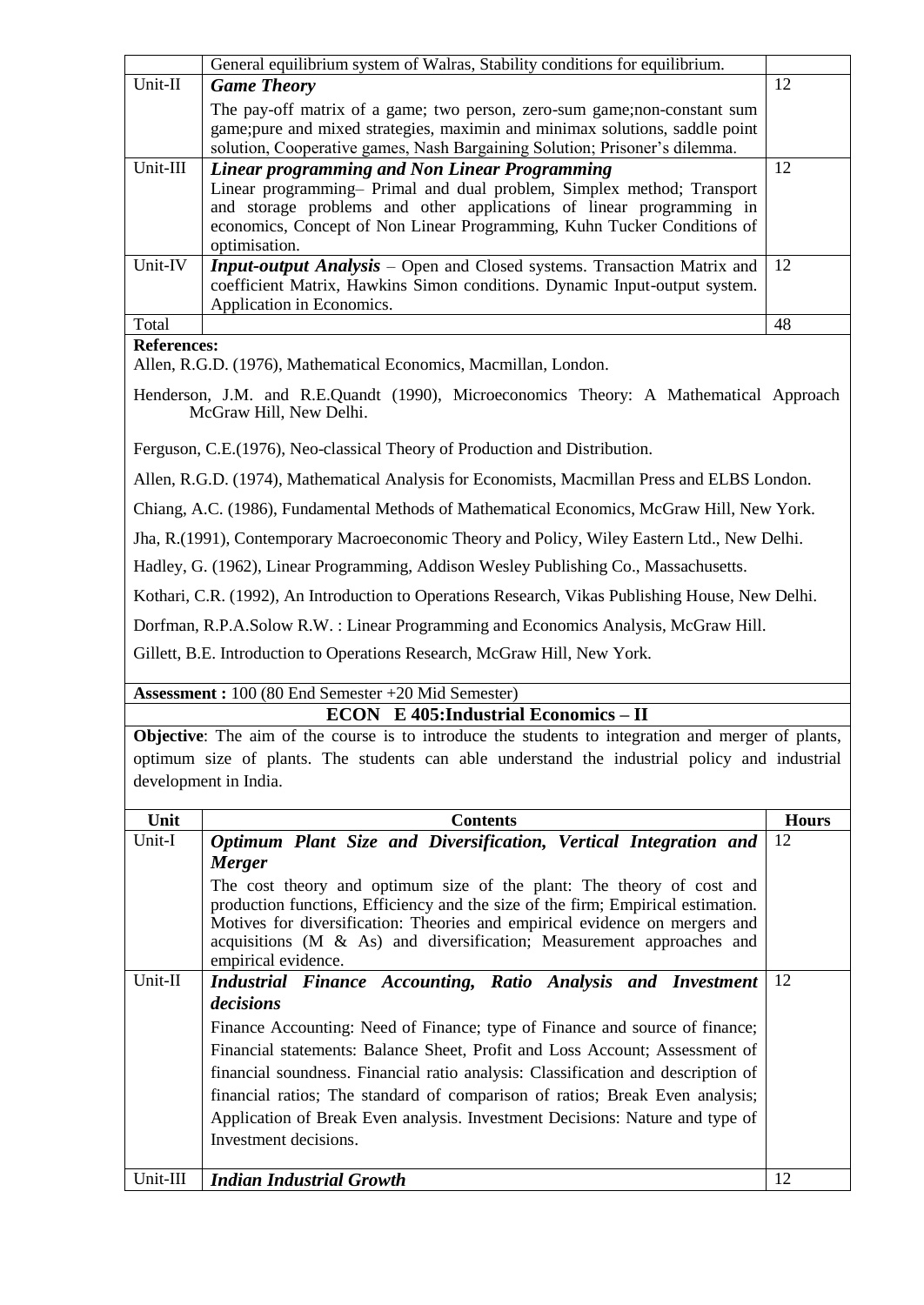|                                                                                                                                                                  | Classification of industries; Industrial policy in India - Role of Public and<br>private sectors; Recent trends in Indian industrial growth; MNCs and transfer of<br>technology; Liberalization and privatization and the growth of industries. |    |
|------------------------------------------------------------------------------------------------------------------------------------------------------------------|-------------------------------------------------------------------------------------------------------------------------------------------------------------------------------------------------------------------------------------------------|----|
| Unit-IV                                                                                                                                                          | <b>Industrial Finance and Labour</b>                                                                                                                                                                                                            | 12 |
|                                                                                                                                                                  | Industrial Finance: Role, nature, volume and types of institutional finance -                                                                                                                                                                   |    |
|                                                                                                                                                                  | IDBI, IFCI, SFCs, SIDC, commercial banks etc. Industrial Labour: Structure of                                                                                                                                                                   |    |
|                                                                                                                                                                  | industrial labour; Employment dimensions of Indian industries; Industrial                                                                                                                                                                       |    |
|                                                                                                                                                                  | legislation; Industrial relations; Exit policy and social security; Wages and                                                                                                                                                                   |    |
|                                                                                                                                                                  | problem of bonus; labour market reforms.                                                                                                                                                                                                        |    |
| Total                                                                                                                                                            |                                                                                                                                                                                                                                                 | 48 |
| <b>References:</b>                                                                                                                                               |                                                                                                                                                                                                                                                 |    |
|                                                                                                                                                                  | Barthwal, R.R. (1985), Industrial Economics, Wiley Eastern Ltd, New Delhi.                                                                                                                                                                      |    |
|                                                                                                                                                                  | Desai, B. (1999), Industrial Economy in India ( $3rd$ Edition), Himalaya Publishing House, Mumbai.                                                                                                                                              |    |
| Government of India, Economic Survey (Annual)                                                                                                                    |                                                                                                                                                                                                                                                 |    |
| Kuchhal, S.C. (1980), Industrial Economy of India (5 <sup>th</sup> Edition), Chaitanya Publishing House,<br>Allahabad.                                           |                                                                                                                                                                                                                                                 |    |
|                                                                                                                                                                  | Singh, A. and A.N.Sadhu (1988), Industrial Economics, Himalaya Publishing House, Bombay.                                                                                                                                                        |    |
| Bagchi, A. and M. Banerjee (Eds.) (1979), Change and Choice in Indian Industry, Bagchi Publications,<br>Calcutta.                                                |                                                                                                                                                                                                                                                 |    |
| Kelkar, V.L. and V.V. Bhanoji Rao (Eds.) (1996), India Development Policy Imperatives, Tata<br>McGraw Hill, New Delhi.                                           |                                                                                                                                                                                                                                                 |    |
| Sandesara, J.C. (1992). Industrial Policy and Planning – 1994 – 1991 : Tendencies, Interpretations and<br>Issues, Sage Publications, India Pvt. Ltd., New Delhi. |                                                                                                                                                                                                                                                 |    |

Sandesara, J.C. (1982), Industrial Growth in India.

**Assessment :** 100 (80 End Semester +20 Mid Semester)

| <b>ECON</b> E 406: Computer Application in Economic Analysis – II                  |                                                                                                            |              |  |
|------------------------------------------------------------------------------------|------------------------------------------------------------------------------------------------------------|--------------|--|
|                                                                                    | <b>Objective:</b> The aim of the course is provide basic understanding to data processing techniques and   |              |  |
|                                                                                    | methods of using econometric packages.                                                                     |              |  |
|                                                                                    |                                                                                                            |              |  |
| Unit                                                                               | <b>Contents</b>                                                                                            | <b>Hours</b> |  |
| Unit-I                                                                             | <b>Basic of Database</b>                                                                                   | 12           |  |
|                                                                                    | Introduction to Economic and Business Data Processing; The concepts of                                     |              |  |
|                                                                                    | relational database; Simple programming techniques (in MS-Access); Using                                   |              |  |
|                                                                                    | Queries, Forms and Report Wizward; Working from Command Window.                                            |              |  |
| Unit-II                                                                            | <b>MS-Access and Power point</b>                                                                           | 12           |  |
|                                                                                    | Economic Application of MS-Access; and Handling and command descriptions                                   |              |  |
|                                                                                    | of MS-Power Point; Slide creation and presentation through MS-Power point.                                 |              |  |
| Unit-III                                                                           | Data Processing Techniques and Methods of Using Econometric                                                | 12           |  |
|                                                                                    | <b>Packages</b>                                                                                            |              |  |
|                                                                                    | Econometric package handling and command descriptions of LIMDEP;                                           |              |  |
|                                                                                    | Estimation of demand functions, supply function, Engel function, Production                                |              |  |
| Unit-IV                                                                            | function, cost function, and consumption function usings.                                                  | 12           |  |
|                                                                                    | <b>Time-series Analysis and Methods of Using Eviews</b>                                                    |              |  |
|                                                                                    | Package handling and command descriptions of EVIEWS and GRETLE;                                            |              |  |
|                                                                                    | Simple time series Analysis – Trend analysis; Estimation of demand function,                               |              |  |
|                                                                                    | production function and investment function using time series data, Basics of<br>internet; Search Engines. |              |  |
| Total                                                                              |                                                                                                            | 48           |  |
| <b>References:</b>                                                                 |                                                                                                            |              |  |
| Balguruswamy, E. (1997), Programming in Basic, Tata McGraw Hill, New Delhi.        |                                                                                                            |              |  |
|                                                                                    |                                                                                                            |              |  |
| Byron S. Gottfried (1997); Programming with Basic, Schaum's Cutline Series, McGraw |                                                                                                            |              |  |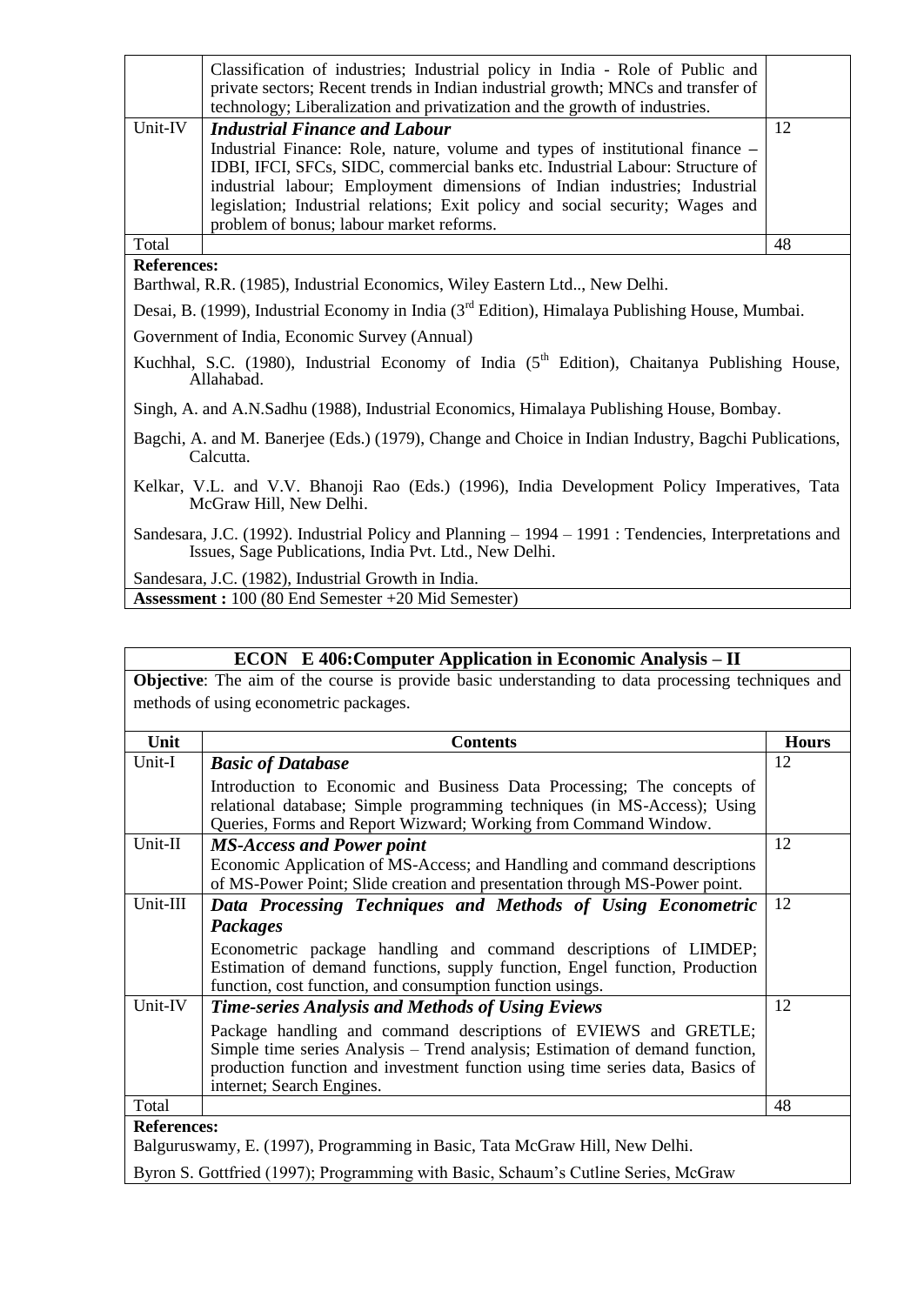Hill, New York.

Jaggi, V.P. and Jain, Sushma (1994), Computers for Beginners. Academic Press, New Delhi.

Jaggi, V.P. and Jain, Sushma (1994), Basic for Beginners, Academic Press, New Delhi.

Kerns (1993), Essentials of Microsoft Windows, Word and Excel, Prentice Hall of India, New Delhi.

Martin S. Matthew (1997), Excel for Windows 95, Tata McGraw Hill, New Delhi. Ram, B. (1997), Computer Fundamentals, Second Edition, New Age International, New Delhi.

Tom Sheldon (1997), Windows 95 Made Easy, Tata McGraw Hill, New Delhi.

**Assessment :** 100 (80 End Semester +20 Mid Semester)

#### **ECON E 407:Econometrics – II**

**Objective**: The aim of the course is to introduce the students to the econometric methods and estimation in the context of simultaneous equation frame work, dynamic and autoregressive models. The students will understand the methods of elementary time series and their estimation and application in empirical research.

| Unit     | <b>Contents</b>                                                               | <b>Hours</b> |
|----------|-------------------------------------------------------------------------------|--------------|
| Unit-I   | <b>Simultaneous Equation Models-Meaning</b>                                   | 12           |
|          | Introduction to Simultaneous Equation models with examples; Simultaneous      |              |
|          | equation bias and inconsistency of OLS estimators; Structural and Reduced     |              |
|          | form; Identification problem–Order and Rank conditions for identification     |              |
| Unit-II  | <b>Estimation of Simultaneous Equations</b>                                   | 12           |
|          | Methods of estimating simultaneous equation system: Recursive methods and     |              |
|          | OLS, Indirect least squares (ILS), 2SLS and 3SLS.                             |              |
| Unit-III | <b>Autoregressive and Distributed Lag Models</b>                              | 12           |
|          | Autoregressive and Distributed Lag Models – Koyck model; Adaptive             |              |
|          | Expectation model; Stock Adjustment model; Almon approach to distributed-     |              |
|          | lag models                                                                    |              |
| Unit-IV  | <b>Time Series Analysis</b>                                                   | 12           |
|          | Time-Series Analysis – Basic concepts of time-series; Stationary and Non-     |              |
|          | stationary Stochastic Process; Integrated Stochastic Process; Random Walk     |              |
|          | model; Tests of Stationarity-Autocorrelation function and Correlogram; Unit   |              |
|          | Root test and Dickey-Fuller test, Co-integration and Engle-Granger (EG) test. |              |
| Total    |                                                                               | 48           |

#### **References:**

Goldgerger, A.S. (1998), Introductory Econometrics, Harvard University Press, Cambridge, Mass.

Gujarati, D.N. (2005), Basic Econometric (3<sup>nd</sup> Edition), McGraw Hill, New Delhi.

Kmenta, J. (1997), Elements of Econometrics (Reprint Edition), University of Michigan Press, New York.

Koutsoyiannis, A. (1977), Theory of Econometrics ( $2<sup>nd</sup>$  ed.) The Macmillan Press Ltd., London.

Theil, H. (1981) Introduction to Econometric Prentice Hall of India, New Delhi. Johnson,

J. (1991), Econometric Methods, McGraw Hill Book Co., London.

Pindyck, R.S. and D.L. Rubinfield (1976), Econometric Modles and Economic Forecasts, McGraw Hill Kogakusha, Tokyo.

Harvey, A.C.(1981), Econometric Analysis of Time Series, Phillip Allen, London.

Intrilligator, M.D. (1978), Econometric Methods, Techniques and Applications, Prentice Hall Englewood Cliffs, New Jersey.

**Assessment :** 100 (80 End Semester +20 Mid Semester)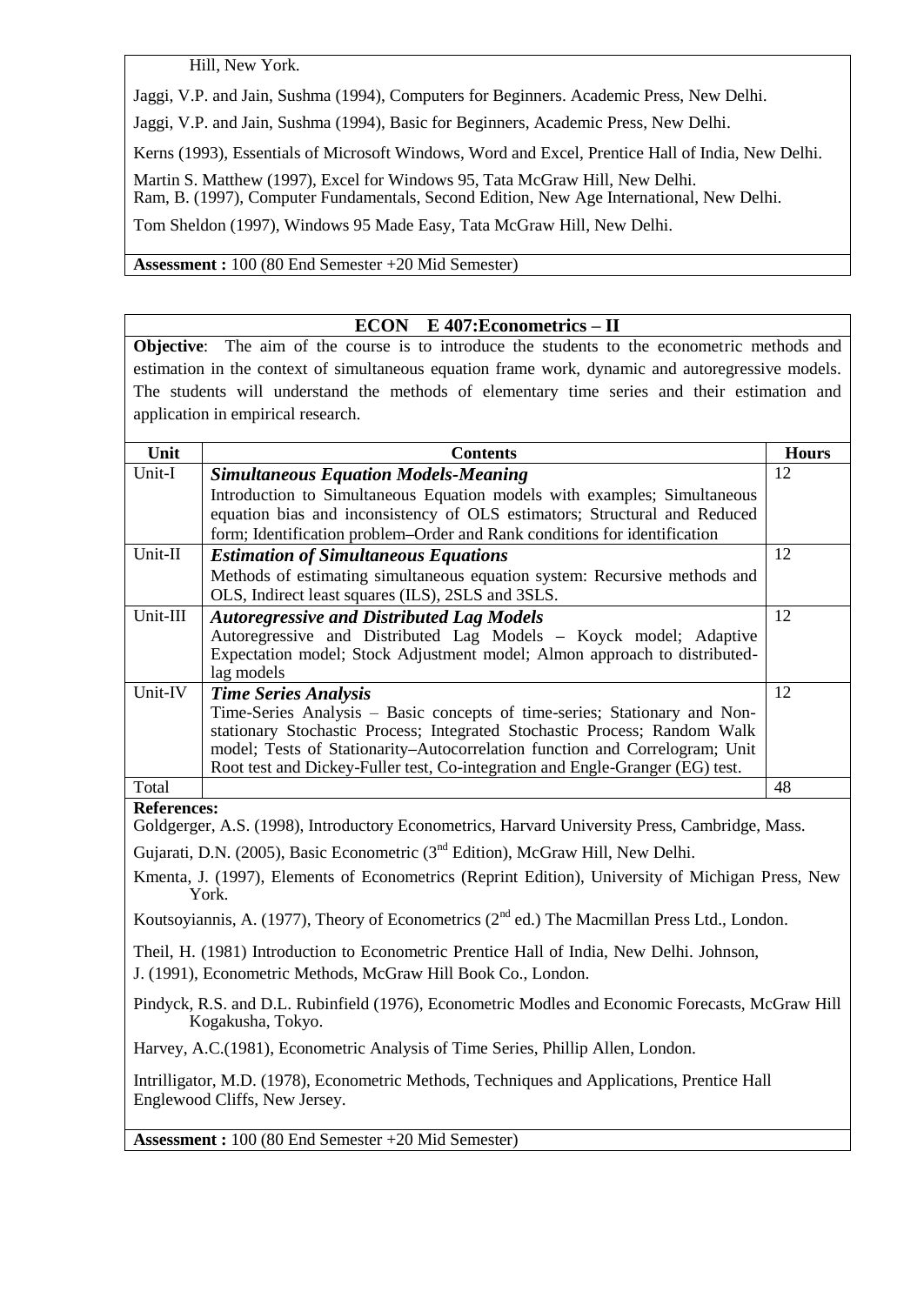| <b>ECON</b> E 408: Financial Institutions and Markets – II                                     |                                                                                                                                                              |              |  |
|------------------------------------------------------------------------------------------------|--------------------------------------------------------------------------------------------------------------------------------------------------------------|--------------|--|
|                                                                                                | <b>Objective:</b> The aim of the course is to introduce to students to Non-bank Financial Intermediaries,                                                    |              |  |
| Financial markets, securities and derivatives markets and international financial markets.     |                                                                                                                                                              |              |  |
| Unit                                                                                           | <b>Contents</b>                                                                                                                                              | <b>Hours</b> |  |
| Unit-I                                                                                         | <b>Non-bank Financial Intermediaries</b>                                                                                                                     | 12           |  |
|                                                                                                | Definition and types of non-bank financial institutions: Their growth and<br>impact on                                                                       |              |  |
|                                                                                                | India's economic development, measures taken to control their operations.                                                                                    |              |  |
| Unit-II                                                                                        | <b>Financial Markets</b>                                                                                                                                     | 12           |  |
|                                                                                                | Role and structure of money market and capital market $-$ call money market.                                                                                 |              |  |
|                                                                                                | Treasury bill market, commercial bill market including commercial paper and                                                                                  |              |  |
|                                                                                                | certificate of deposits, discount market.                                                                                                                    |              |  |
| Unit-III                                                                                       | <b>Securities and Derivatives Markets</b>                                                                                                                    | 12           |  |
|                                                                                                | Government securities market – markets for derivatives: features and options<br>and other derivatives : types, uses and pricing of derivatives – Primary and |              |  |
|                                                                                                | secondary market for securities; SEBI: its impact on the working of capital                                                                                  |              |  |
|                                                                                                | market in India; IRDA and its role in financial markets.                                                                                                     |              |  |
| Unit-IV                                                                                        | <b>International Financial Markets</b>                                                                                                                       | 12           |  |
|                                                                                                | Reforms in International monetary system for developing countries – Lending                                                                                  |              |  |
|                                                                                                | operation of world bank and its affiliates – Working of IDA and IFC; The<br>Growth of Regional financial institutions; Asian Development Bank and its        |              |  |
|                                                                                                | lending activities; Asian Development Bank and India, Euro-dollar and Euro-                                                                                  |              |  |
|                                                                                                | Currency markets; their developmental role and regulation at the International                                                                               |              |  |
|                                                                                                | level.                                                                                                                                                       |              |  |
| Total                                                                                          |                                                                                                                                                              | 48           |  |
| <b>References:</b>                                                                             | Hanson, J.A. and S. Rathuria (Eds.) (1999) India. A Financial Sector for the Twenty First Century,<br>Oxford University Press, New Delhi.                    |              |  |
|                                                                                                | Harker, P.T. and S.A. Zenias (2000) (Ed.), Performance of Financial Institutions, Cambridge<br>University Press, Cambridge.                                  |              |  |
|                                                                                                | Johnson, H.J. (1993) Financial Institutions and Markets, Mc Graw Hill, New York. Khan, M.Y.                                                                  |              |  |
| (1996). Indian Financial System. Tata Mc Graw Hill, New Delhi. Machiraju, M.R. (1999), Indian  |                                                                                                                                                              |              |  |
|                                                                                                | Financial Systems. Vikas Publishing House, New Delhi.                                                                                                        |              |  |
|                                                                                                | Mitra, A. (1979), Implications of Declining Sex Ratio in India's Population, Allied, New                                                                     |              |  |
|                                                                                                | Delhi.                                                                                                                                                       |              |  |
|                                                                                                | Ohlson, J.A. (1987). The Theory of Financial Markets and Institutions, North Holland Amsterdam.                                                              |              |  |
| Prasad, K.N. (2001). Development of India Financial System. Sarup & Sons, New Delhi. Robinson, |                                                                                                                                                              |              |  |
|                                                                                                | R.I. and D. Wrightman (1981). Financial Markets, McGraw Hill, London. Sahadevan, K. G. and                                                                   |              |  |
|                                                                                                | M.T. Thiripalraju (1997), Mutual Funds, PHI, New Delhi.                                                                                                      |              |  |
|                                                                                                | Sayers, R.S. (1967), Modern Banking, Oxford University Press, New Delhi.                                                                                     |              |  |
|                                                                                                | Srinivasan, K. (1998), Basic Demographic Techniques and Applications, SAGE, New Delhi.                                                                       |              |  |
| Delhi.                                                                                         | Sudarshan and A. Shariff (1999), Gender Population and Development, Oxford University Press, New                                                             |              |  |
|                                                                                                | <b>Assessment :</b> 100 (80 End Semester +20 Mid Semester)                                                                                                   |              |  |
|                                                                                                |                                                                                                                                                              |              |  |
|                                                                                                |                                                                                                                                                              |              |  |
|                                                                                                | $\mathbf{u}$                                                                                                                                                 |              |  |

## **ECON E 409:Agricultural Economics – II**

**Objective**: The major objective of this course is to make understand the importance of rural finance and cooperation in India, agricultural prices, agricultural growth in India and its relation with external